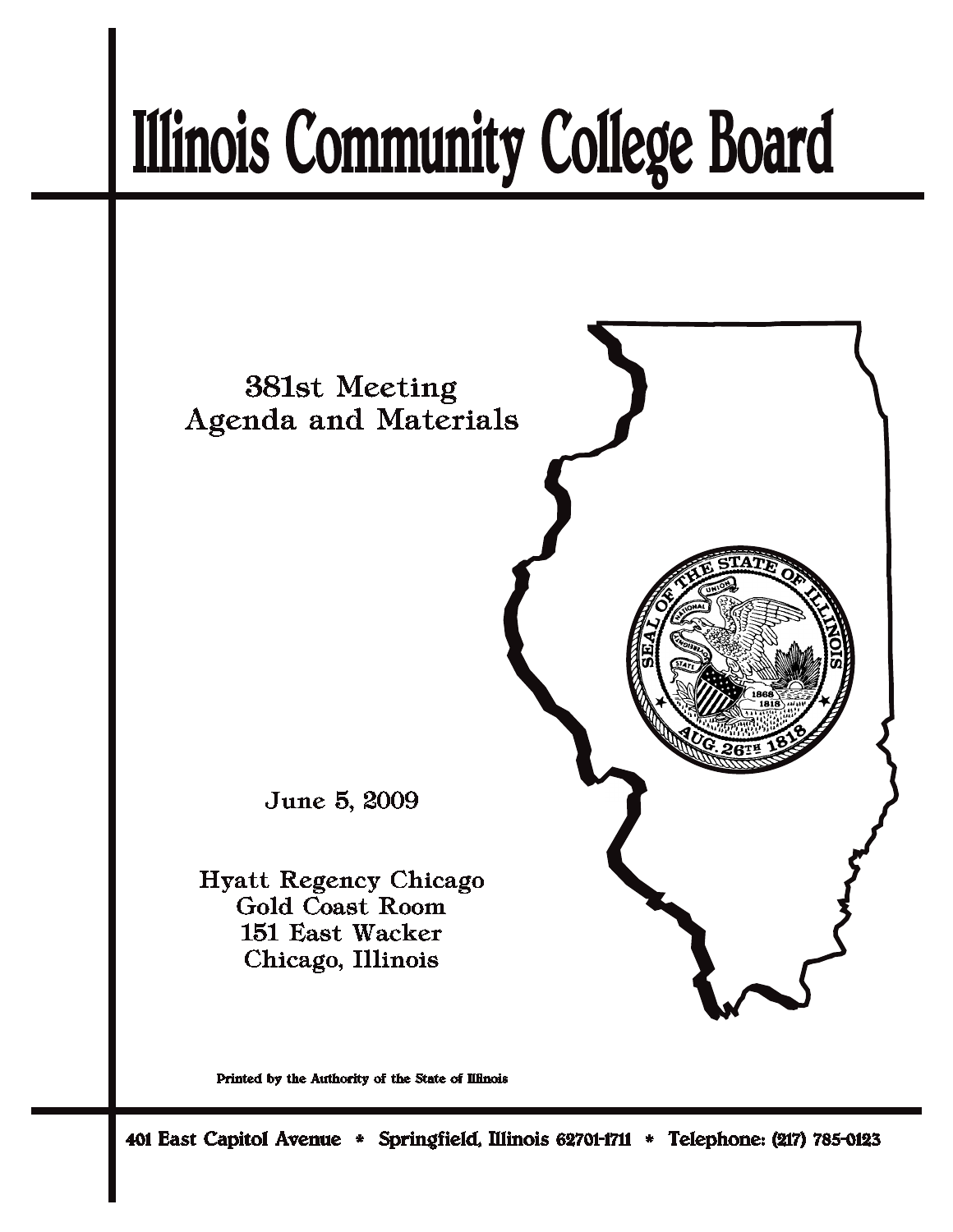## Agenda 381<sup>st</sup> Meeting of the Illinois Community College Board Chicago Hyatt Regency Hotel Chicago, Illinois

#### June 5, 2009

## *Committee Meetings*

May 21, 2009 at 10:00 a.m. - Strategic Planning - *Via Conference Call* May 21, 2009 at 2:00 p.m.- Academic Affairs and Student Relations Committee - *Via Conference Call* June 1, 2009 at 1:30 p.m. - External Affairs Committee *- Via Conference Call* June 5, 2009 at 8:00 a.m. *-* Budget and Finance Committee *- Gold Coast Room, Bronze Level, West Tower*

|    |                              | 9:00 a.m. - Business Meeting -Gold Coast Room, Bronze Level, West Tower                                                                                                                                                           | Page     |
|----|------------------------------|-----------------------------------------------------------------------------------------------------------------------------------------------------------------------------------------------------------------------------------|----------|
| 1. |                              | Roll Call and Declaration of Quorum                                                                                                                                                                                               |          |
| 2. |                              | Announcements and Remarks by Guy H. Alongi, Chair                                                                                                                                                                                 |          |
| 3. | <b>Board Member Comments</b> |                                                                                                                                                                                                                                   |          |
| 4. | <b>Recognition of Guests</b> |                                                                                                                                                                                                                                   |          |
|    | 4.1<br>4.2                   | Recognition of Dr. M. Vali Siadat, Daley College<br>Recognition of James B. Hern, Adult Education, GED Graduate,                                                                                                                  |          |
|    | 4.3<br>4.4                   | Daley College<br>Recognition of Gerardo Lopez, Adult Educator, Daley College<br>Recognition of Andrea Andrada,<br>Phi Theta Kappa and New Century Scholar                                                                         |          |
| 5. |                              | Approval of Minutes of the January 9, 2009 Meeting (ACTION)                                                                                                                                                                       | $1 - 18$ |
| 6. |                              | Nomination of Vice Chair (ACTION)                                                                                                                                                                                                 |          |
| 7. | <b>Committee Reports</b>     |                                                                                                                                                                                                                                   |          |
|    | 7.1<br>7.2<br>7.3<br>7.4     | <b>Academic Affairs and Student Relations</b><br><b>Budget and Finance</b><br>Fiscal Year 2010 Update Ellen Andres<br>A.<br><b>External Affairs</b><br>Legislative Update Steve Morse<br>A.<br><b>Strategic Planning (ACTION)</b> | 19<br>20 |
| 8. |                              | President/CEO Report Geoff Obrzut                                                                                                                                                                                                 |          |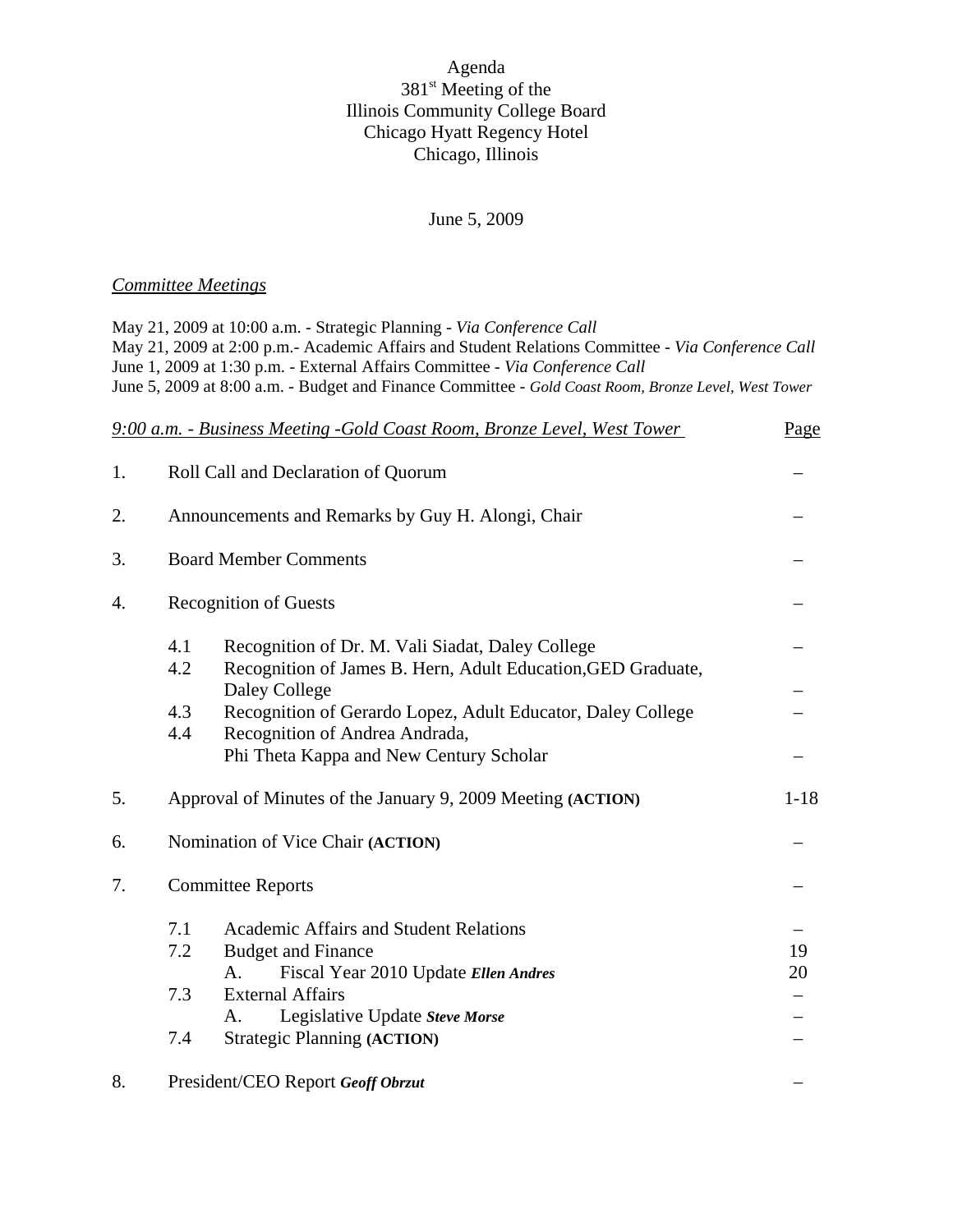## Agenda 381<sup>st</sup> Meeting of the Illinois Community College Board

|     |                                                                                                                                                                                                                                                                                                              | Page            |  |
|-----|--------------------------------------------------------------------------------------------------------------------------------------------------------------------------------------------------------------------------------------------------------------------------------------------------------------|-----------------|--|
| 9.  | <b>Advisory Organizations</b>                                                                                                                                                                                                                                                                                |                 |  |
|     | 9.1<br>Illinois Community College Faculty Association Kathy Westman<br>9.2<br>Illinois Community College Trustees Association Mike Monaghan<br>9.3<br>Illinois Community College System Foundation Ray Hancock<br>9.4<br>Presidents' Council Bob Mees<br>9.5<br>Latino Advisory Committee Lizette Richardson |                 |  |
| 10. | Illinois Student Assistance Commission Update<br>Andy Davis, Director and Don McNeil, Chairman                                                                                                                                                                                                               |                 |  |
| 11. | Adult Education Update Karen Hunter Anderson and Jennifer Foster                                                                                                                                                                                                                                             | 21              |  |
| 12. | New Units of Instruction (ACTION) Elaine Johnson                                                                                                                                                                                                                                                             | 22-29           |  |
| 13. | Illinois Community College Board Recognition of Community Colleges<br>(ACTION) Elaine Johnson                                                                                                                                                                                                                | $30 - 31$       |  |
| 14. | <b>Consent Agenda (ACTION)</b>                                                                                                                                                                                                                                                                               |                 |  |
|     | 14.1<br>Minutes of the March 20, 2009 Meeting<br>14.2<br>Calendar Year 2010 Board Meeting Dates and Locations<br>14.3<br>Authorization to enter into Interagency Contracts<br>and/or Agreements                                                                                                              | $32 - 51$<br>52 |  |
|     | 14.4<br>Authorization to Transfer Funds among Line Items<br>Intergovernmental and Data Sharing Agrement<br>14.5                                                                                                                                                                                              | $53 - 55$       |  |
| 15. | <b>Information Items</b>                                                                                                                                                                                                                                                                                     |                 |  |
|     | 15.1<br>Fiscal Year 2009 Financial Statements                                                                                                                                                                                                                                                                |                 |  |
| 16. | <b>Other Business</b>                                                                                                                                                                                                                                                                                        |                 |  |
| 17. | <b>Executive Session</b>                                                                                                                                                                                                                                                                                     |                 |  |
| 18. | <b>Public Comment</b>                                                                                                                                                                                                                                                                                        |                 |  |
| 19. | Adjournment                                                                                                                                                                                                                                                                                                  |                 |  |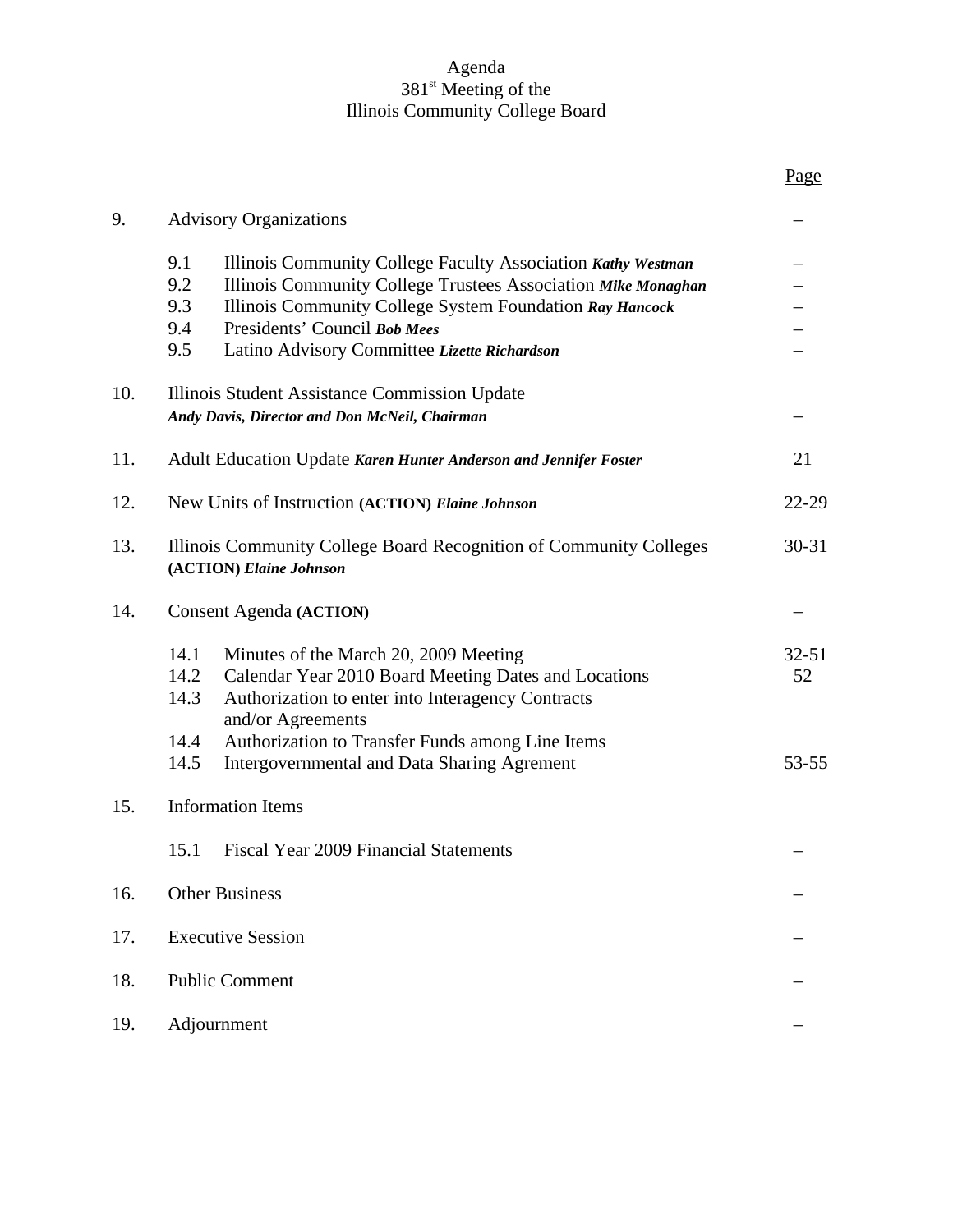## UNAPPROVED

Minutes of the  $379<sup>th</sup>$  Meeting of the Illinois Community College Board Harry L. Crisp II Community College Center 401 East Capitol Avenue Springfield, IL

January 9, 2009

## **RECOMMENDED ACTION**

It is recommended that the following motion be adopted:

The Illinois Community College Board hereby approves the Board minutes of the January 9, 2009, meeting, as recorded.

\* \* \* \* \* \* \* \* \* \*

## Item #1 - Roll Call and Declaration of Quorum

Chairman Alongi called the meeting to order at 9:00 a.m. Role call was taken with the following members present: Guy Alongi, James Dumas, Rudolph Papa, Tom Pulver, Judy Rake, Jake Rendleman, and Christopher Brunson (Student Member). Dianne Meeks, Suzanne Morris and Addison Woodward, Jr. were absent. Allison Ray declared that the Board had a quorum.

#### Item #2 - Announcements and Remarks by Board Chair

Chairman Alongi welcomed everyone and hoped that they had an enjoyable holiday season. Mr. Alongi commented that he is ready to hit the new year running and welcomed Dr. Chapman from Lewis and Clark Community College, along with his staff, for bringing their healthcare unit to Springfield for today's meeting. He looks forward to recognizing three recent retirees from ICCB: Zach Mathew, Preston Morgan, and Barb Risse. Mr. Alongi also recently retired and appreciates all of the employees for their years of service. Mr. Alongi also welcomed all of the new staff at ICCB and wished them a long career with the ICCB.

Item #3 - Board Member Comments

Judy Rake had no comment at this time.

Tom Pulver wished everyone a Happy New Year.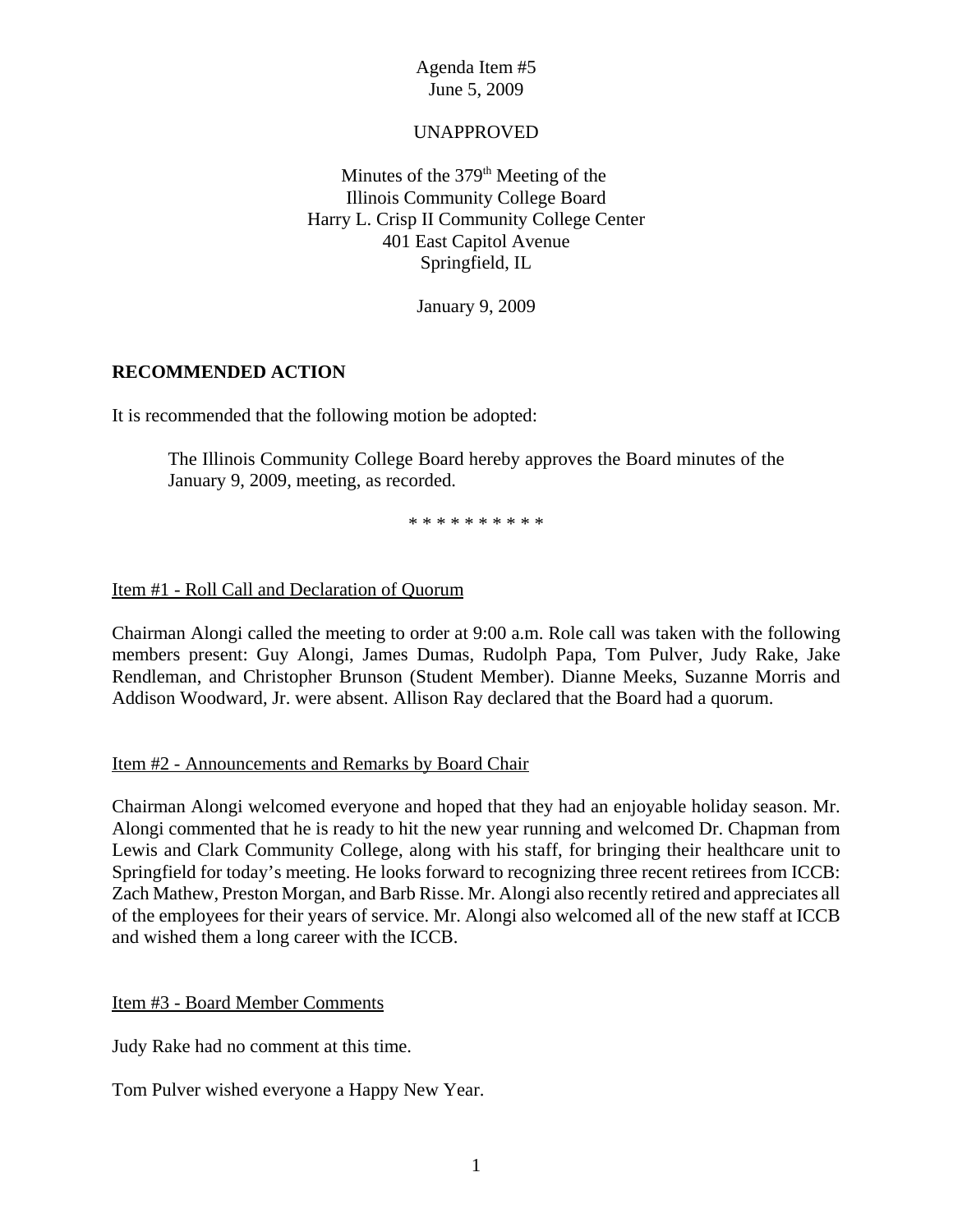James Dumas had the opportunity in December to tour the ICCB offices and meet the staff. Mr. Dumas expressed that staff were extremely professional, and he was very impressed with the facilities. Allison Ray was also thanked for being so efficient and making arrangements for the Board.

Christopher Brunson wished everyone a Happy New Year.

Jake Rendleman wished everyone a Happy New Year and welcomed all of the staff. Mr. Rendleman recognized that these are trying times, but we have made it before and we will do it again.

Rudy Papa stated that he was happy to be here and wished everyone a Happy New Year.

#### Item #4 - President/CEO Report

President/CEO Geoffrey Obrzut acknowledged three ICCB employees that recently retired. Collectively, the three retirees had over 62 years of service with the ICCB. They did a wonderful job, and it has been a pleasure to work with them over the past several years. One of reasons the ICCB is so great is because of the great staff, and we hate to see them go, but he hoped that they enjoy their retirement. The retirees were presented with certificates recognizing their years of service. Preston Morgan served 23 years with the ICCB and left as the Senior Director for Workforce Development. Zach Mathew served 21 years with the ICCB and left as the Senior Director for Web Services. Barb Risse served 18 years with the ICCB and left as the Director for Transfer Programs. Photos were taken of the retirees receiving their certificates from Mr. Obrzut and Chairman Alongi. The retirees took time to address those in attendance at the meeting.

Mr. Obrzut invited the ICCB Executive Staff to introduce their new staff to the Board.

Dr. Elaine Johnson, Vice President for Academic Affairs and Workforce Development, introduced Jennifer Timmons, Senior Director for Student Development; Ann Chandler, Assistant Director for Career and Technical Education; and Jessica Barrientos, Director for Academic Affairs. Dr. Johnson welcomed all of them to her group.

Dr. Karen Hunter Anderson, Vice President for Adult Education and Institutional Support, has two new staff members but only one of them was able to attend the meeting today. Dr. Anderson introduced Nelson Aguiar as the Associate Director for ESL and Immigrant Issues. Mr. Aguiar started on September 1, 2008, and is a great asset and will be very involved in the Latino Advisory Committee. The second new employee is Ben Greer, and he is the Associate Director for Adult Education and Regional Support Specialist. Mr. Greer started in December and will attend the March Board meeting at the College of Lake County. Dr. Anderson also recognized that there have been two marriages to celebrate in her department. Jo Barnard and Kelly Alongi were married in the fall, and Dr. Anderson congratulated them.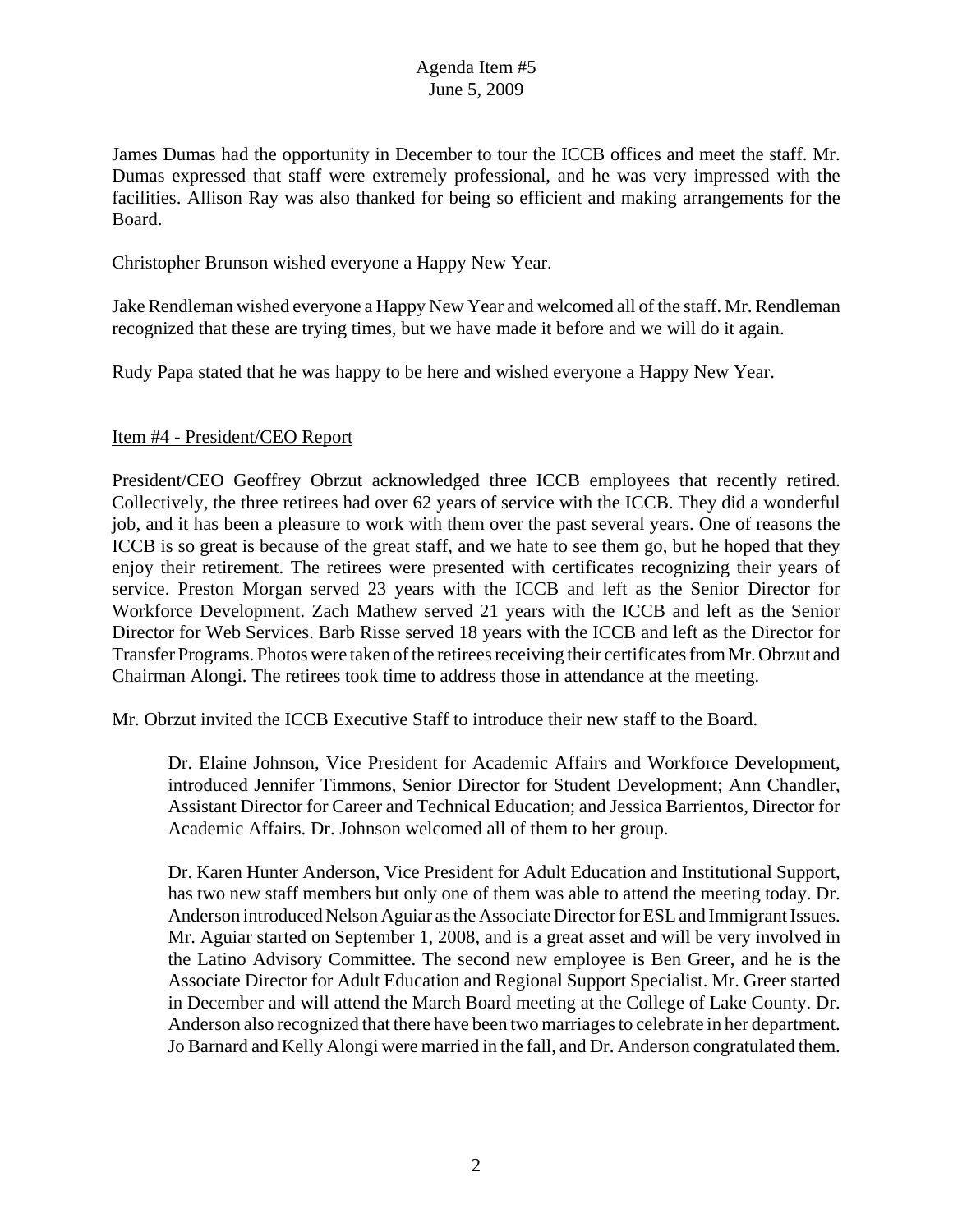Ellen Andres, Chief Financial Officer, has three new employees. Chris Russell started in February 2008 and is an Applications Programmer. He is seen a lot of the time working on all of the equipment throughout the office. Lori Ward is an Account Technician and started in July 2008. Mrs. Andres' final new employee is Amanda Harmon. Ms. Harmon is the Associate Director for Finance and Program Accountability and she started in August 2008.

Mr. Obrzut also presented to the Board and those in attendance at the meeting a draft of a letter to the Illinois Congressional team in response to an editorial in *USA Today*. The article highlighted community colleges and how they may fare in regards to the economic stimulus package.

Mr. Obrzut thanked Dr. Chapman and Donna Meyer from Lewis and Clark Community College for bringing their unbelievable mobile health unit to the Board meeting. This health unit has been a real asset to the rural areas of their district.

John Wood Community College recently lost their Adult Education Center due to a fire. Everything was destroyed, but the program has found temporary space, and classes will resume on January 12, 2009. Dr. Karen Hunter Anderson and Jennifer Foster, Senior Director for Adult Education and Family Literacy, have provided assistance to John Wood to help deal with this crisis. The college did have insurance to replace lost items, but other colleges throughout the state are also helping by donating items.

Recently, due to reduced budgets, two Adult Education programs were forced to temporarily shut down. The YWCA in Elgin and South Suburban College are the two programs that have been affected. They have received no state funding for this fiscal year, but will try to reopen in February.

ICCB has been asked to provide input to the National Council of State Directors of Community Colleges for Adult Education on the Obama transition work for economic recovery. Illinois was one of eight states whose input was sought because of our excellence in adult education and training.

The Latino Advisory Committee will meet for the first time on February 26, 2009, and the meeting will be held in the Chicago area.

Mr. Obrzut also noted that a letter has been sent to several community college presidents to show our support of the Illinois Community College Sustainability Stimulus package.

Two grants have recently been applied for on behalf of the ICCB. The first is a continuation of the Joyce Foundation and the other is from the Illinois Department of Transportation for the Preapprenticeship Program on behalf of Southwestern Illinois College.

The Homeland Security Conference will be held on April 15-16, 2009, at the Hilton in downtown Springfield.

Jennifer Timmons, Senior Director for Student Development, and Dr. Elaine Johnson are working with Steve Brown of the Presidents' Council on their program with the National Guard. This is a very good and impressive program.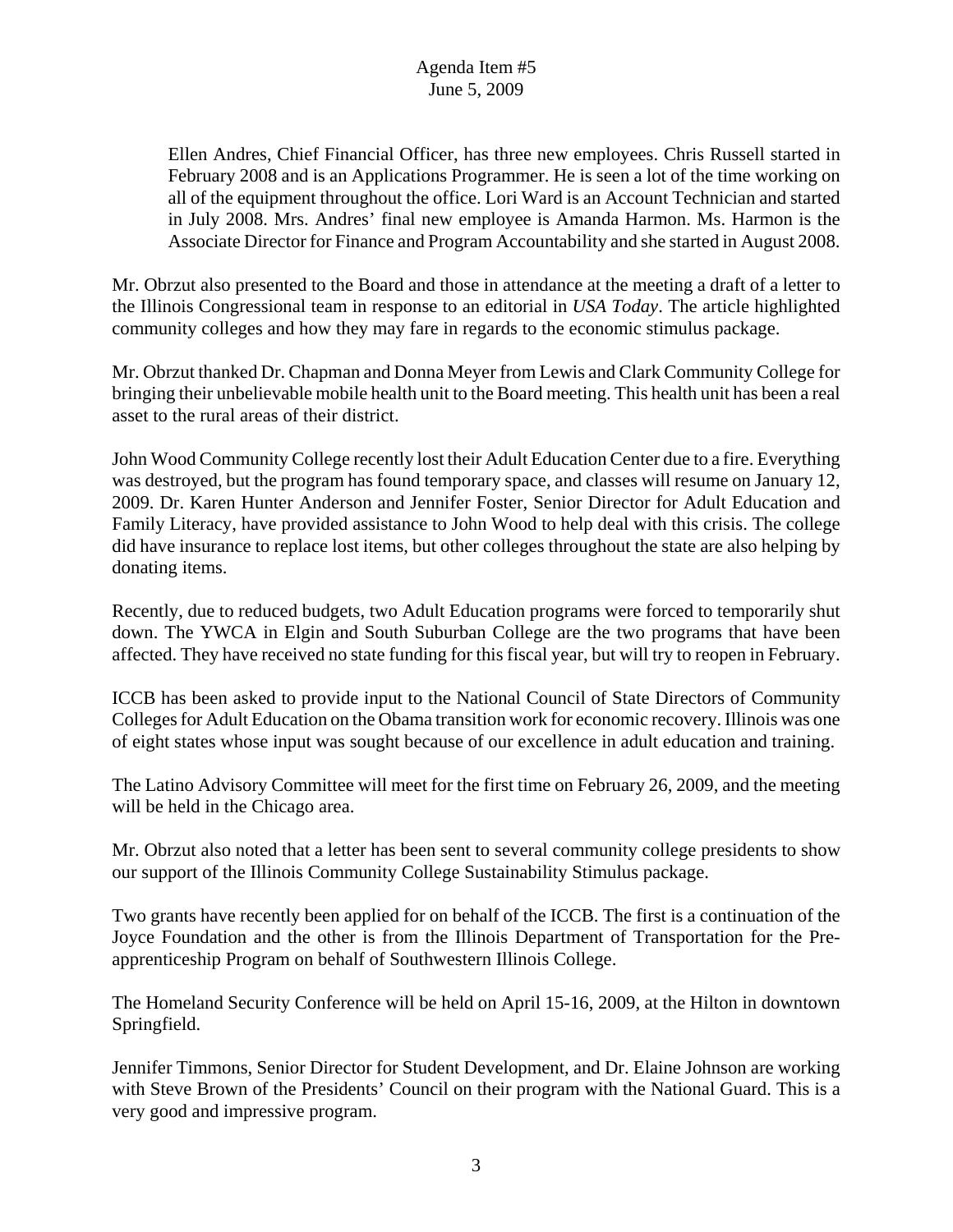#### Item #5 - Committee Reports

#### Item #5.1 Budget and Finance

Rudy Papa reported how this Board has seen state revenues shrink and student tuition increase over the past several years. The Budget and Finance Committee wanted to hear how this was affecting the colleges and students, so Budget and Finance Hearings were held over the past few months. Testimony was presented by students, presidents, faculty, trustees, and administrators. Over and over, the committee heard that the colleges were reducing classes and cutting programs, affecting services to the students and even turning students away. At the time that we held our Budget and Finance Committee meeting in December, we were also hearing about the ramifications to our students due to reduced funding. The committee is watching the State of Illinois, as well as the United States, spiral in an economic downturn. State revenues are far less than estimated when the fiscal year 2009 budget was passed last summer. Revenues are not expected to rise at all next year; as a result, all public universities were asked to take a 2.5 percent cut in the current year appropriations. The ICCB was also asked to take a 2.5 percent reduction in operating grants for the colleges and the adult education providers statewide. Should the Board be asked to take another mid-year reduction, the Committee believes that the community colleges have already taken more than their fair share of necessary cuts to their operations. At the end of last year, the General Assembly appropriated an increase of funds to the community college system; the public universities also saw increases. However, after the Governor made vetoes to the budget, our system received less than it did in fiscal year 2008. The universities' fiscal increases remained. We all have to work together to move Illinois forward; Illinois community colleges are expected to provide a broad range of affordable opportunities to everyone who wants access. We cannot be the economic generators of our communities if we are forced to turn away students, cut classes, and eliminate programs.

\* \* \* \* \* \* \* \* \* \*

Chairman Alongi inquired about the assessed valuation on property and how it may affect our colleges. Mr. Alongi wants to know who to turn to, to find out what the average EAV for the state is, because the EAV would drive the portion of the property taxes that the community colleges collect. He is concerned that with home prices dropping during this economic downturn, there will also be a reduction in property taxes.

Ellen Andres replied that the ICCB receives that information through the college audits. Right now we are looking at the downturn affecting us about two years out. The community college CFOs are likewise concerned and will be addressing the issue. However, another problem that the system is facing is that the colleges are seeing increased enrollments now. Normally the state should provide more funds with increased enrollments, but the money just is not there right now.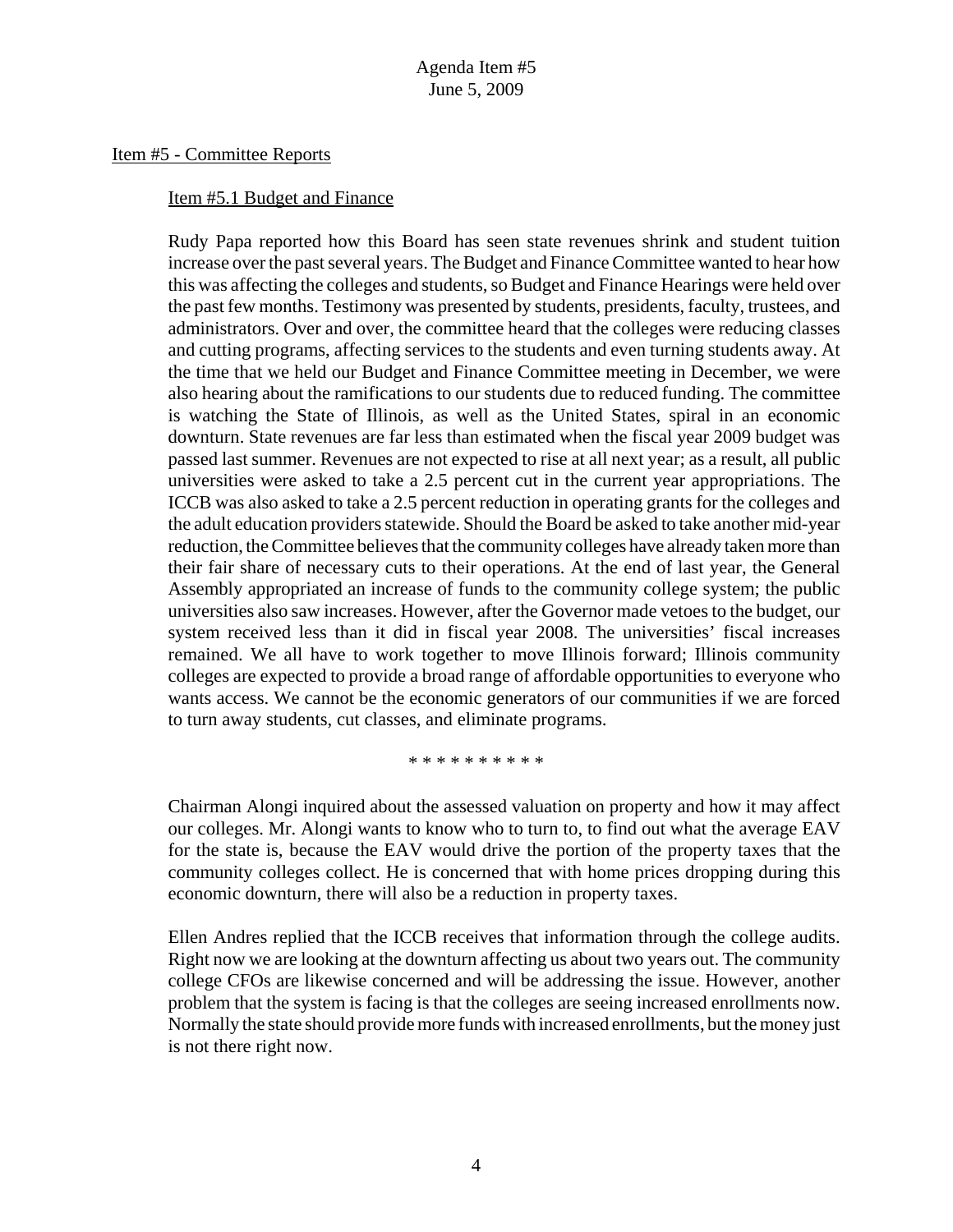Chairman Alongi requested that Mrs. Andres keep the Board apprised of the EAV issue and Mrs. Andres agreed.

#### \* \* \* \* \* \* \* \* \* \*

#### Item #5.2 Academic Affairs and Student Relations

Jake Rendleman reported that the American Diploma Project faculty teams are meeting and continue to work on the alignment of secondary and postsecondary students. The State Superintendent will give an overview to the college's chief academic officers and student service officers at a joint meeting in January.

Achieving the Dream is an initiative designed to promote student success for community colleges with an emphasis for minority students of any age. A meeting will be held February 5-6, 2009, for those colleges that meet the criteria for participation.

The ICCB has submitted a Shifting Gears 2.0 continuation proposal to the Joyce Foundation and the grant award notification should be received in April 2009. The purpose of the proposal is to continue Shifting Gears work designed to help Illinois meet the need for a skilled workforce and provide more opportunities for low-skilled, low-income adults to access high quality education and training.

The Homeland Security Conference will be held April 15-16, 2009, in Springfield and the focus this year will be on student safety. Presentations will include how campuses have dealt with recent acts of violence and in providing an increase in mental health services on campus.

The Phi Theta Kappa banquet to honor students from across the state will be held on April 22, 2009, and all Board members are invited to attend.

Student Advocacy Day will be April 23, 2009, at the State Capitol.

The IDOT proposal for training in Region 5-District 9 is designed to train minorities and women in basic employment and construction skills. This training would be conducted through Southwestern Illinois College, and a potential exists for this program to be distributed throughout the state.

Caterpillar, Inc. has contacted the ICCB to develop a consortium between Caterpillar, Illinois Central College (ICC) and the ICCB to provide cost-effective, entry-level, manufacturing training solutions. The training would begin in Illinois, with the expectation to expand across the United States and eventually go global. A steering committee has been formed to address the needs of Caterpillar with guidance in the overall strategic direction of this project. ICC will take the lead and hold the first steering committee meeting, but this initiative would affect all community colleges throughout the state, since Caterpillar has multiple sites throughout Illinois.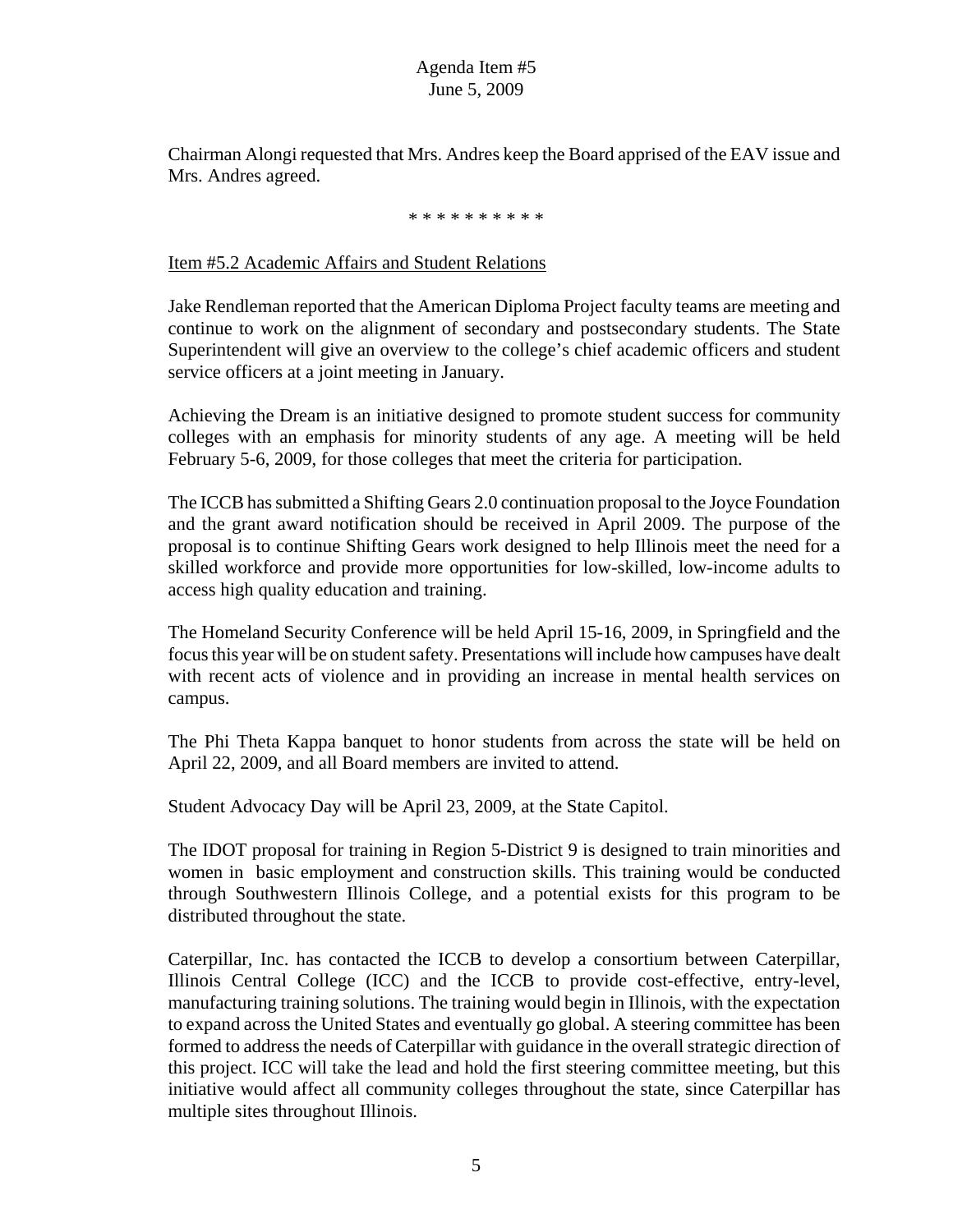\* \* \* \* \* \* \* \* \* \*

After Mr. Rendleman's report, a brief discussion about the Monetary Assistance Program (MAP) took place.

\* \* \* \* \* \* \* \* \* \*

Item #5.3 External Affairs

Item A - Public Relations

Steve Morse reported that the ICCB is currently working with the ICCTA and the Presidents' Council with their initiatives. The ICCB is using the *USA Today* article as a springboard for editorial boards throughout the state.

#### Item B - Legislation

Regarding the Legislature, the most significant news is the impending impeachment trial of the Governor. The House is scheduled to vote on the resolution today. There is conflicting views that, if this year's House vote on the impeachment carries into the new session, the new House will most likely vote on the resolution again. If the House passes the resolution, then the Senate will conduct the impeachment trial.

There is some new legislation coming up that affects community colleges. Not much change is anticipated with new Senate President Cullerton. There should be issues on Veterans Affairs and Campus Security. Dr. Karen Hunter Anderson has been assigned to the African American Male Task Force, which is a project of DHS. Some legislation could result from the work of that group. The Baccalaureate Degree legislation for community colleges will likely surface again, and the past president of Harper College, its strongest supporter, is now the President at the College of DuPage.

The swearing in of the new General Assembly will take place on January 14 at 12:00 p.m.

#### Item #5.4 Strategic Planning

Tom Pulver reported on the IBHE Public Agenda. The final report produced by the IBHE was distributed. The Public Agenda is being prepared for publication and IBHE staff are working on implementation strategies. There will also be presentations given to all of the education committees of the General Assembly. ICCB staff are currently working on the document that serves as a crosswalk between the Public Agenda and the final report of the General Assembly. ICCB staff recommended that the Strategic Planning Committee coordinate their efforts with the ICCTA and Presidents' Council.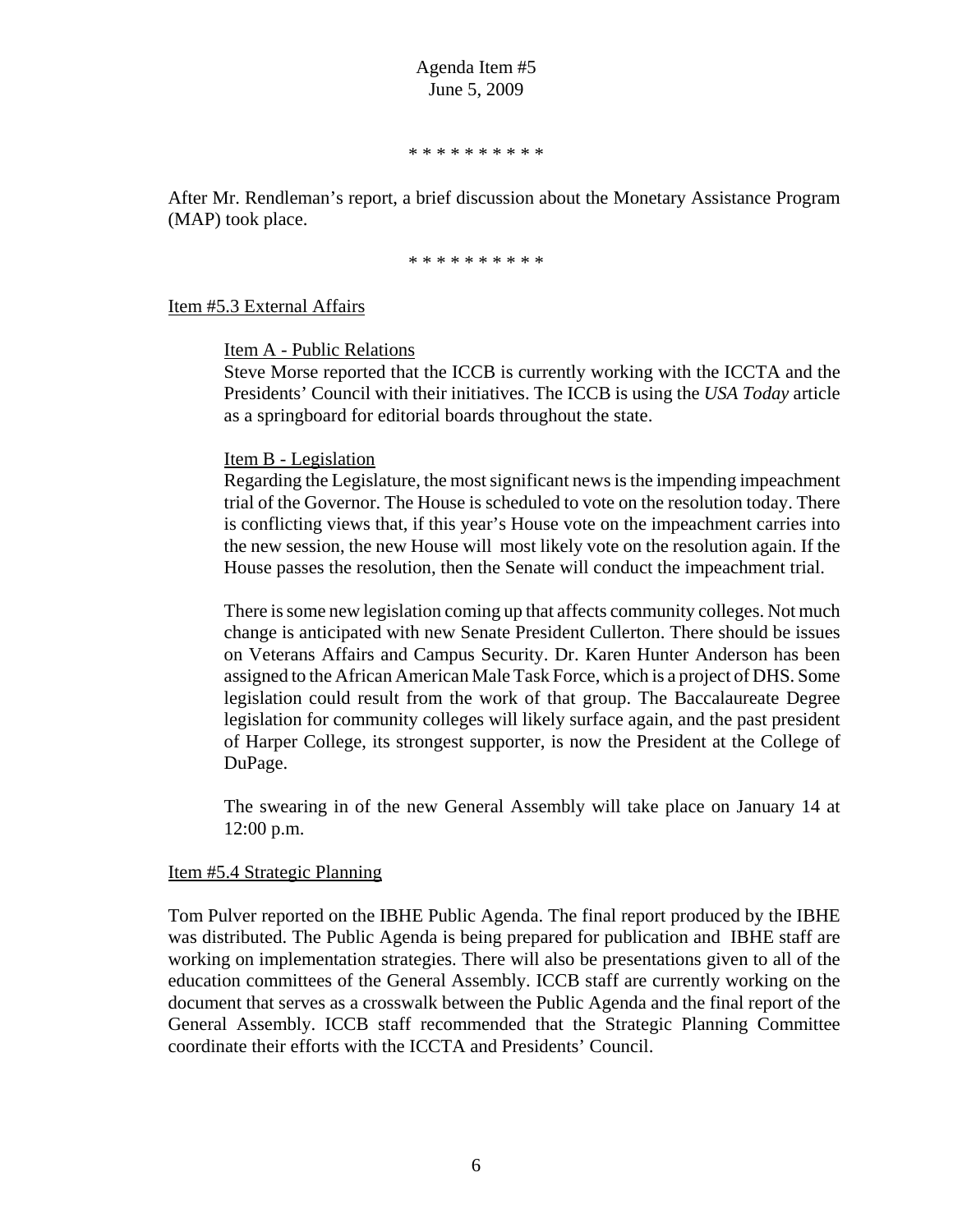\* \* \* \* \* \* \* \* \* \*

At this time, President Obrzut suggested that the committee structure of the ICCB be reviewed and that it would most likely fall under the Strategic Planning Committee's responsibilities.

\* \* \* \* \* \* \* \* \* \*

Item #6 - Advisory Organizations

Item #6.1 Illinois Community College Faculty Association

Kathy Westman reported that, even though it is January and most of the colleges are not holding classes currently, the teachers have been busy preparing for the next term. She also reported that many faculty are seeing an increase in requests for letters of recommendation for students. These letters of course include requests from current students but also a noticeable increase from previous students for prestigious four-year institutions.

Ms. Westman thanked the Board and staff for all of their support. Due to ICCB support, the ICCFA is currently in the black and, therefore, able to move forward toward their goals.

ICCFA is preparing to distribute four awards of \$1,000 each for the Teaching and Learning Workshop Grant. This is to develop and provide workshops for community college faculty in the region. Another grant of \$1,000 will be awarded to an individual or group of faculty for research. Forms will be distributed through faculty leadership on campuses, as well as the ICCFA website. Recipients of the grants will be recognized at the ICCFA banquet in October and will be required to conduct a presentation at the annual conference.

The ICCFA is preparing for the fall 2009 conference which is co-sponsored by the colleges, trustees, and presidents. The 2009 statements for the ICCFA dues are being prepared and will be mailed soon. ICCB is assisting in preparing this, and will include a narrative with the hope of gaining increased compliance.

The next ICCFA meeting will be held later today, in the ICCB offices.

\* \* \* \* \* \* \* \* \* \*

Jake Rendleman asked Ms. Westman if there were still colleges that have not paid their dues for the current year. Ms. Westman replied that there are a few that have not, but that those that have not, have also been consistent in not participating in past years as well.

Item #6.2 Student Advisory Committee

Christopher Brunson reported that the next SAC meeting will be January 23-24, 2009 in Springfield. SAC has been busy planning several events. Student Advocacy Day will focus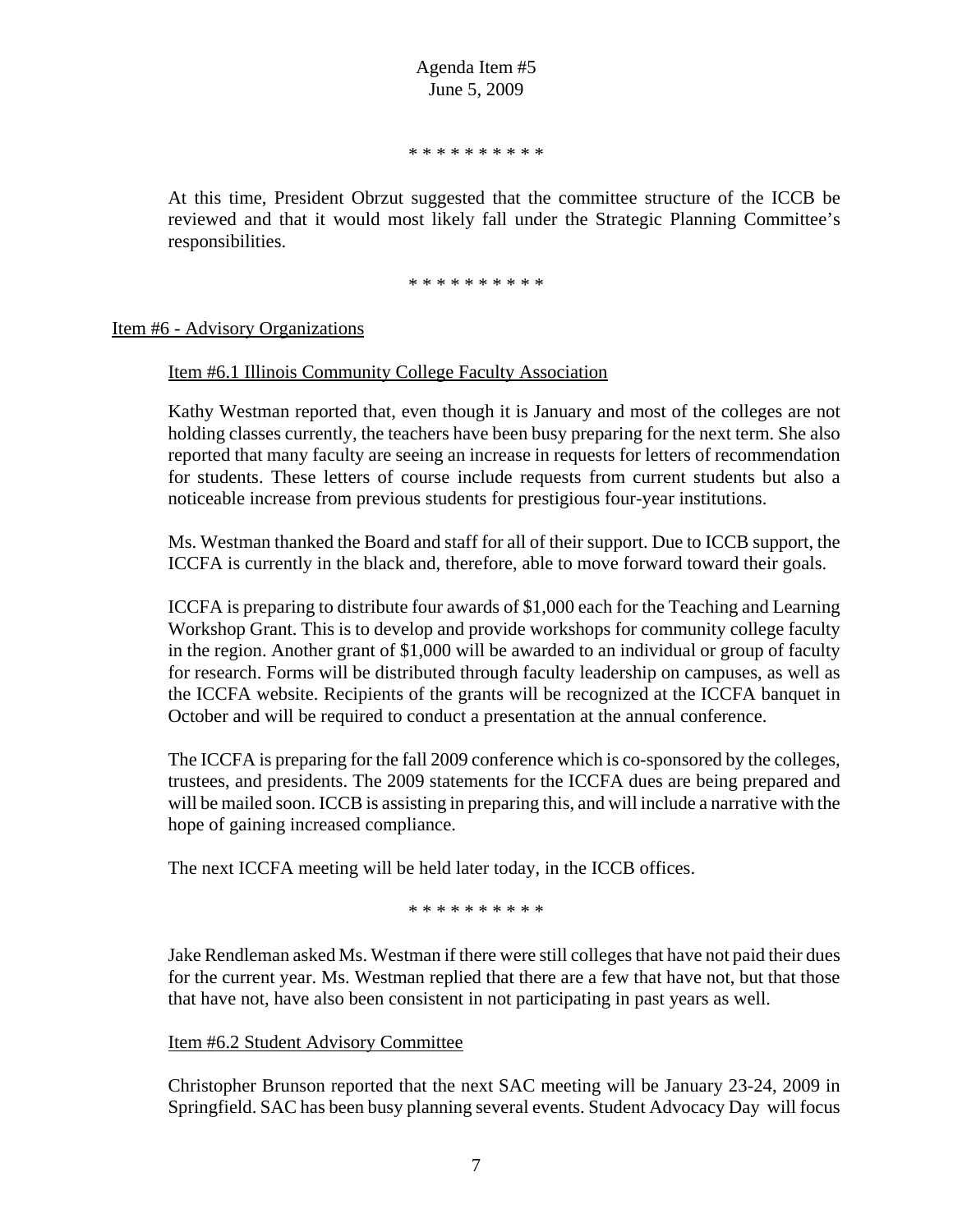on increased operational funding. The end of the year banquet will be in March and all college trustees will be invited. Mr. Brunson also extended an invitation to Board Members. The banquet will be held at the Marriott in Oak Brook, and invitations will be sent out soon. The Autism Fundraiser will conclude February 27, 2009, and all proceeds will go to Autism for Illinois.

#### Item #6.3 Illinois Community College Trustees Association

Mike Monaghan welcomed everyone and brought best wishes from Jeff May, President of ICCTA. Mr. May was planning on attending but, unfortunately, was not able to make it. The trustees find themselves in a position favorable to working with everyone in the community college system. He also thanked everyone for all of the hard work in the past years and looks forward to working together in the new year.

This year promises to be trying, and one of the issues that the community colleges face is to measure the impact of the 2.5 percent reduction, with currently the promise of additional cuts to come for this fiscal year. To attempt to measure what the impact of a 2.5 percent or further reductions may be, a survey has been launched jointly, with the Presidents' Council and ICCB. They are receiving results and anticipate to compile the data and develop an initiative to present to the General Assembly and Governor, in an attempt to continue to move the system forward, at least from a budget perspective.

The community college system will be well represented in Washington, D.C., from February 8-11, 2009, where the AACC and the ACCT have coordinated a joint lobby day. Some of these state issues, such as funding, spill into the national scene as well. Community colleges seem to be well positioned in the upcoming President-elect's budget and especially in the proposed economic stimulus package. ICCTA has worked with Senator Durbin, and have an appointment with him to help them understand where community colleges fall in the budget and where they stand in the stimulus package. Community college representatives will meet with Senator Durbin on February 9 or 10, 2009.

ICCTA will also conduct their regular board meeting while in Washington D.C. The March meeting will be March 13 and 14 in Oak Brook. They hope to have the legislative agenda completed by that time.

Mr. Monaghan also commented on the MAP grants and how ICCTA may be able to help with registering students. ICCTA has addressed this with some degree of success with ISAC in the past. At one time, MAP grants were awarded on September 1 and sometimes the community college students did not even apply until August. The award date was then pushed back and is now creeping up again. The ICCTA has had success in the past asking ISAC to move the dates back and perhaps that precedence may help move the award deadlines again.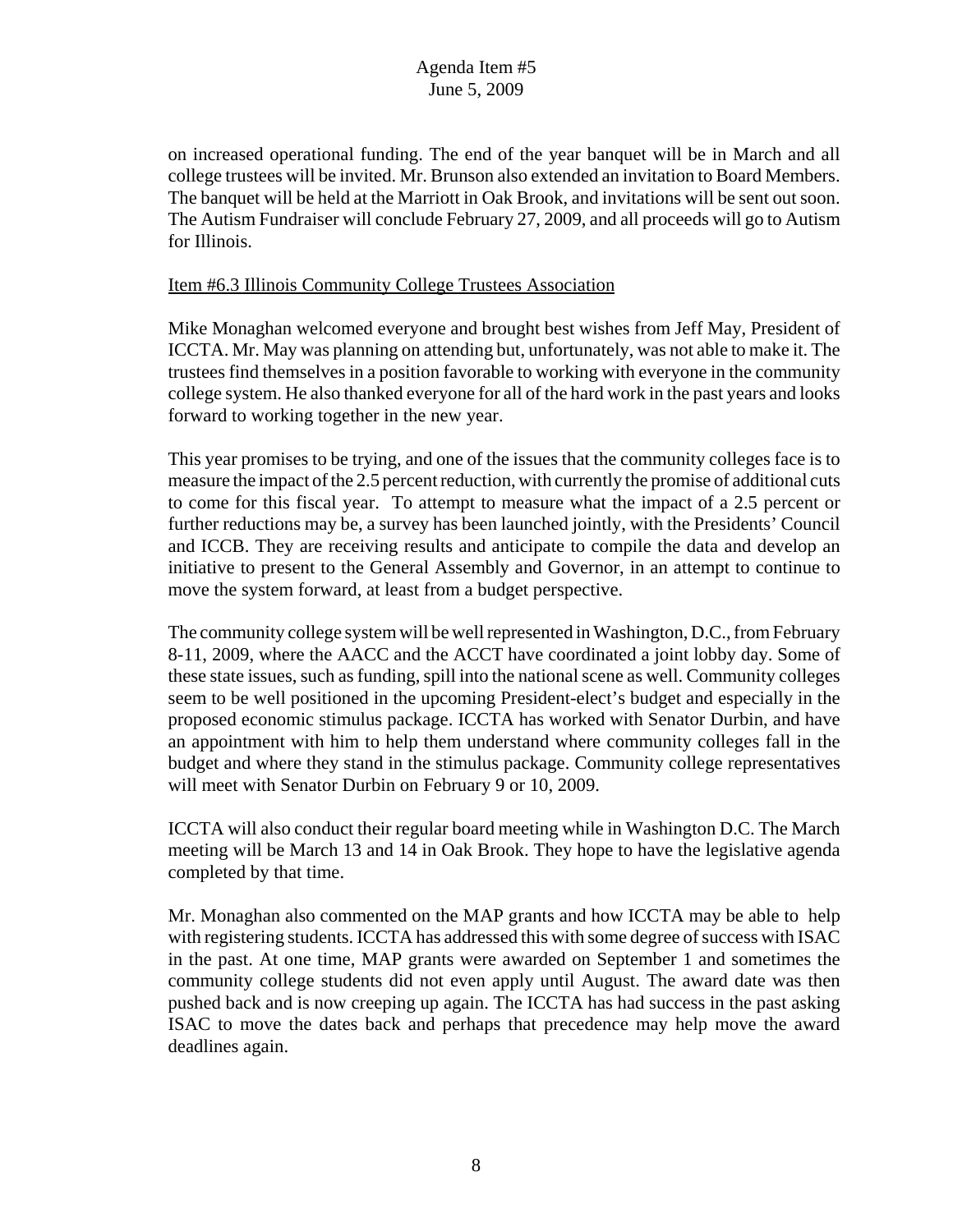#### Item #6.4 Illinois Community College System Foundation

Ray Hancock discussed the Enroll Illinois program and its objective to create a constituency of all community college people, which currently does not exist in a formal sense. There are five different categories of membership that are functioning. The ICCSF has met with the Presidents' Council, the Illinois Council of Community College Administrators, ICCFA, ICCTA, basically, all of the constituency groups of the system. Some have endorsed the program, but no one has been asked to do this yet. It is a new idea but continuing to grow.

The ICCSF offers several scholarships throughout the system totaling almost \$250,000. Their investment portfolio, like everyone's, has taken quite a hit with the economic times. They are offering the same amount at this time. They may need to reduce the size of scholarships in the future.

The Purchasing Consortium is growing and had the first really good year in 2007 and did a little over \$6 million in business. This year that has increased to just over \$7 million. There is a lot of pressure for the colleges to purchase locally and the boards try to support that whenever possible. One area of concentration is academic regalia. All of the colleges have commencement ceremonies and they either buy or rent gowns and hats. They have found a great group to purchase these supplies from and almost 100% of the colleges are now using that company.

Dr. Hancock gave an update on the Harry L. Crisp II Community College Center. The operation of the building is expensive and complex, but it is the best thing ever for this system. The ICCB has inadequate space in the building and there are issues with the state not making payments. The ICCB is several months behind in rent, and ICCSF has started an expansion project to accommodate for the lack of space for the ICCB. This is Dr. Hancock's first project with public money, and it has proven difficult. The latest issue has been that the certified appraisal came in significantly less than needed for the loan. The appraisal also indicated that we needed additional parking and proof of a tenant for the fourth floor space before we could build. He is exploring different methods of financing and Dr. Hancock will keep everyone updated on this project.

The ICCSF will organize a meeting of foundation directors during the March meetings of the ICCTA and Presidents' Council. The meeting will be held on Thursday, March 12, 2009 and Dr. Hancock asked that foundation directors bring their presidents with them. That evening the foundation will sponsor a reception through Energy Systems Group.

Dr. Hancock also expressed his appreciation to the ICCB for all of their work. They are not only partners with the ICCSF, but the ICCB has emerged to be the leader in state education agencies. The reason for this are the quality Board members and staff. Dr. Hancock has been in the system for many years and the Board has maintained its integrity and stood up to the issues, and the staff is a great part of that.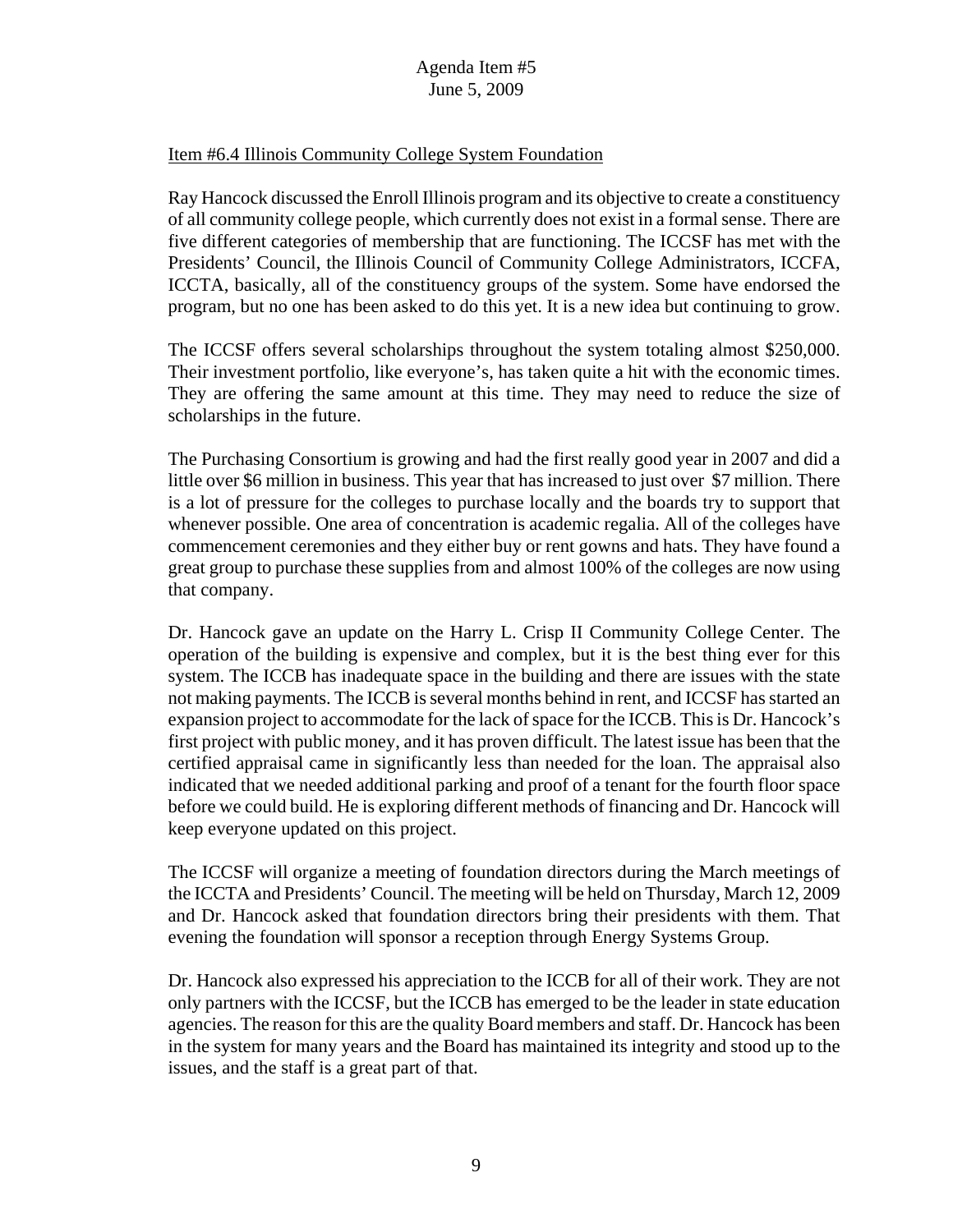#### Item #6.5 Presidents' Council

Bob Mees was very pleased to present to the Board. One of the projects that the Presidents' Council reported to the Board last year was the Sustainability Institute. Seven colleges were involved in that institute and included Kankakee Community College, Wilbur Wright College, Lewis and Clark Community College, Parkland College, Black Hawk College, Olive-Harvey College, and John A. Logan College. This program has grown and several more colleges will join the Institute later this year. This group will travel to Washington D.C. on Monday, January 12, 2009, to meet with President-elect Obama's transition team. The hope is that the group will be able to secure some funding from the current economic stimulus package. The colleges that will send representatives include Kankakee Community College, Wilbur Wright College, Lewis and Clark Community College, Southwestern Illinois College, Heartland Community College, Lake Land College, Illinois Central College, Black Hawk College, Olive-Harvey College, Triton College, Waubonsee Community College, Richland Community College, John A. Logan College, and Joliet Junior College. They are hopeful of positive results and are focusing on three goals: energy efficiency and conservation, green jobs and workforce development, and modeling efficiency and demonstrating renewable energy. All of the colleges have been surveyed about these issues. Jon Astroth of Heartland is the chair of this committee, and Jerry Weber of Kankakee has taken a leading role in the project as well.

In two weeks, the annual joint meeting with the Chief Academic Officers and Student Services Officers will be held at the President Abraham Lincoln Hotel and Conference Center in Springfield. The Presidents' Council is excited about the meeting.

Public relations will be very important in the coming year and everyone, including the presidents, the board, and the trustees, is working together on this. It is so important that we send out the same message. We have to gather information to show the impact of the budget situation. We always find a way to fulfill our mission regardless of how much we have been cut and one of the biggest problems has been the increase in tuition. We have to show that this is a problem and will continue to be, unless we get this situation turned around. We need to work hard and with everyone working together on the same message, we will succeed. Everything is in turmoil, but we are getting things ready and when things are ready to change, we will be prepared. There is tremendous potential in the future to make a positive change.

The program with the Presidents' Council and the National Guard has been very, very successful. Dr. Mees thanked Jennifer Timmons and Elaine Johnson for their ICCB staff support. The program focuses on three aspects for this program: the community colleges will host family academies, reintegration programs, and other gatherings of the National Guard; establishing liaisons with family assistance centers throughout the state; and creating and/or expanding on campus Veterans Affairs Centers. All of these things are happening and a successful press conference was held in Springfield on November 13, 2008. So far, nine integration programs have been set up for the first half of the year and Joan Ryan from Director Tammy Duckworth's Veterans Affairs office has contacted Dr. Mees and her office wants to assist with this effort.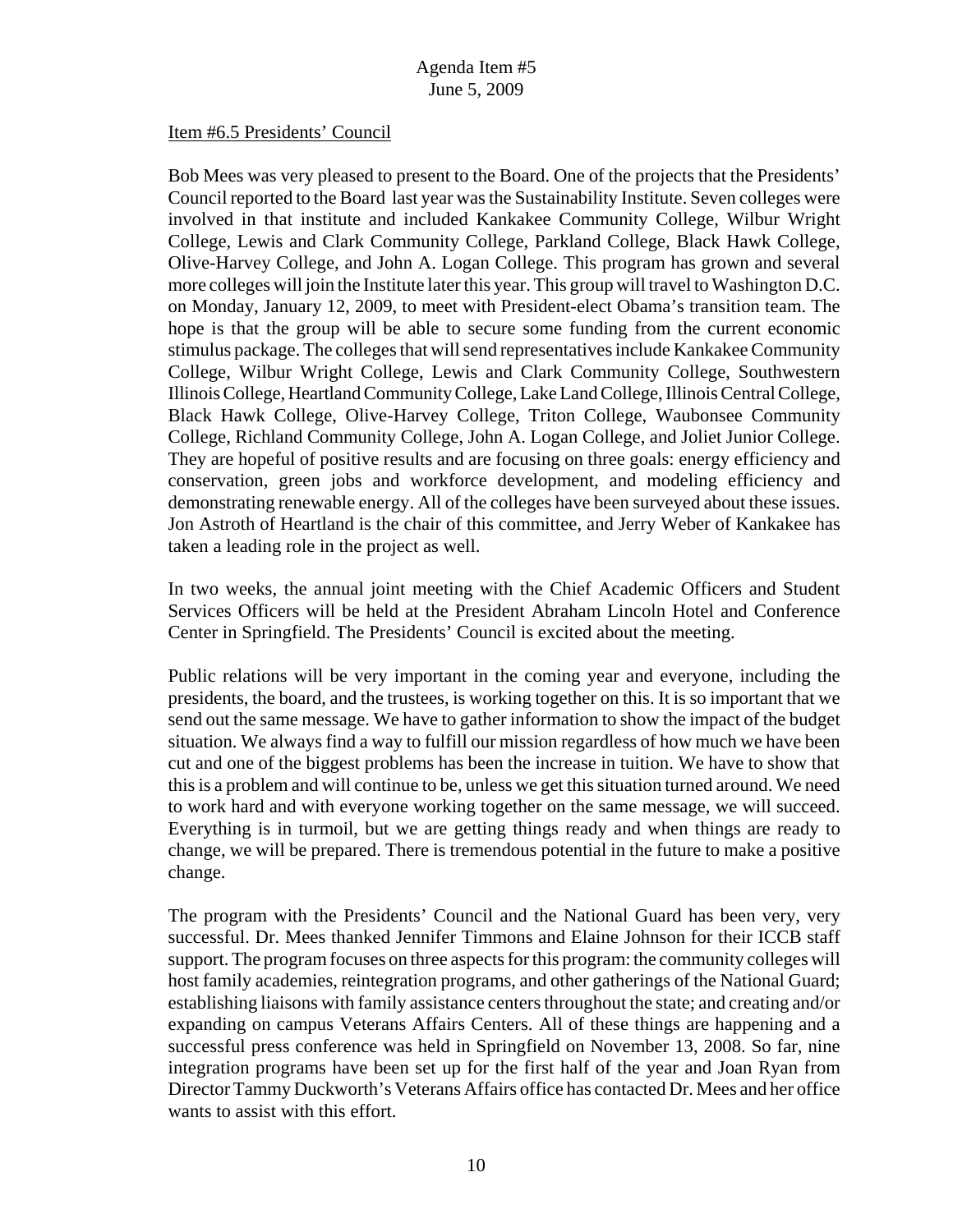\* \* \* \* \* \* \* \* \* \*

Jake Rendleman inquired if there was anything being done for faculty and staff that are veterans.

Dr. Mees replied that, at John A. Logan, they have several staff that are with the military and they have created a model policy that was reviewed by military people and it has been regarded as a tremendous policy. If anyone would like to review the policy, Dr. Mees would be more than happy to share it. The president of their faculty association, Tim Baker, is currently serving in Afghanistan and his deployment was what motivated them to change the previous policy. The policies need to be developed to support the employees in the utmost way because they are making a great sacrifice by serving their country.

Mr. Obrzut also mentioned that he and Jennifer Timmons met with Lieutenant Governor Quinn's office and are working with them on creating access through our website to help veterans get into our community colleges.

\* \* \* \* \* \* \* \* \* \*

At this time, Chairman Alongi announced that the format of the meeting would change in order to allow Dr. Dale Chapman and Donna Meyer of Lewis and Clark Community College more time to present their Mobile Health Unit.

\* \* \* \* \* \* \* \* \* \*

#### Item #8 - New Units of Instruction

Tom Pulver made a motion, which was seconded by Jake Rendleman, to approve the following motion:

The Illinois Community College Board hereby approves the following new units of instruction for the community colleges listed below:

#### **PERMANENT PROGRAM APPROVAL**

Black Hawk College

Inventory Specialist Certificate  $(31$  semester credit hours)

#### College of DuPage

< Associate of Arts in Teaching (A.A.T.) Secondary Mathematics Statewide Model Curriculum (63 semester credit hours)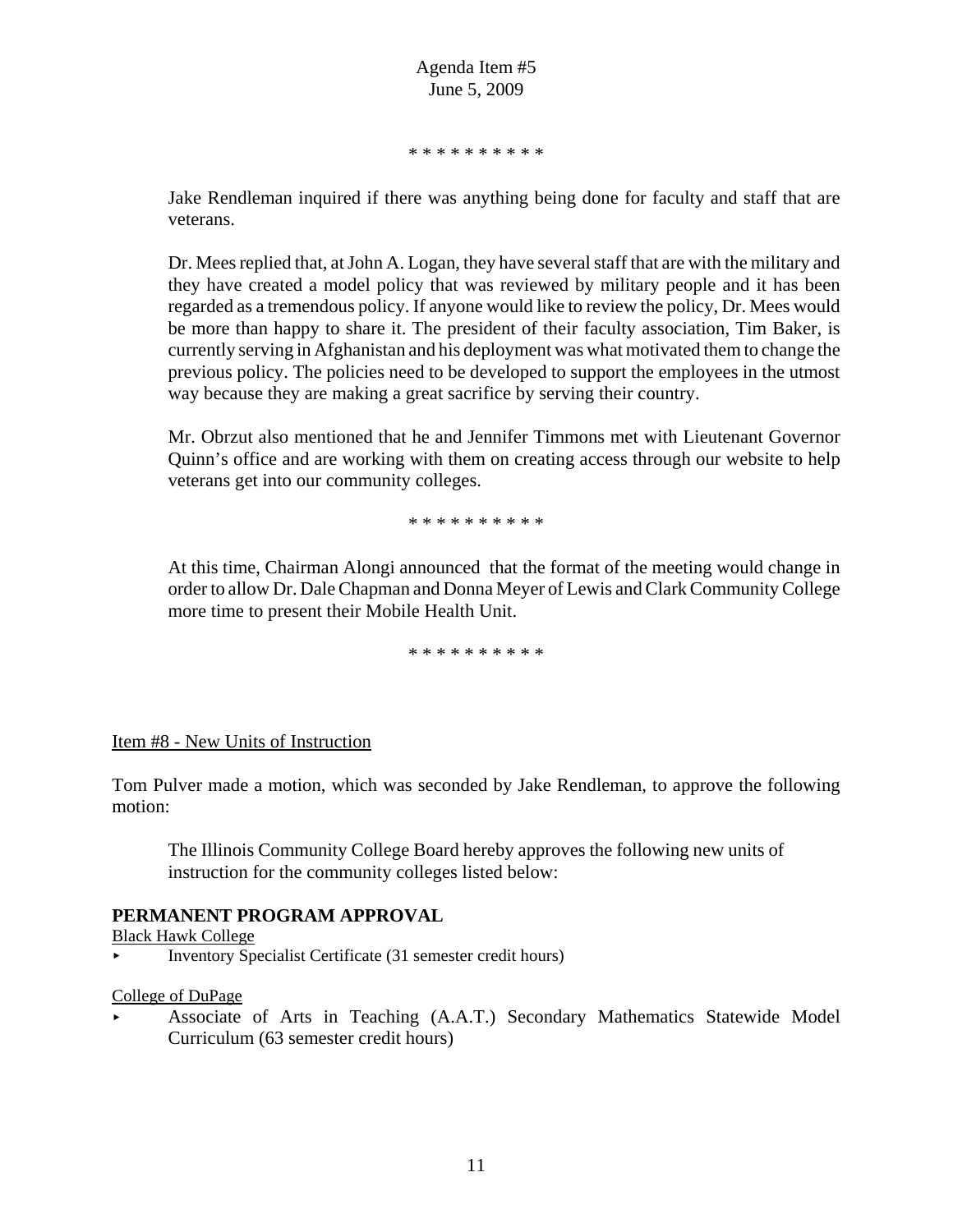Kankakee Community College

- < Cosmetology Associate of Applied Science (A.A.S.) Degree (67 semester credit hours)
- < Cosmetology Technician Certificate (49 semester credit hours)

John A. Logan College

< Associate of Fine Arts (A.F.A.) in Music Education (68 semester credit hours)

Oakton Community College

Radio Frequency Identification Associate of Applied Science (A.A.S.) Degree (60 semester credit hours)

Olive-Harvey College

< Ophthalmic Technology Associate of Applied Science (A.A.S.) Degree (65 semester credit hours)

Rend Lake College

< Associate of Arts in Teaching (A.A.T.) Early Childhood Education Statewide Model Curriculum (62 semester credit hours)

Richland Community College

- < Associate of Arts in Teaching (A.A.T.) Early Childhood Education Statewide Model Curriculum (64 semester credit hours)
- < Associate of Arts in Teaching (A.A.T.) Special Education Statewide Model Curriculum (60 semester credit hours)

Sauk Valley Community College

Associate of Arts in Teaching (A.A.T.) Special Education Statewide Model Curriculum (63 semester credit hours)

## **TEMPORARY PROGRAM APPROVAL**

Richard J. Daley College

< Sustainable Urban Horticulture Certificate (31 semester credit hours)

Olive-Harvey College

< Cosmetology Certificate (36 semester credit hours)

Parkland College

Sprinkler System Technology Associate of Applied Science (A.A.S.) Degree (69 semester credit hours)

The motion was approved by unanimous voice vote. Student advisory vote: Yes.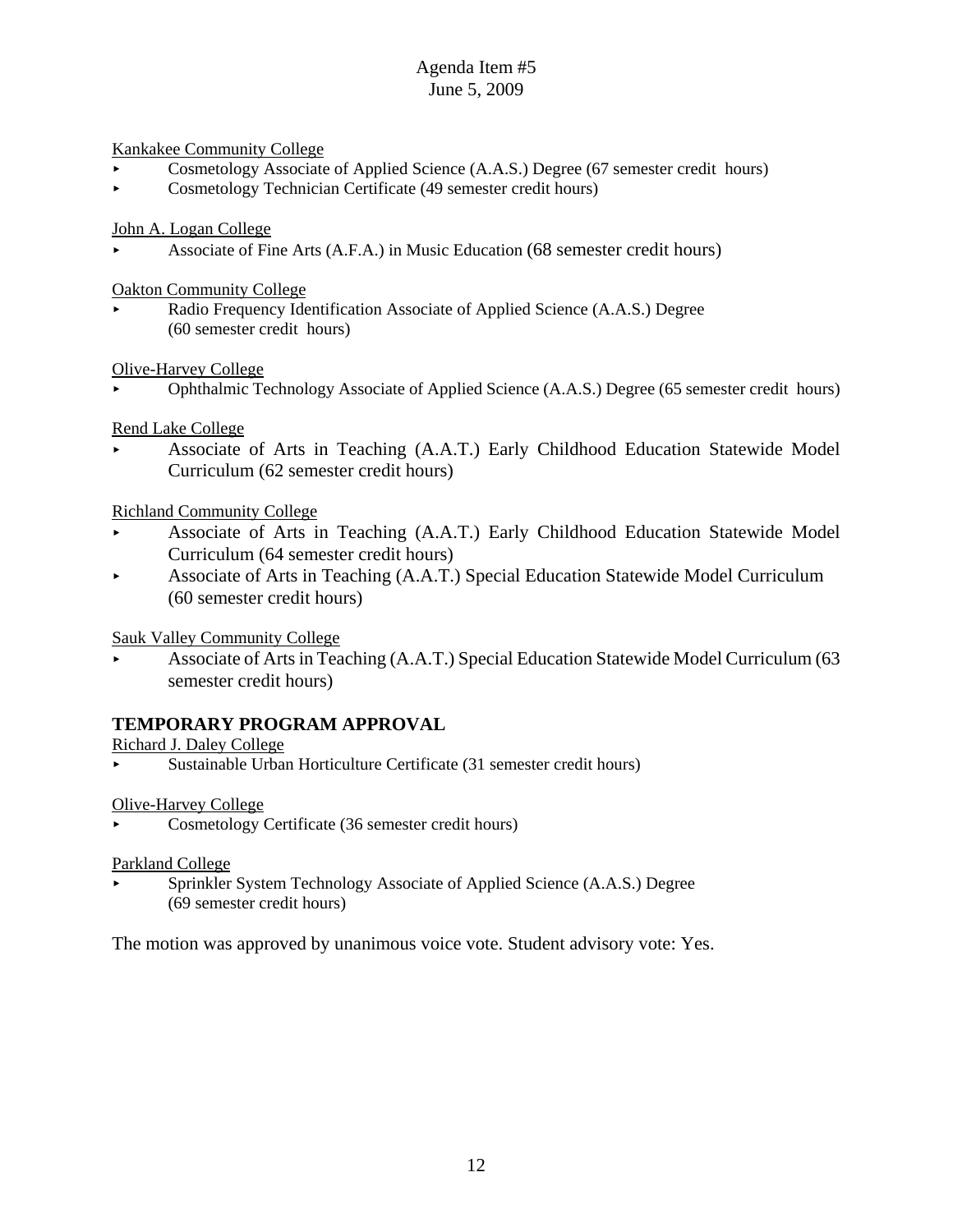## Item #9 - Illinois Community College Board Recognition of Community Colleges

Judy Rake made a motion, which was seconded by James Dumas, to approve the following motion:

The Illinois Community College Board hereby grants a status of "recognition continued" to Highland Community College.

The motion was approved by unanimous voice vote. Student advisory vote: Yes.

## Item #11 - Consent Agenda

Rudy Papa made a motion, which was seconded by Tom Pulver, to approve the following items:

## Item #11.1 Minutes of the November 25, 2008 Meeting

The Illinois Community College Board hereby approves the Board minutes of the November, 25, 2008, meeting, as recorded.

#### Item #11.2 Minutes of the November 25, 2008 Executive Session

The Illinois Community College Board hereby approves the Executive Session minutes of the November 25, 2008, meeting, as recorded.

#### Item #11.3 FY 2010 Capital Budget Request

The Illinois Community College Board hereby:

- 1. Approves the fiscal year 2010 Capital Budget Request for the Illinois Community College System as presented in the attached Table 1;
- 2. Authorizes the submission of the request to the Illinois Board of Higher Education; and
- 3. Authorizes its President/CEO, with the concurrence of the Chair, to make technical adjustments to the request if more refined data becomes available.

The motion was approved by unanimous voice vote. Student advisory vote: Yes.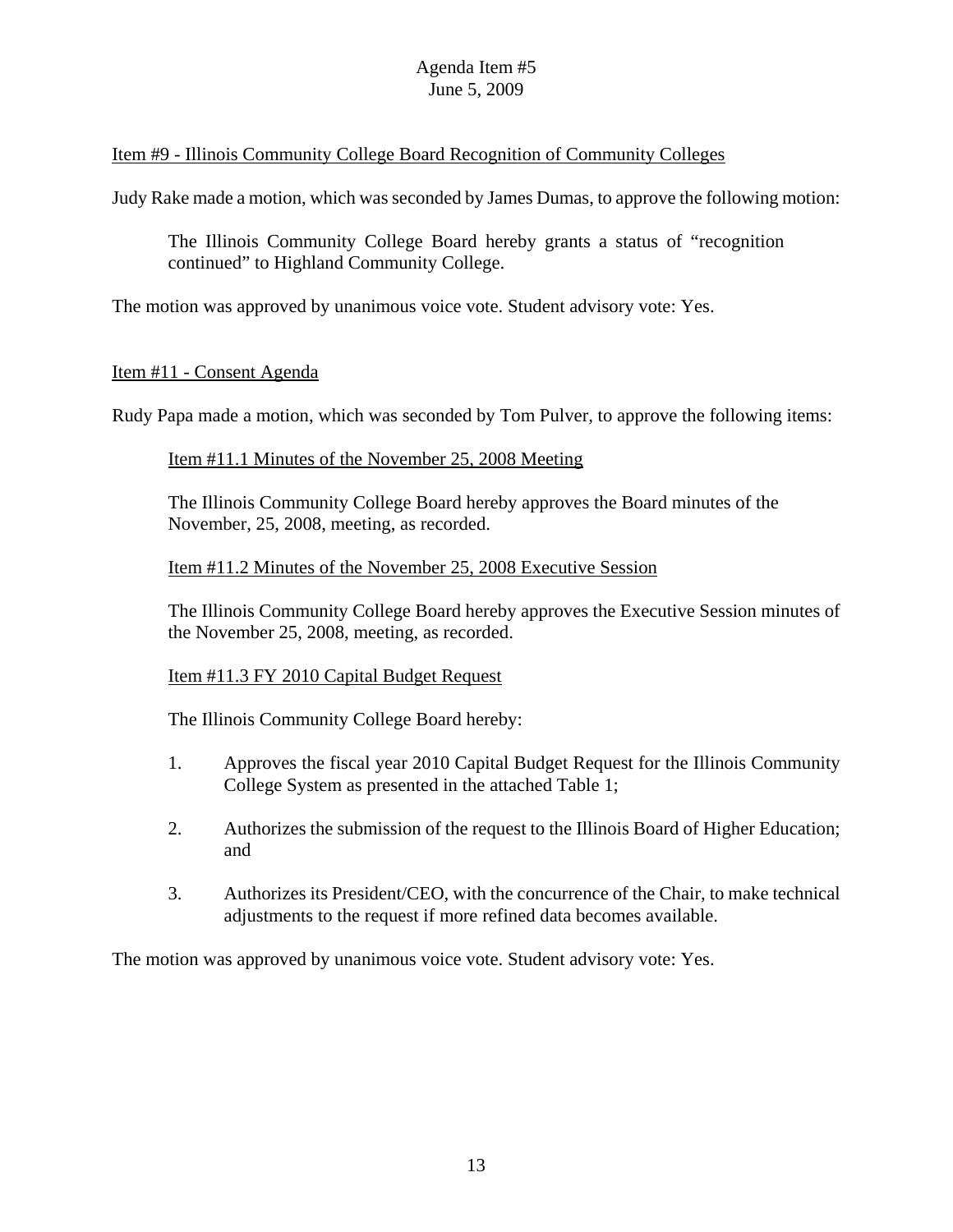#### Item #12 - Information Items

#### Item #12.1 - Fiscal Year 2009 Financial Statements

The Fiscal Year 2009 financial statements were provided to the Board for information and review.

Item #12.2 - Annual Student Enrollments and Completions in the Illinois Community College System - Fiscal Year 2008

The Annual Student Enrollments and Completions in the Illinois Community College System for Fiscal Year 2008 were provided to the Board for information and review.

Item #12.3 - Workforce Development Grant Report Business and Industry Services-Fiscal Year 2008

The Fiscal Year 2008 Workforce Development Grant Report Business and Industry Services was provided to the Board for information and review.

Item #12.4 - Illinois Community College System Performance Report for Fiscal Year 2008 Focus on Affordability

The Fiscal Year 2008 Illinois Community College System Performance Report was provided to the Board for information and review.

Item #12.5 - Final Report of Illinois Board of Higher Education Public Agenda

The Final Report of Illinois Board of Higher Education Public Agenda was provided to the Board for information and review.

Item #13 - Other Business

There was no other business at this time.

Item #14 - Executive Session

There was not an Executive session at this meeting.

#### Item #15 - Public Comment

There was no public comment at this time.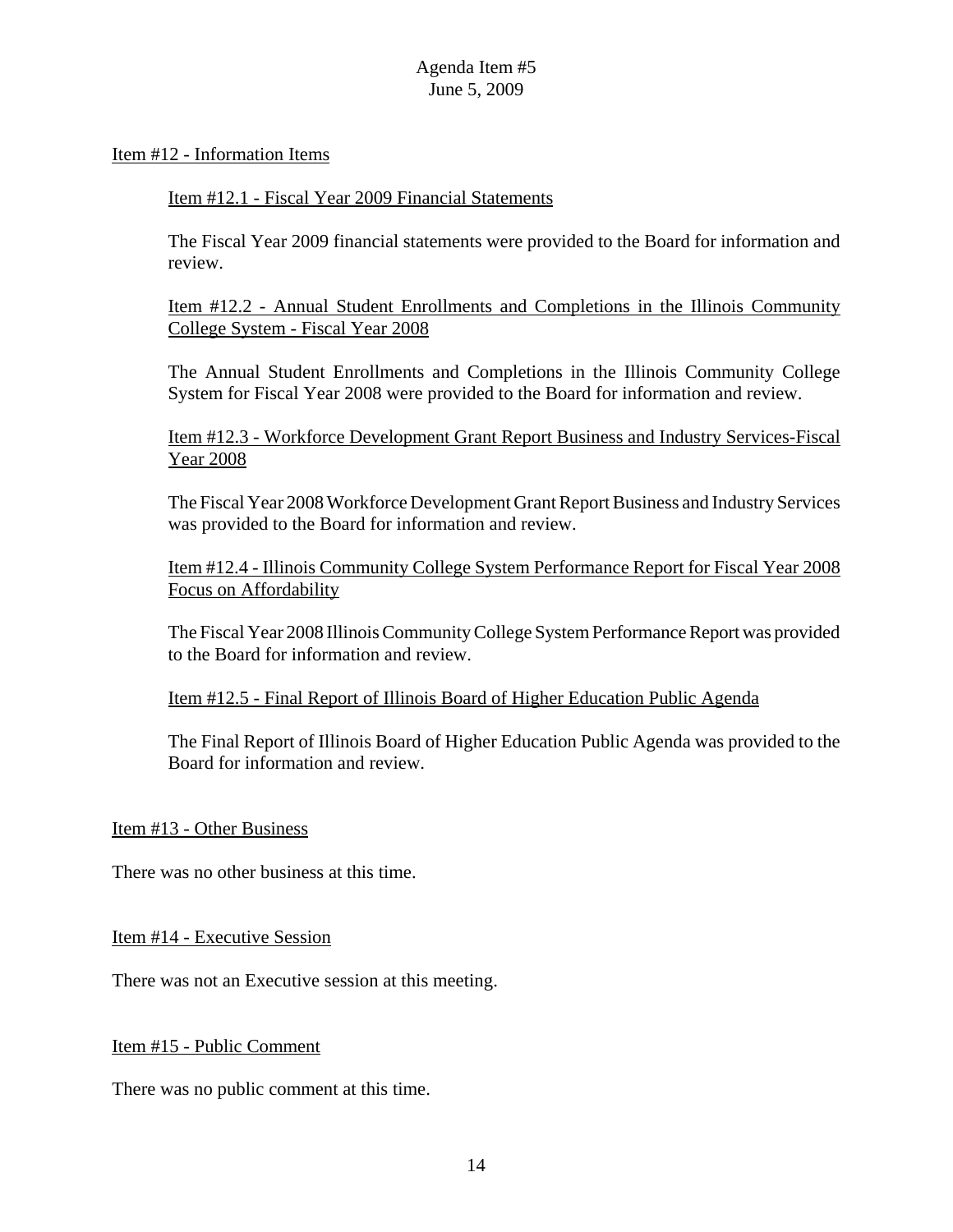## Item #10 - Fiscal Year 2009 Enrollment and Fiscal Trends in the Illinois Community College **System**

Dr. Karen Hunter Anderson presented the Fiscal Year 2009 Enrollment and Fiscal Trends for the Illinois Community College System. Dr. Anderson explained that the study for this year focused on affordability. Specifically, the enrollment patterns within the context of the current economy, affordability, and other fiscal trends. Dr. Anderson gave a brief overview of the enrollment trends and focused primarily upon how the current economic trends are affecting our colleges. We are facing declines in state and tax support, as well as, higher education appropriations. In comparison with national trends, Illinois is very close to the national average for the number of students with high school credentials, the number of students (18-24 years) that are enrolled in college and we have a higher average of students (25-29 years) enrolled in college who do not hold a bachelor's degree. With completion, transfer and retention we are higher in terms of white and African American students but are under for Latino students. We do have some work to do to increase the completion rate for African-American students.

Dr. Scott Parke thanked Nathan Wilson, Candy Tempel, Jo Barnard, and Michelle Defour for all of their contributions for the report and also those people that recently retired. Mr. Mathew worked on the website, Mr. Morgan contributed the workforce components, and Ms. Risse helped with the transfer numbers. Dr. Parke conducted a presentation on the enrollment trends over that past 10 years. He highlighted trends in Illinois in comparison to public universities in Illinois and nationwide as applicable. Overall, credit enrollments are down slightly and noncredit enrollment is on a slight downward trend in the last year. Completions are on the same level as the previous year and should increase since this is one of the goals of the Public Agenda.

Ellen Andres presented several charts that demonstrated that colleges are offering more credit hours, but a lower percentage are funded credit hours. In regard to tuition, it has surpassed the Midwest median income, which is something that the system has not seen before. In the end, Illinois community colleges still offer the best deal to the students.

Ms. Andres commented that Illinois community colleges have a lot of students and they generate a lot of credit hours. The system has less money, but our colleges are still dealing with the students and doing a great job of it. She also stated that Bob Mees said it best, "We still continue to do a good job and, at some point, the students are going to suffer and we're afraid it's going to hit soon."

\* \* \* \* \* \* \* \* \* \*

Tom Pulver asked if we knew what the current counts were showing for the Spring 2009 semester enrollments. Dr. Parke replied that he has heard that the numbers are up, but it is too early to report any exact figures yet.

Jake Rendleman commented that the numbers show that enrollments have gone down over the last five years. Could this be contributed to pricing some students out of the market. Do we have any idea what is causing this? Dr. Parke reported that it may be one of the contributing factors but each college has its own factors.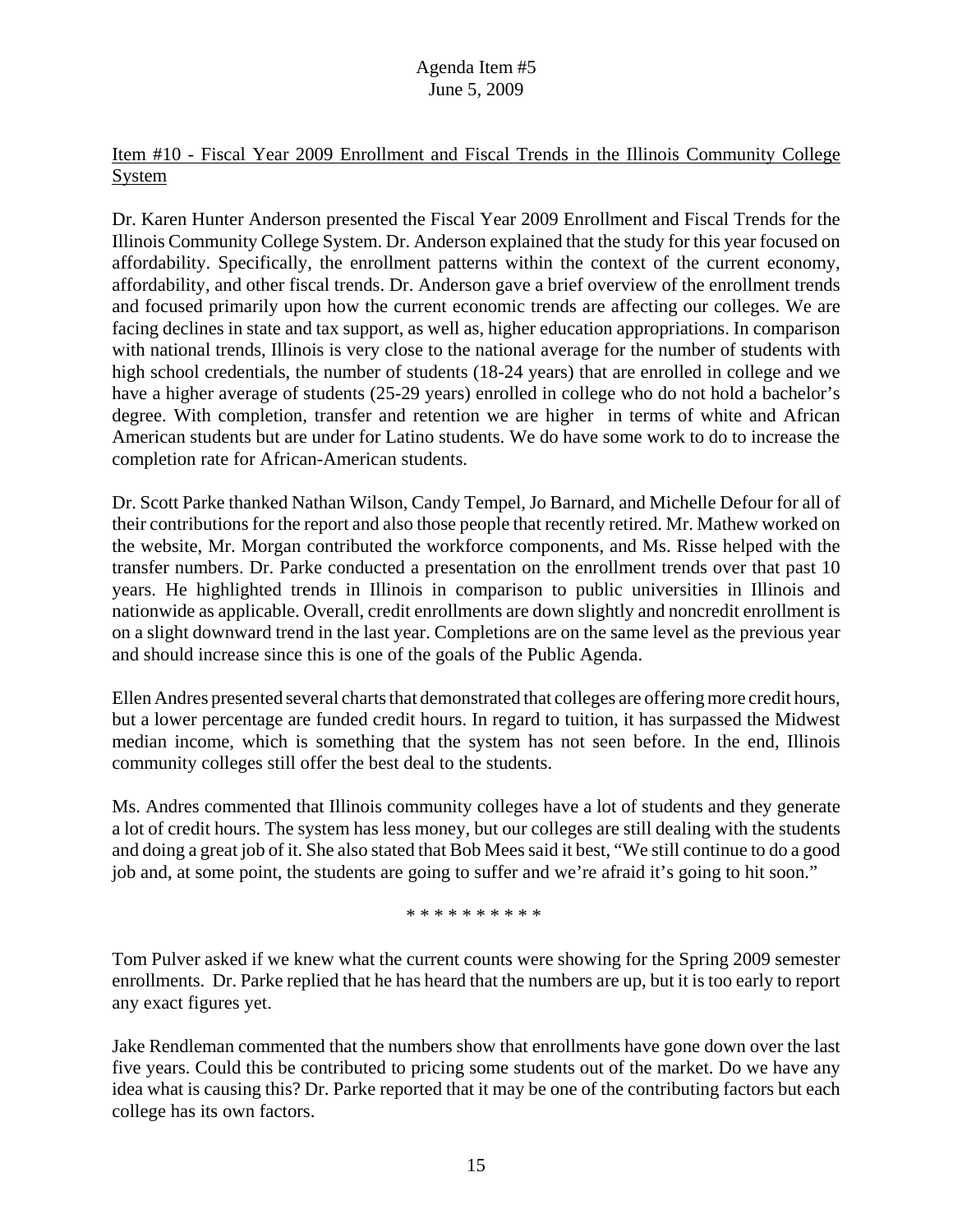Mr. Obrzut announced that these correlations would be reported to legislators and editorial boards as well.

#### \* \* \* \* \* \* \* \* \* \*

#### Item #7 - Lewis & Clark Community College Mobile Health Unit

Dr. Dale Chapman thanked the Board for the invitation to present. Judy Rake and Rudy Papa live in the Lewis and Clark district and he thanked them for their support. Dr. Chapman stated that, five years ago, his associate nursing program had 92 students and currently when you look at the employment needs for nursing students, about 2.14 million nurses are needed across the country and 30,000 in the state of Illinois. We talked to our foundation, local hospitals, and strategic groups and they looked at expanding their nursing program, dramatically, over the past five years. They were awarded a \$2.5 million grant from Alton Memorial hospital which helped them keep taxes from going up, and a local bond helped construct a building for their nursing program. By next fall, the college will have 320 students in their nursing program, making it the largest ADN program in the state of Illinois. In 2003, then Senator Barack Obama visited the campus and the nursing program and discussion focused on how to solve some of the healthcare problems. It was suggested that community colleges could use dental hygiene programs and ADN nursing programs as a way to serve areas that are under served or not served at all. Senator Obama listened an in 2005, he supported five earmarks. One of them was for Lewis and Clark and the unit that the Board will tour in a short while. Half of the earmark went to the unit and the other half went to the Lewis and Clark foundation. Dr. Chapman feels Lewis and Clark Community College is responding to the needs of their area in terms of career programs and, with that as a backdrop, a lot of the ideas for this unit came from Donna Meyer. Her vision has been tremendous and she serves on several national and statewide committees.

Ms. Meyer thanked everyone for allowing her to come today. She commented on how nice it is to be working on something that is fun and to feel that you are actually serving the population. She spoke about Lewis and Clark's Nurse Managed Center for Healthcare and Education. The Nurse Managed Center has two components: a stationary clinic on campus that was established in November 2006 and now the Mobile Health Unit, which arrived on November 3, 2008. The Nurse Managed Center is a multi-faceted program; there are three nurse practioners, a health education and prevention program has been established, and primary care clinics have been set up throughout the community college district.

An issue that developed when the nursing program was being expanded was where to put all of the nursing students for clinical work. Her solution was to create their own clinical sites. Students have access to the clinic on campus, they now go out in our mobile unit, and also the other stationary sites that they visit throughout the district. This is very important because it has shown that, when students conduct their clinicals in their own communities, they stay there as well. They truly are a unique program; there are only 250 nurse managed facilities in the United States and whereas most are in the inner cities, we are not.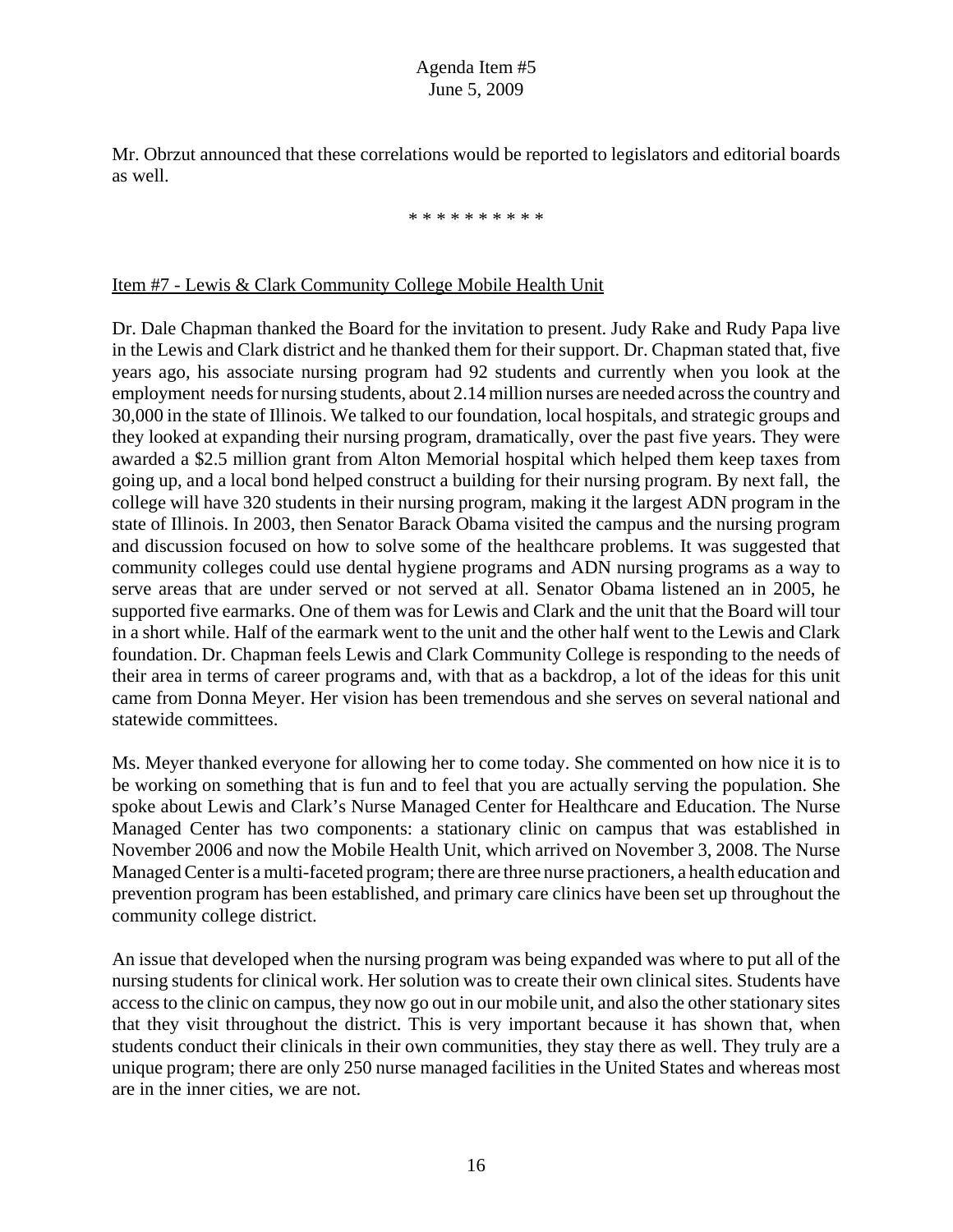Lewis and Clark was the first community college to receive this grant and the mobile unit treats under served individuals and rural communities. Their mission is to expand existing healthcare services and offer high quality and affordable services as well. Students perform visits but also conduct a variety of screenings - cholesterol, glucose, blood pressure and flu shots. The unit also reaches culturally diverse areas that many of our students would not otherwise be able to experience.

The college's vision is to create healthier communities through health education, prevention, primary care, nursing education, oral health education and screenings.

The mobile unit has experienced many successes and most of that is due to the partnerships and collaboration that have developed with the communities. In the beginning, Lewis and Clark did not want to step on any toes, especially physicians, but they have learned that Lewis and Clark is serving those people that the physicians did not see anyway. Lewis and Clark Community College has partnered with several existing healthcare agencies, public health departments, schools and community centers. They also serve Headstart and the American Red Cross. Since the college is a disaster site, the mobile unit may be taken out in the event of a disaster and provide emergency care. United Way has become involved with the unit. We are happy to have partnered with Special Olympics, and will conduct all of the physicals for the children in the area that will participate in that event.

So far, the unit has served 1, 093 patients with primary care needs, but has served over 10,000 people for other needs, such as preventative care, shots and screenings. They are the recent recipient of the Illinois Rural Health Associations Special Exemplary Project Award and are very pleased about that.

Since Lewis and Clark has a dental hygiene program, the unit also has dental services. Oral health has become something that people have ignored because they do not have the funding. Oral health affects systematic health, and that need is becoming greater and greater.

Dr. Chapman commented that, in the area that they serve, there are currently 144 children between the ages of 3-14 whose teeth are so bad that they have to be put under general anesthia before their teeth can be examined.

Ms. Meyer noted that their unit is being used as a model by Health Resources and Service Administration (HRSA), a company that provided funds for the construction of the mobile unit, to show other community colleges across the nation. All fuel for the unit is donated by Piasa and Conoco-Phillips. The college is proud that the unit represents not only Lewis and Clark but also the State of Illinois. Ms. Meyer serves on the Illinois Center for Nursing board and nursing is a huge issue currently. Lewis and Clark Community College is trying to be very successful for all of you and Ms.Meyer thinks they have been so far.

#### \* \* \* \* \* \* \* \* \* \*

Dr. Chapman and Ms. Meyer invited everyone to come tour the mobile unit.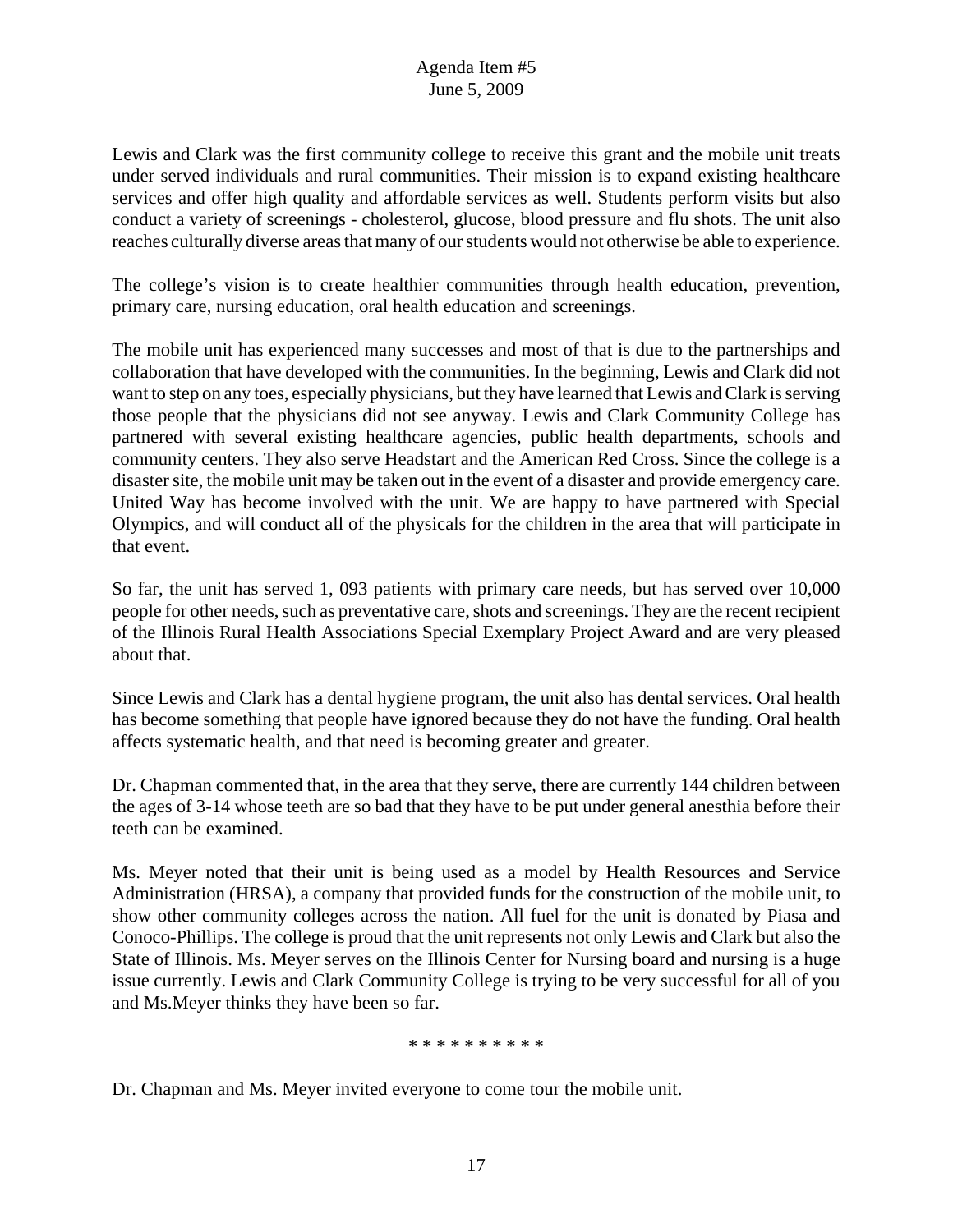Mr. Obrzut thanked the members of the Board that attended the Executive Staff holiday party and all of the Board members for their contributions.

\* \* \* \* \* \* \* \* \* \*

Item #16 - Adjournment

At 11:20 a.m., Rudy Papa made a motion, which was seconded by Tom Pulver, to adjourn the meeting.

The motion was approved by unanimous voice vote. Student advisory vote: Yes.

Guy H. Alongi Geoffrey S. Obrzut Chairman President/CEO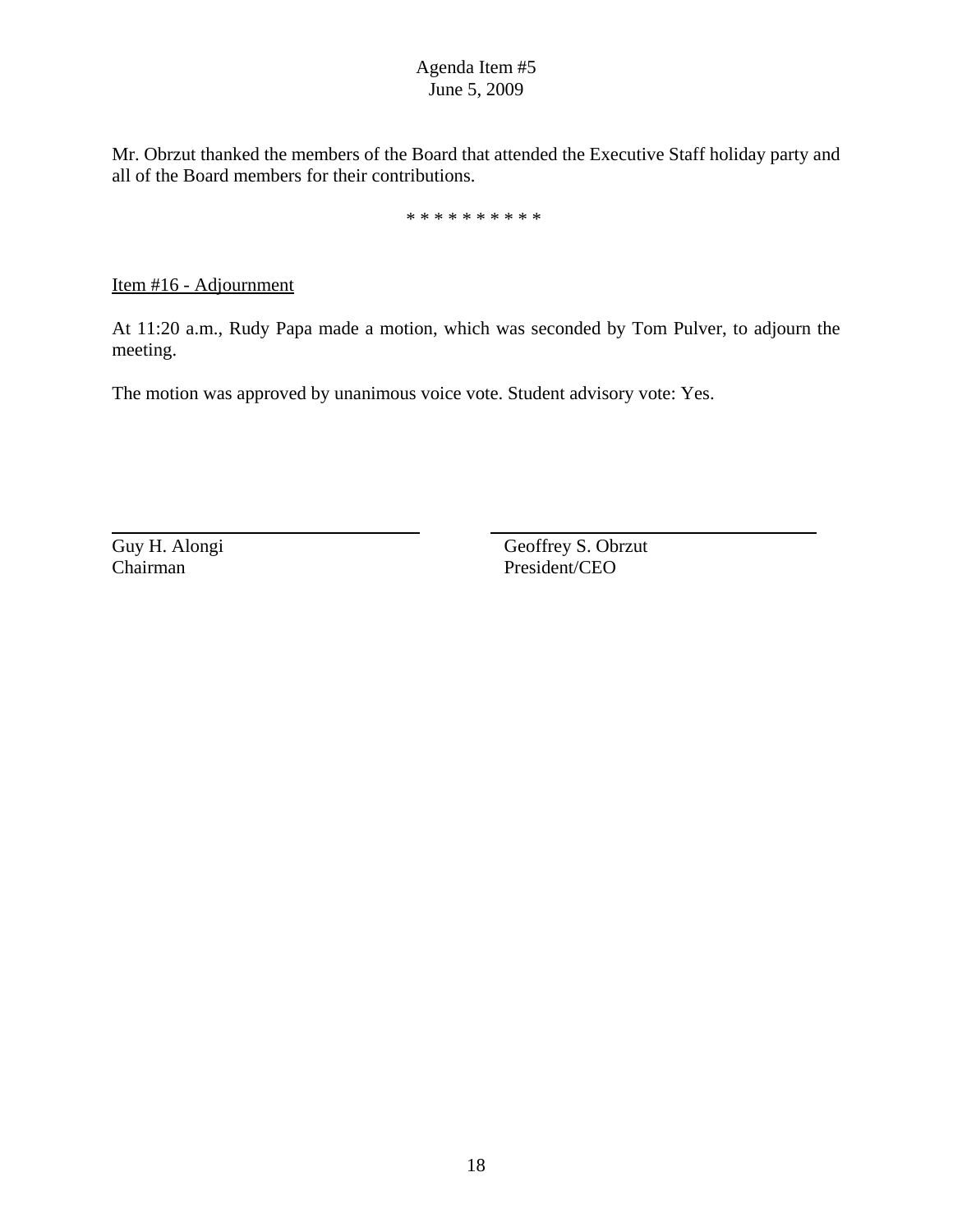# Illinois Community College Board

## **BUDGET AND FINANCE COMMITTEE**

Committee discussion for June:

• Financial Statements: Fiscal Year 2009

State General Funds Special State Funds Federal Funds Bond Financed Funds

• Fiscal Year 2010 Budget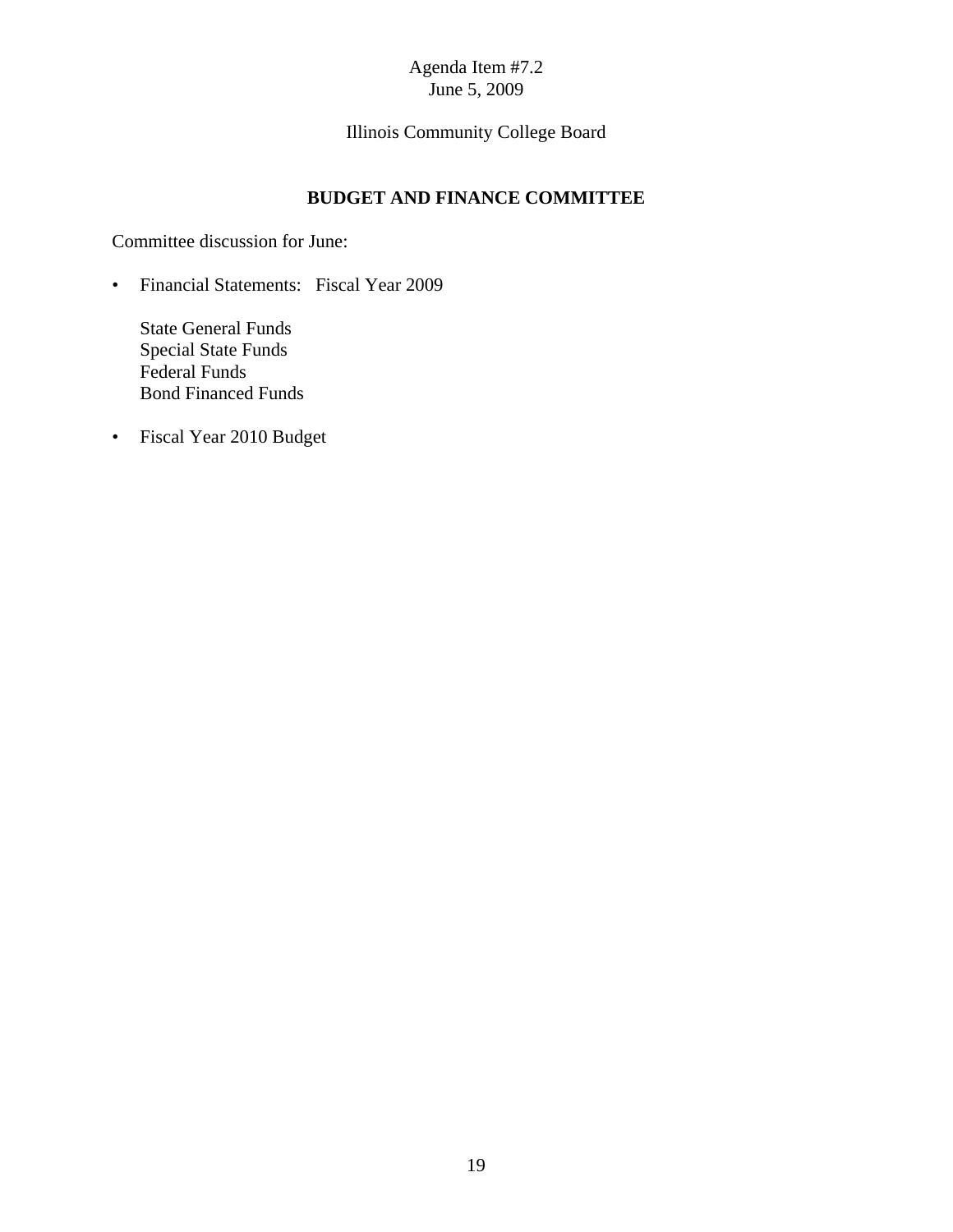Illinois Community College Board

# **FISCAL YEAR 2010 UPDATE**

As of printing, a budget had not passed the General Assembly. An oral presentation will be given at the meeting.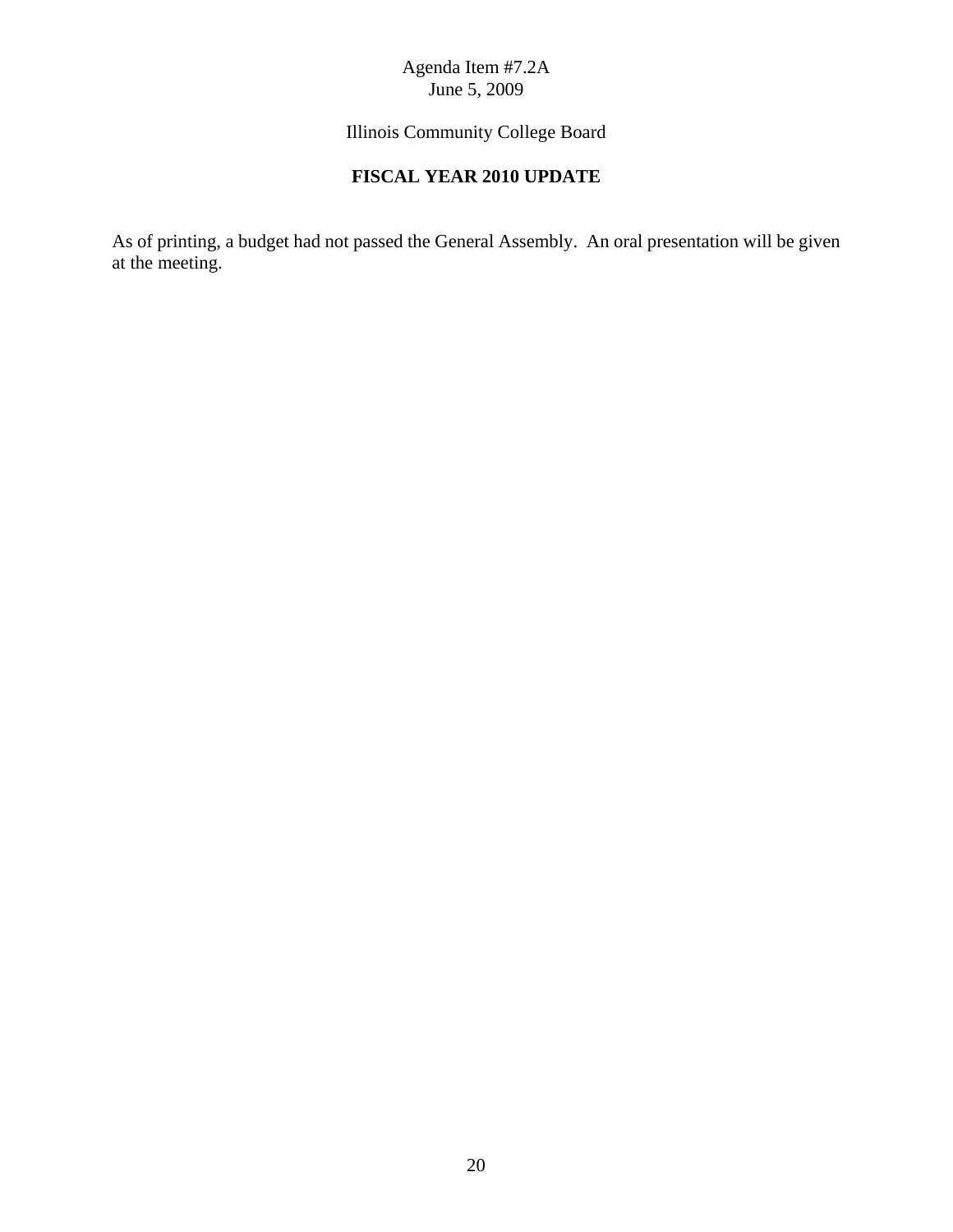Illinois Community College Board

# **ADULT EDUCATION AND FAMILY LITERACY UPDATE**

The Adult Education and Family Literacy Division has been engaged in several activities over the last year. A brief oral update will be provided on key areas within adult education, including:

- **Adult Education State Plan**. As required by Title II of the Workforce Investment Act, the Adult Education and Family Literacy Act, a State Plan for Adult Education and Family Literacy outlining the services supported with federal funds must be submitted to the United States Department of Education, Office of Vocational and Adult Education (OVAE) on April 1 of each year. Because the Workforce Investment Act has not been reauthorized, the current State Plan has been extended to FY 2010 ending June 30, 2010. As required, the Illinois Community College Board submitted a revised State Plan for Illinois Adult Education and Family Literacy to the OVAE in March 2009.
- **Report to the Governor and General Assembly**. Adult Education Services were provided to over 118,000 students in Illinois. Over 99 adult education programs provided instructional and support services to students in FY 2008.
- **GED Testing Administration Program**. The GED Testing Program in Illinois continues to test more than 26,000 individuals annually. More than 1.7 million individuals in Illinois are without a high school diploma.
- **GED Illinois Project.** The GED-I Project is continuing to receive national attention. States that have been added to the system include: Minnesota, Maryland, Washington, and one community college, Central Piedmont College in North Carolina have signed on as partners to use this world-class online instructional system.
- **Adult Education and Family Literacy Advisory Council**. The Adult Education Advisory Council met quarterly over the last fiscal year and have brought forth recommendations to the Illinois Community College Board (ICCB) Adult Education staff for consideration.
- **Adult Education Strategic Planning Process** A 32-member task force has been formed to develop a strategic plan for adult education to span over a five- to ten-year period. The group is looking at a plan that is focused on the trend in Illinois as well as the national that includes moving students along a career pathway to postsecondary education and employment.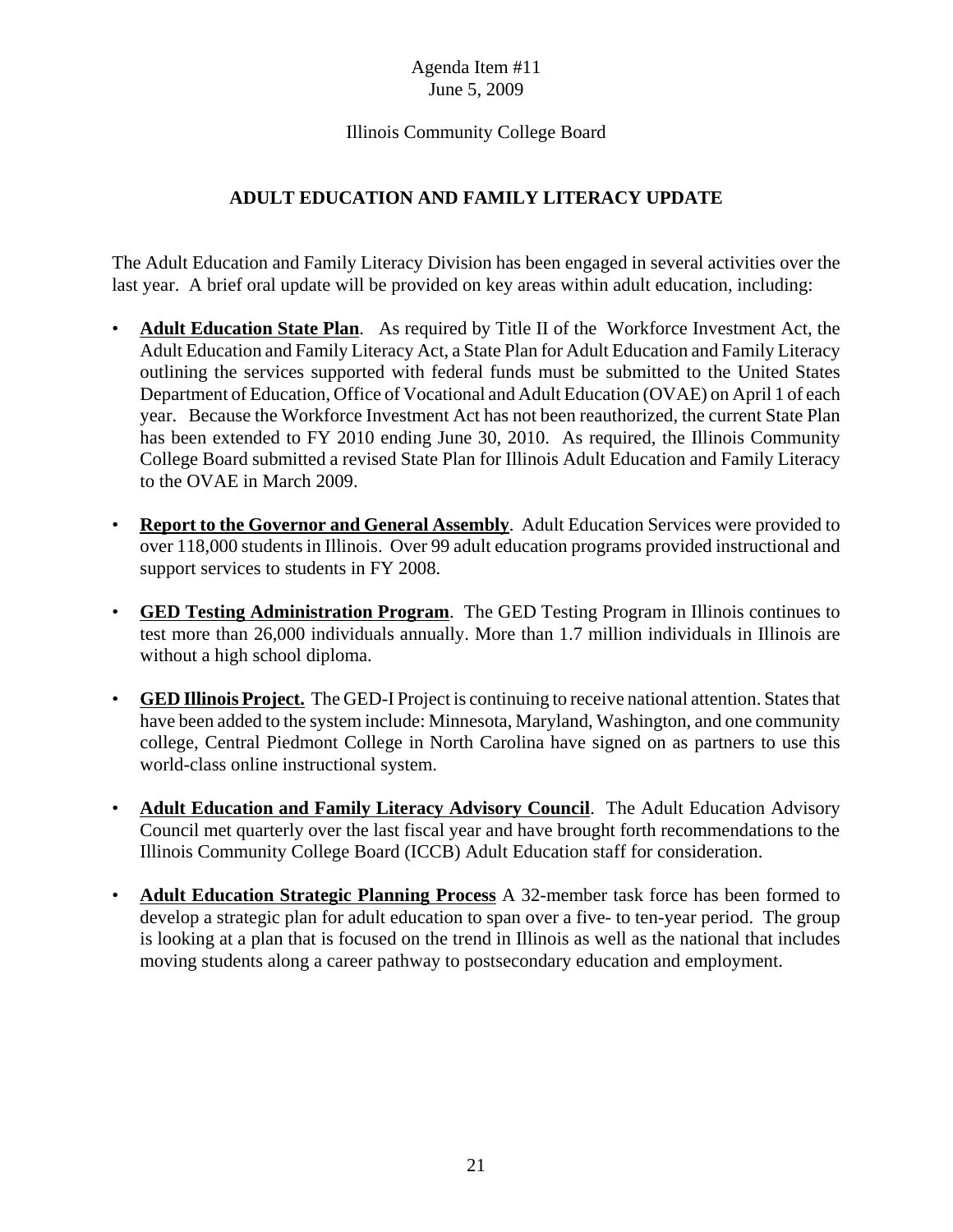## Illinois Community College Board

#### **NEW UNITS OF INSTRUCTION**

The Illinois Community College Board is requested to approve new units of instruction for the following community colleges:

#### **RECOMMENDED ACTION:**

It is recommended that the following motion be adopted:

The Illinois Community College Board hereby approves the following new units of instruction for the community colleges listed below:

#### **PERMANENT PROGRAM APPROVAL**

Elgin Community College

 $\blacktriangleright$  Health & Wellness Management A.A.S. degree (68 credit hours)

#### Harold Washington College

- < Agricultural Biotechnology Certificate (31 credit hours)
- Associate of Arts in Teaching  $(A.A.T.)$  Early Childhood Education degree (63 credit hours)

#### Illinois Central College

- Green Building Environment A.A.S. degree (65 credit hours)
- < Green Building Environment Certificate (36 credit hours)

#### Kaskaskia College

- < Health Information Technology A.A.S. degree (69 credit hours)
- < Surgical Technology Certificate (38 credit hours)

#### Rend Lake College

< Associate of Arts in Teaching (A.A.T.) - Secondary Science degree (67 credit hours)

#### Waubonsee Community College

- < Geographic Information Systems (GIS) A.A.S. degree (64 credit hours)
- < Library Technical Assistant A.A.S. degree (64 credit hours)

#### **BACKGROUND**

**Elgin Community College** is seeking approval to offer a 68 credit hour Associate in Applied Science (A.A.S.) degree program in "Health and Wellness Management". This program will prepare individuals for employment in management-level positions of health and wellness programs and facilities. The curriculum includes 15 credit hours of required general education coursework, 51 credit hours of required career and technical education coursework, and two (2) credit hours of related technical electives. The career and technical component of the curriculum includes instruction in human anatomy and physiology, nutrition, healthcare and medical terminology,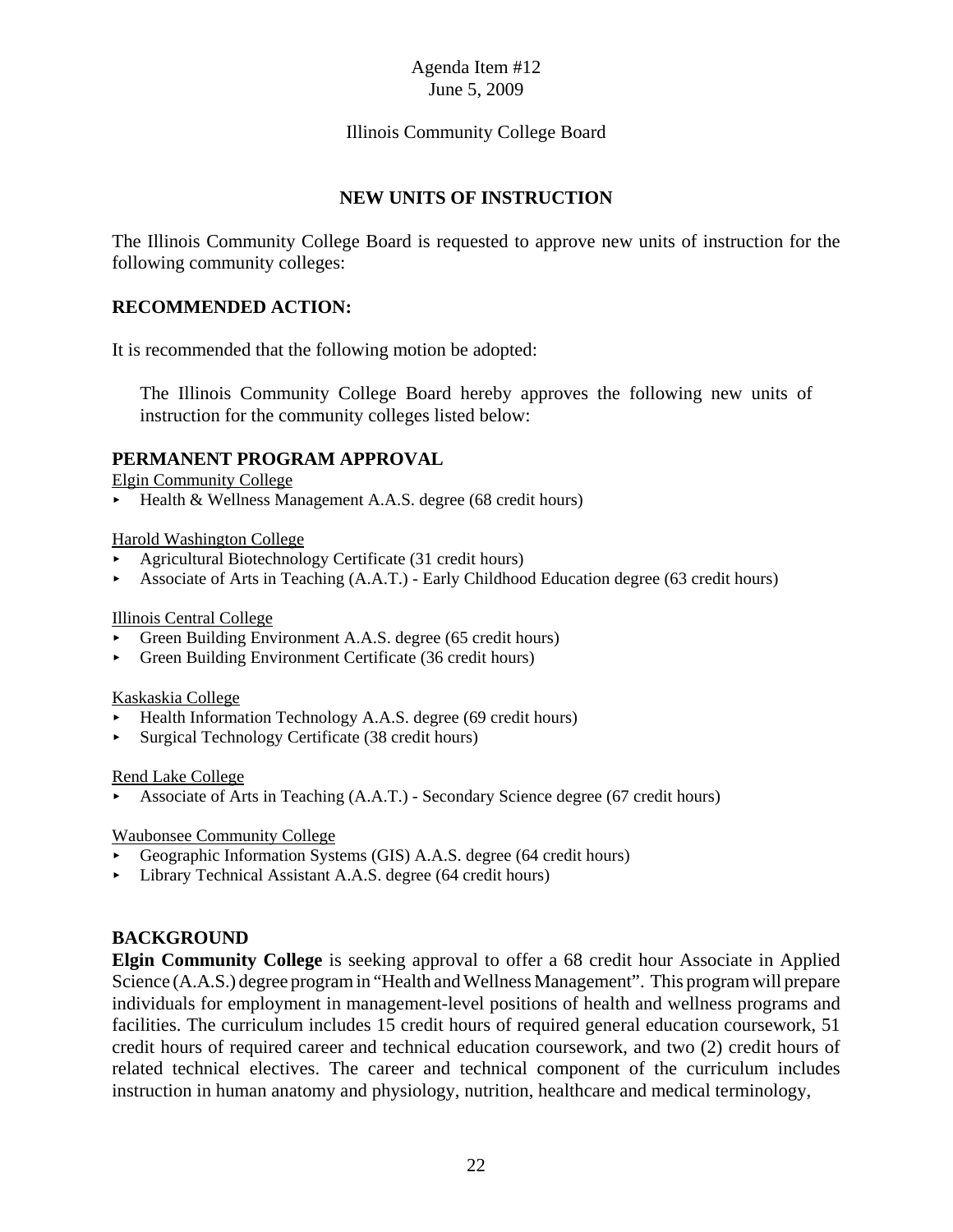individualized fitness, personal wellness, personal training, structural kinesiology, fitness walking, weight training, sport and exercise psychology, health/fitness facility standards, first aid and safety, athletic injury management, leadership development and a required work-based learning experience in personal training. Completers of this program will be qualified to sit for several optional credentialing exams including the "Certified Personal Trainer (CPT)" exam through the American College of Sports Medicine (ACSM) and the "Certified Group Fitness Instructor (CGFI)" exam through the American Council on Exercise (ACE). Assessment of student learning will be achieved through a comprehensive final project and an evaluation of the student's performance during the work-based learning component of the curriculum.

Labor market information provided by the college supports the interest in and the need for a twoyear training program in this field of study. Nationally and statewide the demand for health and wellness professionals continues to grow according to the U.S. Department of Labor-Bureau of Labor Statistics. According to the Illinois Department of Employment Security, the growth in employment of "fitness trainers" is expected to increase faster than the average for all occupations statewide through 2014. The college currently offers a short-term "Personal Training" certificate program. The proposed degree will also provide an educational ladder opportunity for graduates of this program. The college anticipates an enrollment of 20 full-time students the first year increasing to 36 full-time students by the third year. The proposed program will utilize one (1) existing parttime faculty member and require one (1) new additional part-time faculty member the first year. Qualifications of existing faculty and newly hired faculty are a minimum of a bachelor's degree in a related field of study, two years related work experience, one (1) year related teaching experience and current Personal Training Certification from an National Commission for Certifying Agencies (NCCA) accredited organization. The program will utilize classroom/laboratory space and equipment currently in place for the existing certificate program. Costs anticipated with the implementation of this program are \$5,250 during the first year, \$22,725 during the second year, and \$23,860 during the third year. Higher second and third year costs reflect the addition of a full-time, part-time faculty coordinator for the program.

**Harold Washington College,** one of the City Colleges of Chicago, is seeking approval to offer a 31 credit hour "Agricultural Biotechnology" Certificate program. This program will prepare existing biological science program graduates and/or existing agriculture professionals with training in the biotechnology field and for entry-level employment as biological technicians or agricultural technicians. The curriculum consists of career and technical education coursework in biology, biochemistry, molecular biology, plant biology, biotechnology, bioinformatics and special topics in biotechnology. The proposed certificate was developed as an educational ladder program that will articulate into the Biotechnology A.A.S. degree currently offered by Harry S. Truman College, another one of the City Colleges of Chicago. Assessment of student learning will be accomplished through evaluation of a student portfolio containing artifacts of their educational achievements.

Labor market information provided by the college supports the interest in and the need for a certificate-level training program in this field of study. The college anticipates an enrollment of 15 full-time and 10 part-time students the first year increasing to 30 full-time and 15 part-time by the third year. The program will require three (3) existing full-time faculty the first year. No new costs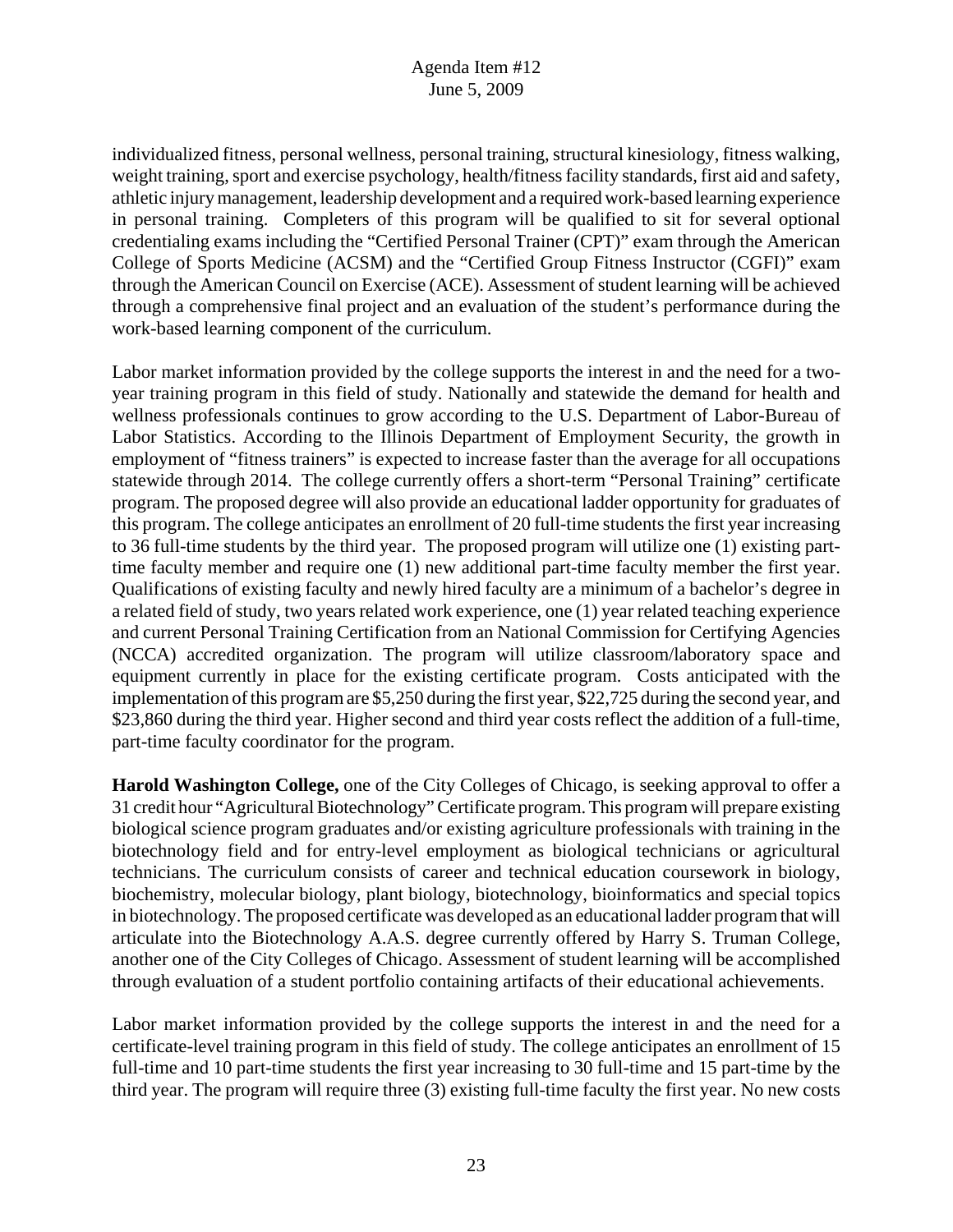are anticipated for the implementation of this program during the first three years.

**Harold Washington College** is also seeking approval to offer a 63 semester credit hour Associate of Arts in Teaching (A.A.T.) Early Childhood Education Statewide Model Curriculum. The 60-64 semester credit hour model curriculum consists of 40-42 semester credit hours of general education coursework, and 18-22 semester credit hours of professional and early childhood education coursework. The proposal meets the model guidelines endorsed by the Illinois Community College Board and the Illinois Board of Higher Education.

**Illinois Central College** is seeking approval to offer a 65 credit hour Associate in Applied Science (A.A.S.) degree and related 36 credit hour Certificate program in "Green Building Environment". These programs will prepare individuals for entry-level employment as well as provide crosstraining for existing professionals in a variety of occupational fields focusing efforts on "green technology", but particularly in energy fields, building construction and building management. The certificate curriculum is targeted towards existing professionals who are looking for "green technology" skills that apply to their particular occupational field. The 36 credit hour curriculum includes instruction in introductory green building needs, building environments and controls, blueprint reading, central heating and cooling plants, indoor air quality and green buildings, environmental systems of buildings, refrigeration systems, air conditioning systems, and construction management. This career and technical coursework was developed according to standards outlined by the American Society of Health and Refrigeration Engineers (ASHRE) and Partnership for Heating and Refrigeration Accreditation (PAHRA). No credentialing for students completing the proposed programs are currently available at this time. The degree curriculum builds upon the certificate curriculum to include six (6) credit hours of additional coursework in construction management, human relations and business operations, as well as 23 credit hours of required general education coursework. Assessment of student learning objectives will be accomplished through evaluation of the students performance on a comprehensive final project on building energy analysis.

Labor market information provided by the college supports the interest in and the need for targeted education and training in the emerging field of "green technology". Many existing occupational fields utilize "green skills", however, as today's society demands more efficient use of energy management residentially and commercially, newer occupations that perform this work have begun to surface. Locally, area employers have expressed a strong interest in this type of educational program. The college anticipates a combined enrollment of six (6) full-time and 12 part-time students the first year. The programs will require one (1) existing full-time faculty, one (1) new parttime faculty, and four (4) existing full-time faculty the first year. Faculty associated with the career and technical component of this curriculum will at a minimum have completed an apprenticeship training program in Heating and Air Conditioning and will possess 5 years of related work experience. Classroom and laboratory facilities are currently in place and will be shared amongst other related program areas. Funds to support this program will be derived from reallocation of existing resources, therefore no new funds will be required for the implementation of this program.

**Kaskaskia College** is seeking approval to offer a 69 semester credit hour Associate in Applied Science (A.A.S.) degree in "Health Information Technology". This program will prepare individuals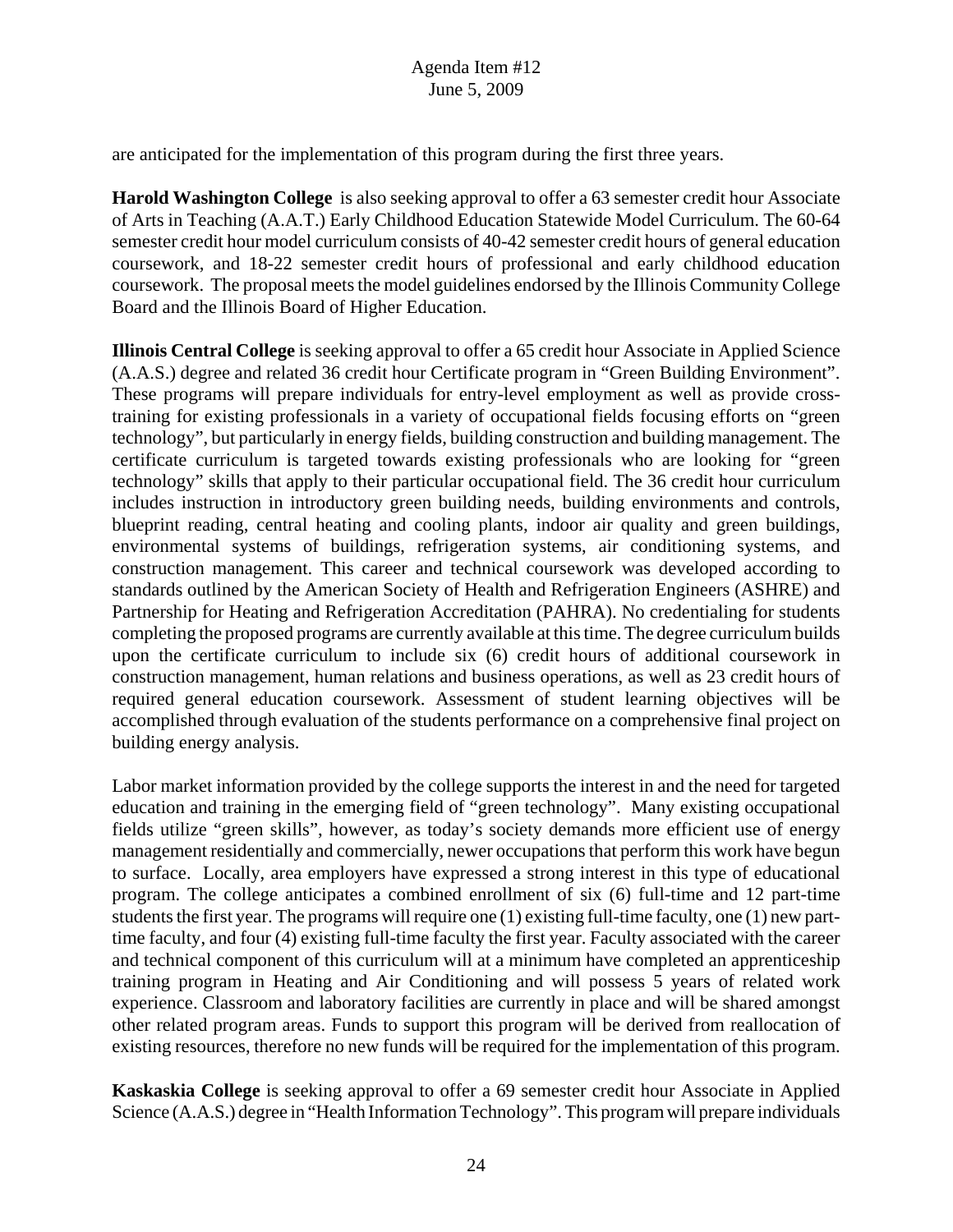for entry-level employment as health information technicians (HITs) in a variety of allied health and administrative settings. Kaskaskia College has proposed this program to become a part of the Southern Illinois Collegiate Common Market's (SICCM) joint effort to offer this program regionally. SICCM programs offer access to local campus and district services, but provide access to one combined location for technical instruction for all districts' students. Internships and practical learning experiences are completed locally and students graduate from their home institution. This program is currently being offered by four (4) existing SICCM community colleges and is also currently articulated with two programs at Southern Illinois University at Carbondale: the Bachelor of Science in Advanced Technical Studies-Advanced Office Systems degree and the Health Care Management Bachelor of Science degree.

The curriculum consists of 28 semester credit hours of required general education coursework, 38 semester credit hours of required career and technical education coursework, and three (3) semester credit hours of general electives. The career and technical component of this curriculum includes instruction in medical terminology and transcription, introductory health information, health record systems, health records systems laboratory, health data and statistics, coding, CPT coding, quality management, medical/legal aspects, management in health care, health information in nontraditional settings and a required clinical practicum experience. This program was developed according to standards outlined by the American Health Information Management Association (AHIMA) and will prepare graduates for optional credentialing as a Registered Health Information Technician (RHIT). The program has also been accredited by the Commission on Accreditation for Health Informatics and Information Management Education of AHIMA. Assessment of student learning will be achieved through evaluation of the student's performance during the practical learning component of the curriculum.

Labor market information provided by the college supports the need for and the interest in this twoyear program of study within the regional area and the college's district. Locally and statewide the need for "medical records and health information technicians" is expected to grow faster than the average for all occupations through the year 2014, according to the Illinois Department of Employment Security. The college anticipates an enrollment of five (5) full-time students each year during the first three years of the program. The program will require one (1) existing full-time and four (4) existing part-time faculty the first year. Instructors qualified to teach the career and technical component of this curriculum are shared among the SICCM institutions and must hold a Bachelor's degree in health information technology, have one year of related work experience and possess RHIT credentials. Facilities and laboratory equipment are also resources shared among the five SICCM colleges. Costs for implementing this program are estimated at \$21,858 per year during the first three years of the program and include Kaskaskia College's projected portion of administrative and overhead costs.

**Kaskaskia College** is also seeking approval to offer a 38 credit hour "Surgical Technology" Certificate program. This program will prepare individuals for entry-level employment as surgical technologists. Kaskaskia College has proposed this certificate to become a part of the Southern Illinois Collegiate Common Market's (SICCM) joint effort to offer this program regionally. SICCM programs offer access to local campus and district services, but provide access to one combined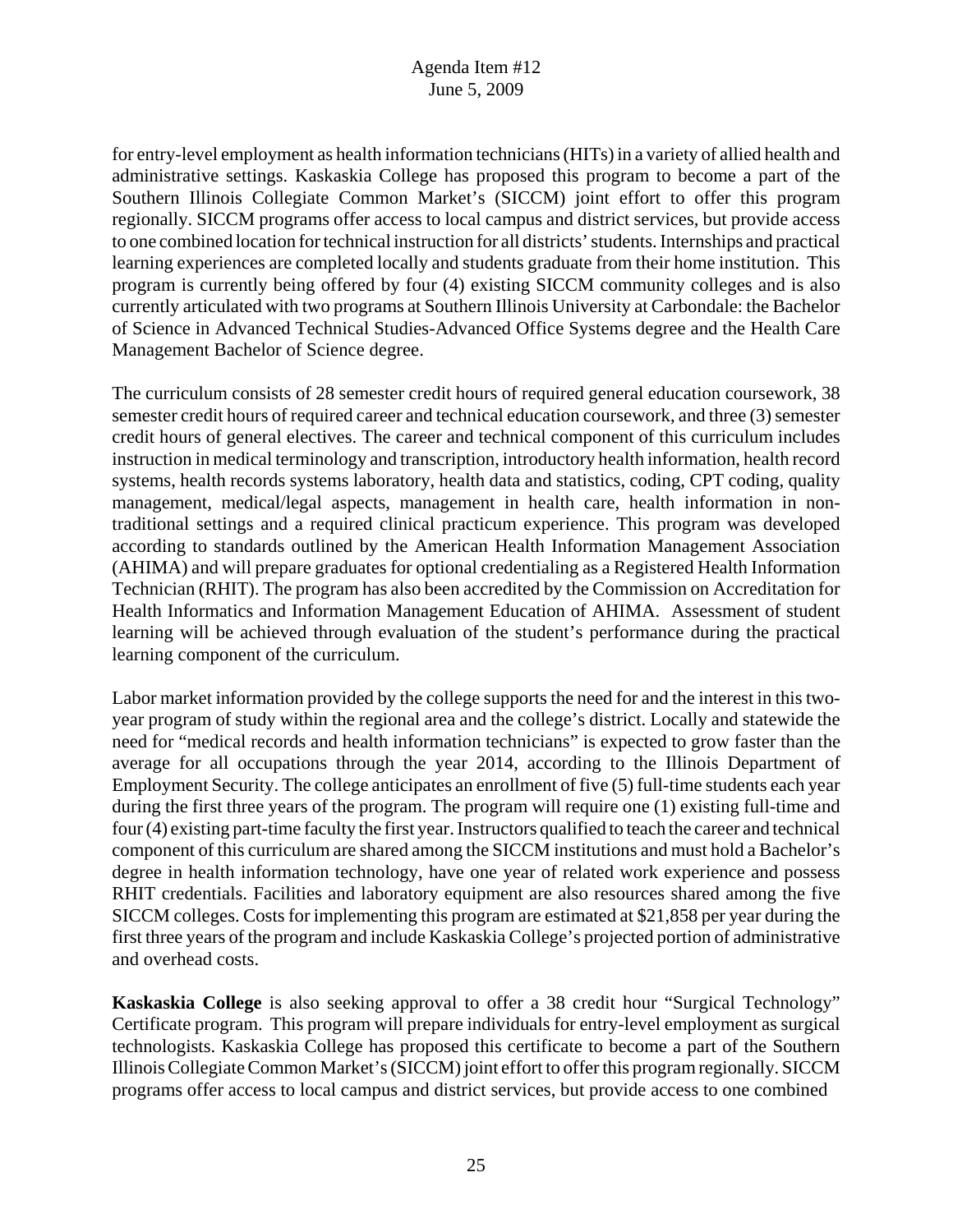location for technical instruction for all districts' students. Internships and practical learning experiences are completed locally and students graduate from their home institution. This program is currently being offered by four (4) existing SICCM community colleges and has been accredited by the Commission on Accreditation of Allied Health Programs (CAAHEP). The curriculum was originally developed according to competencies established by the Association of Surgical Technologists (AST) and will prepare graduates for the association's related Certified Surgical Technologist (CST) credentialing examination. The curriculum consists of eight (8) credit hours of general education coursework primarily in anatomy, physiology and microbiology; and 30 credit hours of career and technical education coursework in introductory surgical technology, principles and practices of surgical technology, pharmacology for health professionals, introductory and advanced surgical procedures, and a required work-based learning experience in surgical technology. Assessment of student learning objectives will be achieved through evaluation of the student's performance on a national standardized program assessment test available through the Accreditation Review Committee for Surgical Technologists (ARCST).

Labor market information provided by the college supports the interest in and the need for a formalized training program for students in Kaskaskia's district and the Southern Illinois regional area. According to the Illinois Department of Employment Security, growth in the employment of "surgical technologists" both statewide and within the Southern Illinois area is expected to be in higher demand than all occupations through 2014. The college anticipates an enrollment of five (5) full-time students each year during the first three years of the program. The program will require one (1) existing full-time and two (2) existing part-time faculty the first year. Instructors qualified to teach the career and technical component of this curriculum are shared among the SICCM institutions and must have graduated with at least a certificate in surgical technology, have one year of related work experience and possess the appropriate CST credentials. Facilities and laboratory equipment are also resources shared among the five SICCM colleges. Costs for implementing this program are estimated at \$26,300 per year during the first three years of the program and include Kaskaskia College's projected portion of administrative and overhead costs.

**Rend Lake College** is seeking approval to offer a 67 semester credit hour Associate of Arts in Teaching (A.A.T.) Secondary Science Statewide Model Curriculum. This model curriculum consists of 39 semester credit hours of general education coursework, 28 semester credit hours of professional education and related major core courses. The college's proposal meets the model guidelines endorsed by the Illinois Community College Board and the Illinois Board of Higher Education.

**Waubonsee Community College** is seeking approval to offer a 64 credit hour Associate in Applied Science (A.A.S.) degree in "Geographic Information Systems". This program will prepare individuals for entry-level employment as survey or mapping technicians, as well as providing professionals in engineering, urban planning and construction with an opportunity for retraining in this emerging technological field of study. The curriculum consists of 18 credit hours of required general education coursework, 30 credit hours of required career and technical education coursework, and 16 credit hours of related technical electives. The career and technical component of the curriculum includes instruction in geography of the developing world, GIS mapping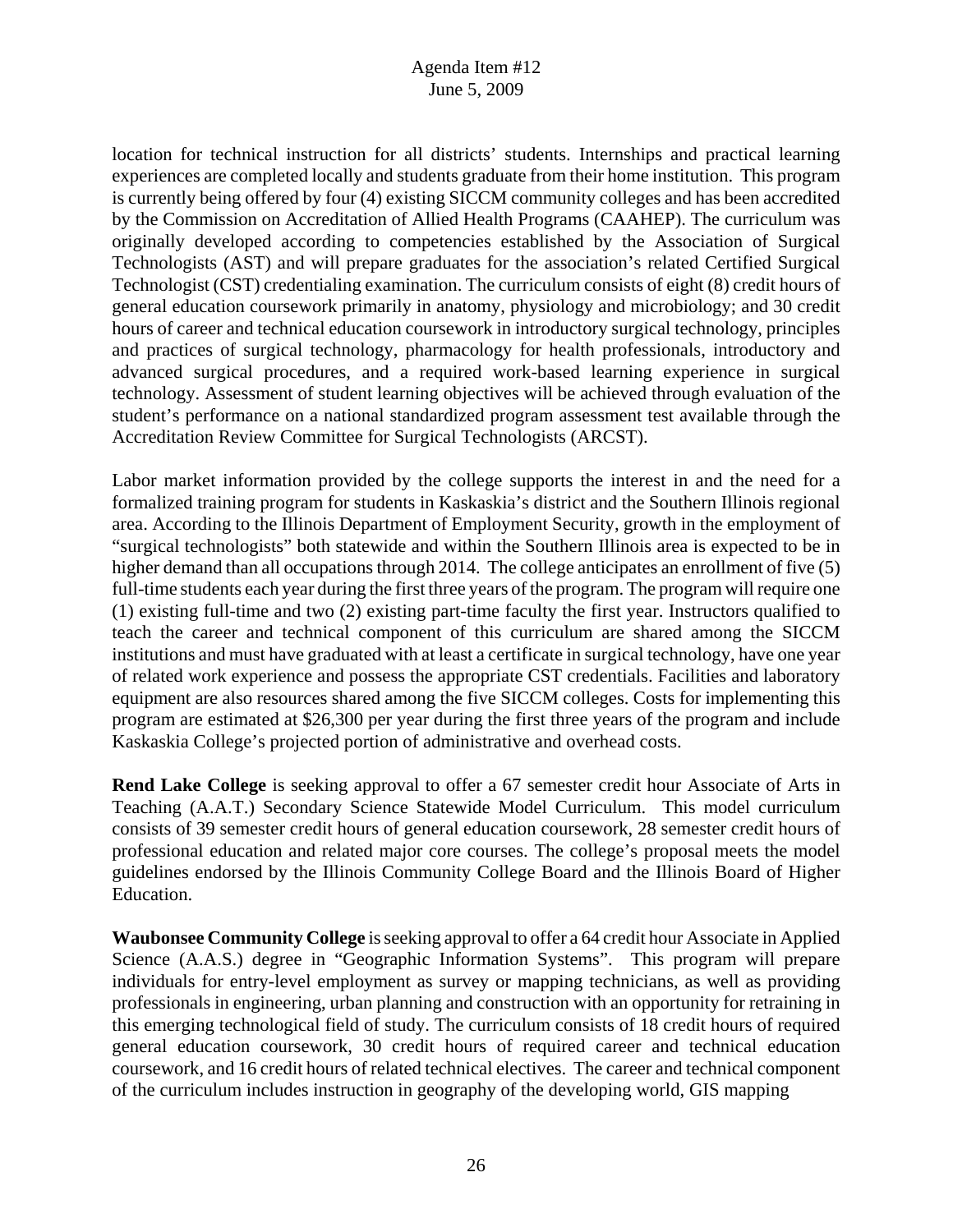principles, technical drawing, applications for GIS, introductory through advanced levels of GIS, and GIS and logistics management. Assessment of student learning objectives will be achieved through evaluation of a comprehensive final student project in GIS. This curriculum also provides an educational ladder opportunity for graduates of the college's two related certificate programs in Basic (12 credit hours) and Advanced (27 credit hours) Geographic Information Systems.

Labor market information provided by the college supports the interest in and the need for a twoyear training program in this field of study. Completers of the college's existing certificate programs continue to express a strong need for a GIS degree program. Locally, employers have indicated a strong interested in college certificate completers and have encourage further development of a degree program. The college anticipates an enrollment of two (2) full-time and seven (7) part-time students the first year increasing to six (6) full-time and 20 part-time students by the third year. The program will require one (1) new part-time and one (1) existing full-time faculty member the first year. Instructors qualified to teach the career and technical component of this curriculum, including existing faculty, will hold a minimum of an A.A.S. degree in Geographic Information Systems, three years of related work experience and two years of teaching experience. Because the college currently offers two related programs, classroom, laboratory and the majority of equipment are already in place to support this program. The college plans to update the appropriate software licenses and purchase a new server, ESRI ArcLogistics Lab Mit and two Trimble Juno GPS units during the first three years of implementation. Costs of implementing this program are estimated at \$14,592 the first year, \$19,500 the second and third years of the program.

**Waubonsee Community College** is also seeking approval to offer a 64 semester credit hour "Library Technical Assistant" Associate in Applied Science (A.A.S.) degree. This program will prepare individuals for entry-level employment as library technicians, technical assistants, aides and clerks in all types of libraries and/or library departments. This curriculum includes 18 semester credit hours of required general education coursework, 31 semester credit hours of required career and technical education coursework, and 15 semester credit hours of related technical electives. The career and technical component of the curriculum consists of coursework in introduction to libraries, introduction to library technical services, public services, library technology, reference and research strategies, library collections, library computer systems, customer service, and a required workbased learning experience in library technical assisting. This program was developed based on competencies for library support staff as outlined by the American Library Association (ALA) and Western Council of State Libraries (WCSL). Graduates of this program will be prepared for the related optional national certification through the Library Support Staff Certification Program (LSSCP), currently in development by the ALA-WCSL. Assessment of student learning objectives will be achieved through observation of the student's performance during the practical learning experience as well as through comprehensive testing.

Labor market information provided by the college supports the interest in and the need for a formal two-year training program for library technical assistants within the college's district. According to the Illinois Department of Employment Security, positive growth in the employment of "library technical assistants" is expected within the college's district through the year 2014. A local survey conducted by the college supports a strong interest in continuing education through formal,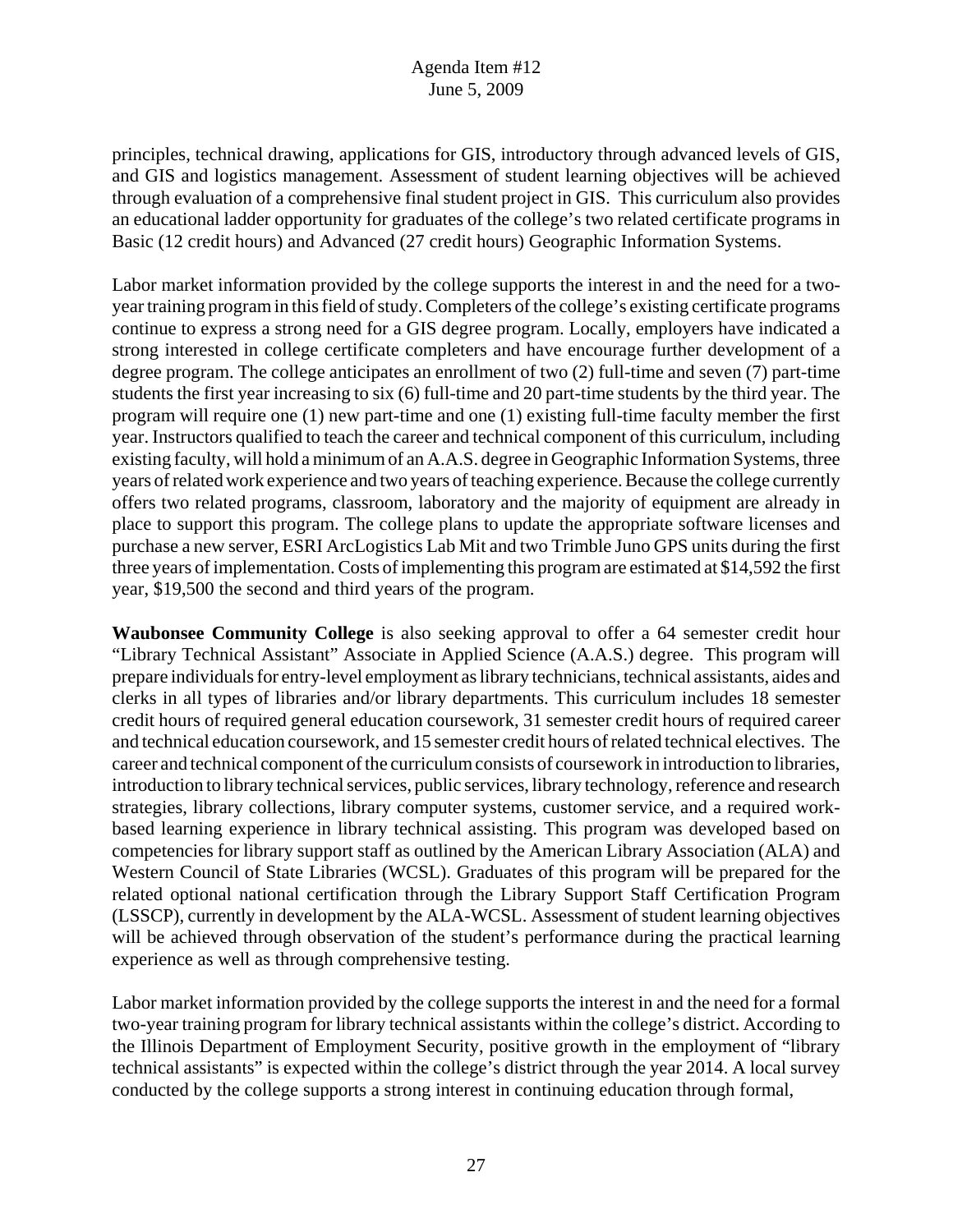college-level credit training. The five-county area within Waubonsee's district employs over 1,000 library technical assistants, the majority of which responded very favorably towards plans to offer a program in this field of study. The college anticipates an enrollment of five (5) full-time and seven (7) part-time students the first year, increasing to seven (7) full-time and 10 part-time students by the third year. Seven (7) new part-time faculty will be required during the first year of this program. Qualified faculty will possess a Master of Library Science degree and two (2) years related work experience. Current facilities, including classroom and computer laboratory space are adequate to implement the proposed program. Costs of implementing the proposed program will be approximately \$16,500 the first year, \$15,500 the second year, and \$56, 500 the third year. First and second year costs reflect the purchase of new equipment for the program, and third year costs reflect the addition of a full-time faculty coordinator.

# **TEMPORARY PROGRAM APPROVAL**

#### Shawnee Community College

- < Multimedia and Gaming A.A.S. degree (63 credit hours)
- < Helpdesk/PC Technician/Networking A.A.S. degree (69 credit hours)

## **BACKGROUND**

**Shawnee Community College** is seeking temporary approval to offer a 63 credit hour Associate in Applied Science (A.A.S.) degree in "Multimedia and Gaming" for a period of three (3) years. This program will prepare individuals for employment in fields that utilize multimedia and gaming development skills such as graphic design, website development, print publication, video production and game application design/development. This curriculum consists of 19 credit hours of required general education coursework amd 44 credit hours of career and technical education coursework. The career and technical component of the curriculum includes instruction in computer logic, systems analysis, Macromedia Flash, Dreamweaver and Fireworks, C and JAVA programming, Windows Operating Systems, fundamental game design, beginning game production, design and print production, video production, image enhancement and webpage design, and a required workbased leaning experience in computer systems. Assessment of student learning objectives will be achieved through evaluation of a student portfolio containing artifacts of the student's educational performance. The college anticipates an enrollment of approximately 10 full- and part-time students the first year increasing to 20 students by the third year. Labor market information provided by the college supports the interest in and the need for a formalized two-year training program in this field of study. However, the college is requesting temporary approval to continue monitoring that demand during the first three years of operation. *Permanent approval will be considered after a period of three (3) years based on program outcomes.* 

**Shawnee Community College** is also seeking approval to offer a 69 credit hour Associate in Applied Science (A.A.S.) degree in "Helpdesk/PC Technician/Networking" for a period of three years. This program will prepare individuals for computer technicians capable of operating, diagnosing, maintaining and repairing computer hardware and network systems. The curriculum includes 28 credit hours of general education coursework and 38 credit hours of required career and technical education coursework and three (3) credit hours in a related technical elective. The career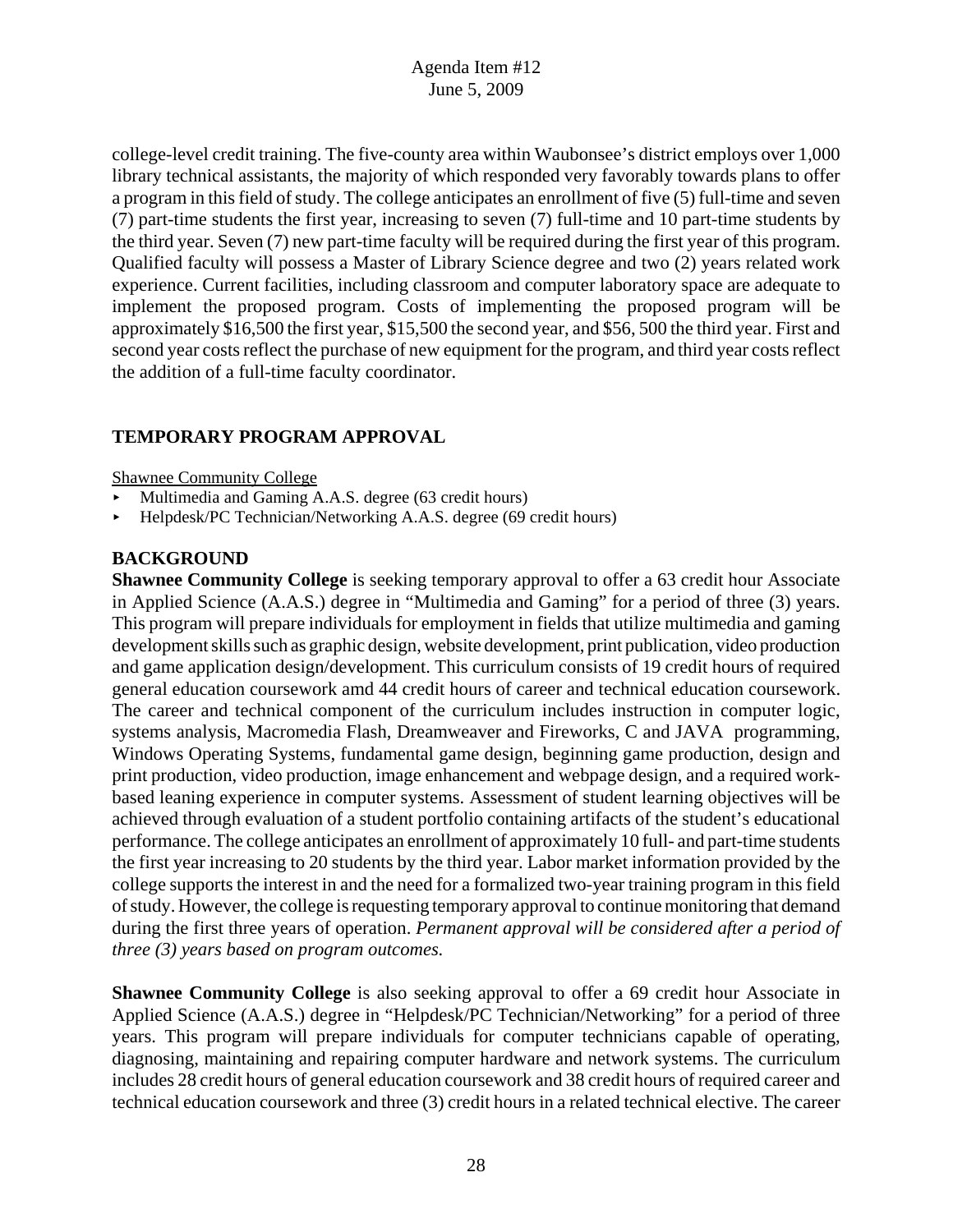and technical component of the curriculum includes instruction in computer logic, systems analysis, database management systems, Windows Server Networking, Windows Operating Systems, networking technologies, Novell networking, A+ certification, introductory and advanced Command/Prompt DOS, Linux Operating Systems and networking, Wireless local area networks, network cabling and Microsoft Office applications, in addition to a required work-based learning experience in computer technical systems. Assessment of student learning objectives will be achieved through evaluation of a student portfolio containing artifacts of the student's educational performance. The college anticipates an enrollment of approximately eight (8) full- and part-time students the first year increasing to 18 students by the third year. Labor market information provided by the college supports the interest in and the need for a formalized two-year training program in this field of study. However, the college is requesting temporary approval to continue monitoring that demand during the first three years of operation. *Permanent approval will be considered after a period of three (3) years based on program outcomes.* 

# **INFORMATION ITEM - BASIC CERTIFICATE APPROVAL**

Following is a list of basic certificates (less than 29 semester credit hours) that have been approved on behalf of the Illinois Community College Board by the President/CEO since the last Board meeting:

## **Permanent Program Approval**

Frontier Community College

< Graphic Arts & Design Certificate (18 credit hours)

William Rainey Harper College

< Interior Design Technology Certificate (28 credit hours)

Lincoln Trail College

 $\blacktriangleright$  Welding Certificate (16 credit hours)

#### McHenry County College

- Baking & Pastry Assistant I Certificate (19 credit hours)
- Chef's Assistant I Certificate (19 credit hours)

## **Temporary Program Approval**

Parkland College

 $\blacktriangleright$  Magnetic Resonance Imaging Certificate (17 credit hours)

Shawnee Community College

< Master Trail Steward Certificate (8 credit hours)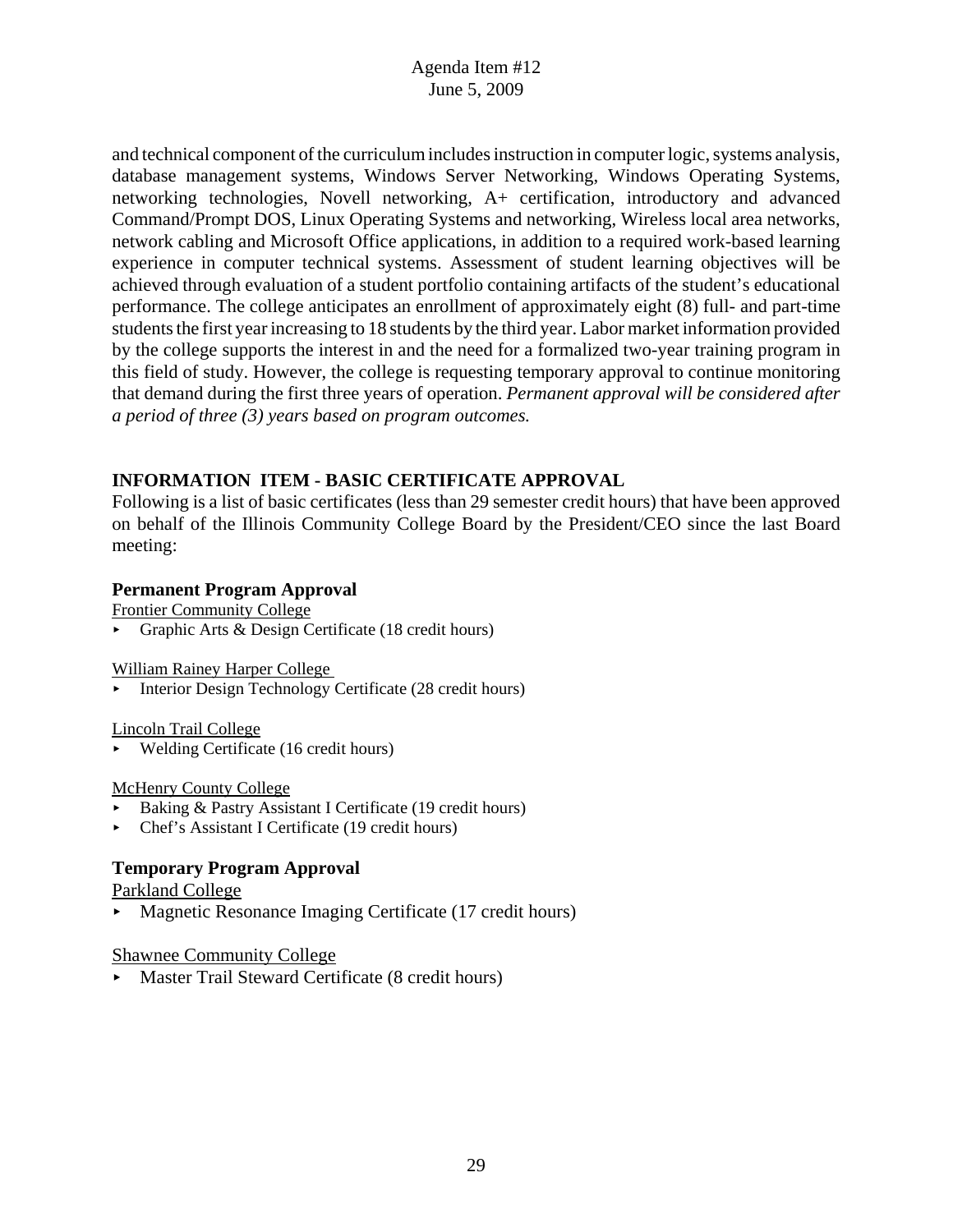Illinois Community College Board

# **ILLINOIS COMMUNITY COLLEGE BOARD RECOGNITION OF COMMUNITY COLLEGES**

The Illinois Community College Board has statutory authority to "recognize" community colleges for their compliance with state statutes and standards. Based on a five-year cycle, ICCB staff conducts recognition evaluations to assure that colleges are in compliance with the standards. Standards identified for focused review during fiscal years 2006 through 2010 include the following categories: Instruction, Student Services, Academic Support, Finance, Facilities, and Accountability. These same standards are used by each district in a self-evaluation that is submitted to ICCB prior to the staff evaluation.

During fiscal year 2008, Joliet Junior College and City Colleges of Chicago underwent in-depth recognition evaluations. The colleges submitted thorough self evaluations, ICCB staff conducted internal evaluations of all required college documents and college site visits were conducted. This agenda item not only presents the staff recommendations for the colleges that completed the evaluation, but gives background on the recognition evaluation and approval process for the Board's information.

## **RECOMMENDED ACTION**

It is recommended that the following motion be adopted:

The Illinois Community College Board hereby grants a status of "recognition continued" to the following districts:

Joliet Junior College Richard Daley College Kennedy-King College Malcolm X College Olive-Harvey College Harry S Truman College Harold Washington College Wilbur Wright College

## **BACKGROUND.**

Recognition is a statutory term describing the status of a district which meets instructional, administrative, financial, facility and equipment standards as established by the Illinois Community College Board (110ILCS Section 805/2-12f and 805/2-15). Community colleges must be recognized to be eligible for state funding. Once a college district has been recognized by the ICCB, that recognition status is continued unless action is taken by the Board to interrupt it. To determine a district's recognition status, the ICCB conducts periodic evaluations. The objectives of the recognition evaluation include 1) determination of a district's compliance with the *Public Community College Act* and *ICCB Administrative Rules*; 2) the provision of assistance to districts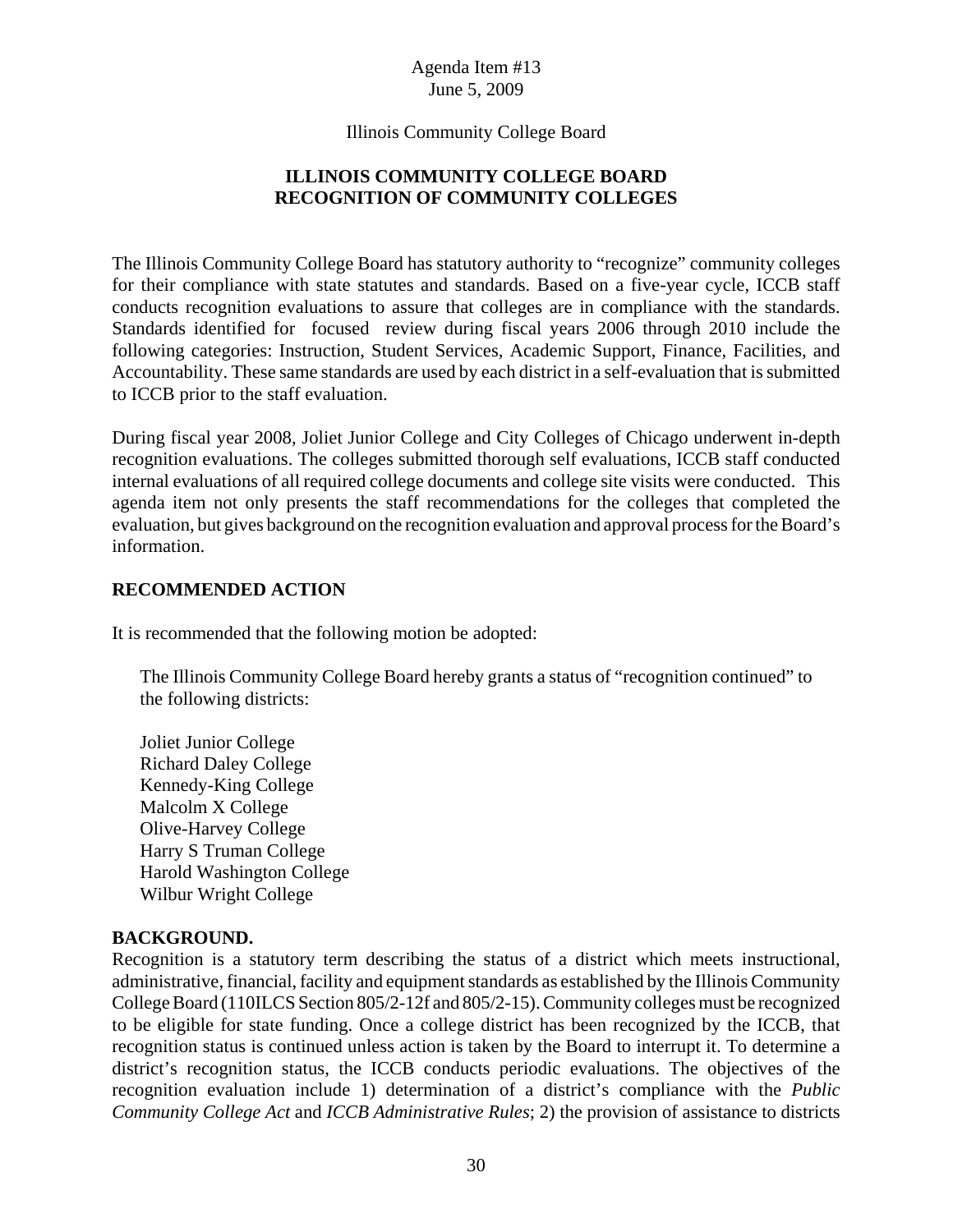in achieving compliance with the Act and Rules; 3) the identification of issues which may be of concern to the community college system and the gathering of basic data about these issues; and 4) the identification of exemplary district practices/programs that can be shared with other districts. Based on a five-year cycle, ICCB staff conduct recognition evaluations to assure that districts are in compliance with selected standards. All districts are evaluated on a select number of standards during the same five-year cycle. ICCB staff makes an assessment on each individual standard and on a global basis considering all focused and nonfocused standards. On individual standards districts are identified as either in compliance or not in compliance. Recommendations are either mandatory, when a college is "out of compliance", or otherwise advisory. On an overall, global basis, there are three categories of recognition status:

Recognition Continued – The district generally meets ICCB standards. A district which has been granted a status of "recognition continued" is entitled to receive ICCB grants for which it is otherwise entitled and eligible.

*Recognition Continued-with Conditions* – The district generally does not meet ICCB standards. A district which has been assigned the status of "recognition continued-with conditions" is entitled to receive ICCB grants for which it is otherwise entitled and eligible, but it is given a specified time to resolve the conditions which led to the assignment of that status. A follow-up evaluation is scheduled no sooner than three nor longer than nine months after ICCB action on the assignment to determine the district's progress in resolving the conditions.

*Recognition Interrupted* – The district fails to take corrective action to resolve the conditions placed upon it under "recognition continued-with conditions" within a prescribed time period. A district which has been assigned a status of "recognition interrupted" may apply for recognition at such time as all requirements set forth by the ICCB have been satisfied. A district will have state funding suspended on a prorata, per diem basis for the period of time for which such status is in effect.

Evaluation for the districts included in this item have been completed through receipt of responses to the districts' draft reports. The responses include the districts' planned action for the compliance recommendations as well as reactions to advisory (quality) recommendations when the districts chose to provide them. The districts were judged by staff to be in general compliance with ICCB recognition standards and, therefore, are recommended for *"Recognition Continued"* status. The final reports, including direct responses, are externally attached for Board members only.

College districts included in fiscal year 2008 recognition evaluations are: Highland Community College and Kankakee Community College

Fiscal year 2008 was the third year of the current five-year recognition cycle. Staff provided the Board with information about the 2006-2010 recognition cycle at the April 2005 meeting of the ICCB.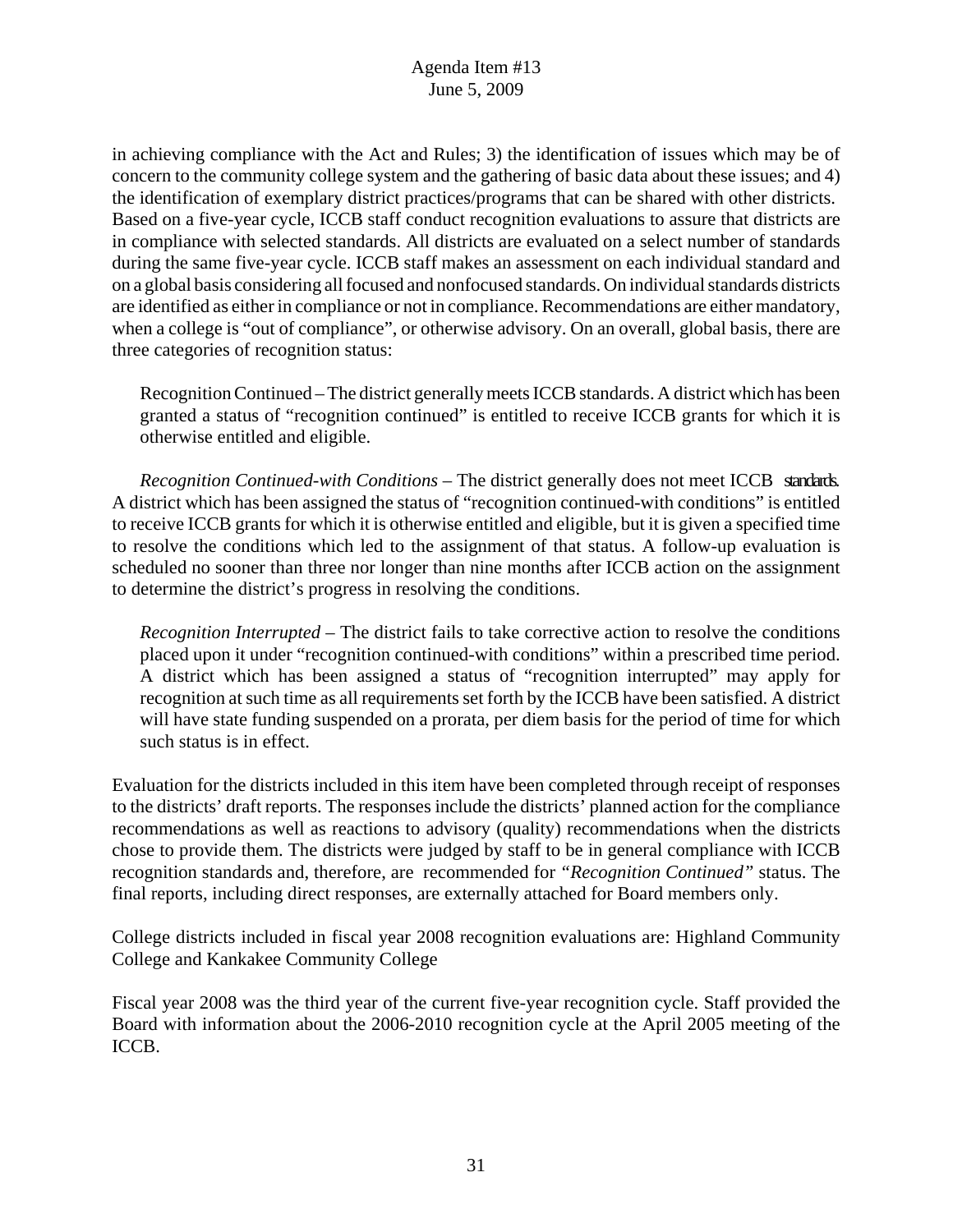## UNAPPROVED

Minutes of the  $380<sup>th</sup>$  Meeting of the Illinois Community College Board College of Lake County Grayslake, IL

March 20, 2009

## **RECOMMENDED ACTION**

It is recommended that the following motion be adopted:

The Illinois Community College Board hereby approves the Board minutes of the March 20, 2009, meeting, as recorded.

\* \* \* \* \* \* \* \* \* \*

#### Item #1 - Roll Call and Declaration of Quorum

Chairman Alongi called the meeting to order at 9:00 a.m. Roll call was taken and the following members were present: Guy Alongi, Suzanne Morris, James Dumas, Tom Pulver, Judy Rake, Jake Rendleman, and Christopher Brunson (Student Member). The following members were absent: Rudolph Papa and Addison Woodward, Jr. Allison Ray declared that the Board had a quorum.

#### Item #2 - Announcements and Remarks by Guy H. Alongi, Chairman

Chairman Alongi thanked President Jim Rock for allowing the ICCB Board to hold the meeting at College of Lake County. He also thanked Suzanne Morris, the Board of Trustees and all of the faculty at the College of Lake County. Chairman Alongi congratulated Jerry Weber on being named the new President at College of Lake County, and he also wished him luck in his new role.

Chairman Alongi recognized that on Wednesday, March 18, Jake Rendleman, James Dumas and he were present at the Governor's Budget Address. Chairman Alongi is cautiously optimistic for the prospect of additional funding for the first time in several years for community colleges. If things work out right, we may receive an additional \$40 million for higher education, with about \$9 million for community colleges. It is felt that the Governor is genuine in trying to straighten out the budget situation and everyone will have to share the pain. There will most likely be a tax increase, but for the first time in years, things are starting to turn around for higher education. Chairman Alongi encouraged everyone to contact their legislators and support this budget for the Governor and to see if we can gain additional funding for our community colleges and universities.

#### Item #3 - Board Member Comments

Tom Pulver thanked College of Lake County for having the Board meeting. He noted it is always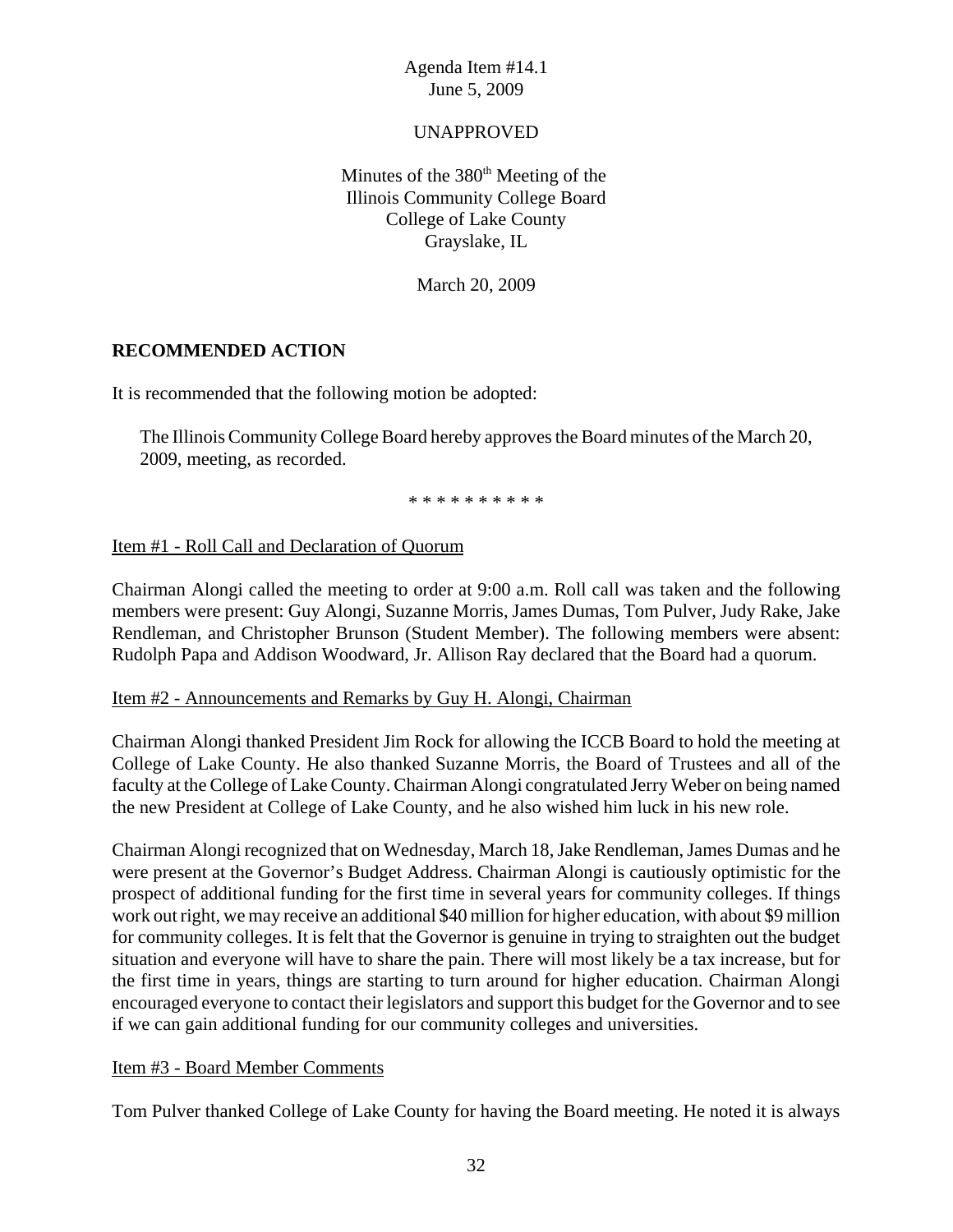nice to visit the colleges and College of Lake County is a really nice place. Mr. Pulver also shares the optimism with what is happening in the legislature and the Governor's office.

Mr. Pulver at this time expressed his concern of the recent events that have taken place at the College of DuPage. The College of DuPage Board of Trustees is currently rewriting their Board policy and last night were to vote on a policy that would restrict freedom of speech and academic freedom. It deeply concerns Mr. Pulver and he fears it would negatively impact the good reputation of the college. He also fears that it will have a negative impact on the community college system. Mr. Pulver hoped that they did not vote for the policy or they may make some corrective actions if they did.

Christopher Brunson thanked College of Lake County for having the Board meeting and commented it was good to see everyone again.

Suzanne Morris thanked the College, President Rock, and future President Weber. The ICCB Board members represent the whole system, but we all have a place in our hearts for our local district, so there certainly is a special place in her heart for College of Lake County. Ms. Morris thanked the culinary students who prepared the delicious dinner last night and the horticulture students who made the beautiful center pieces.

Judy Rake thanked College of Lake County and stated that part of her board responsibilities is to sit on the Midwest Higher Education Compact. She announced next Tuesday, March 24, MHEC will be in Illinois for a dinner meeting and invitees include key education legislative chairs. Ms. Rake will attend and plans on taking time to talk about the value of community colleges.

James Dumas thanked the College of Lake County and was very happy to be there.

Jake Rendleman was happy to see Barb Oilschalger, Rich Anderson, and everyone from the college. Mr. Rendleman enjoyed talking to the College of Lake County staff last evening and has some great ideas to take back to John A. Logan College. The dinner from Thursday night was fantastic, and it was a great evening.

Mr. Rendleman reported that he was contacted by the Governor's office to be a member of the Taxpayers Action Board (TAB). The Board is made up of 20-30 people, and they will look at the budget. Tom Johnson, head of the Taxpayers Federation, will be the chair. The first meeting will be March 27, via teleconference; the position is unpaid and there will be no travel expenses paid.

#### Item #4 - Remarks by College of Lake County, Interim President, Jim Rock

President Jim Rock stated that it was a pleasure to welcome everyone to College of Lake County, the staff was delighted that the Board could join them last night and today. President Rock recognized Trustee Barb Oilschlager for joining everyone and, at this time, President Rock turned the presentation over to Rich Haney, Vice President of Educational Affairs.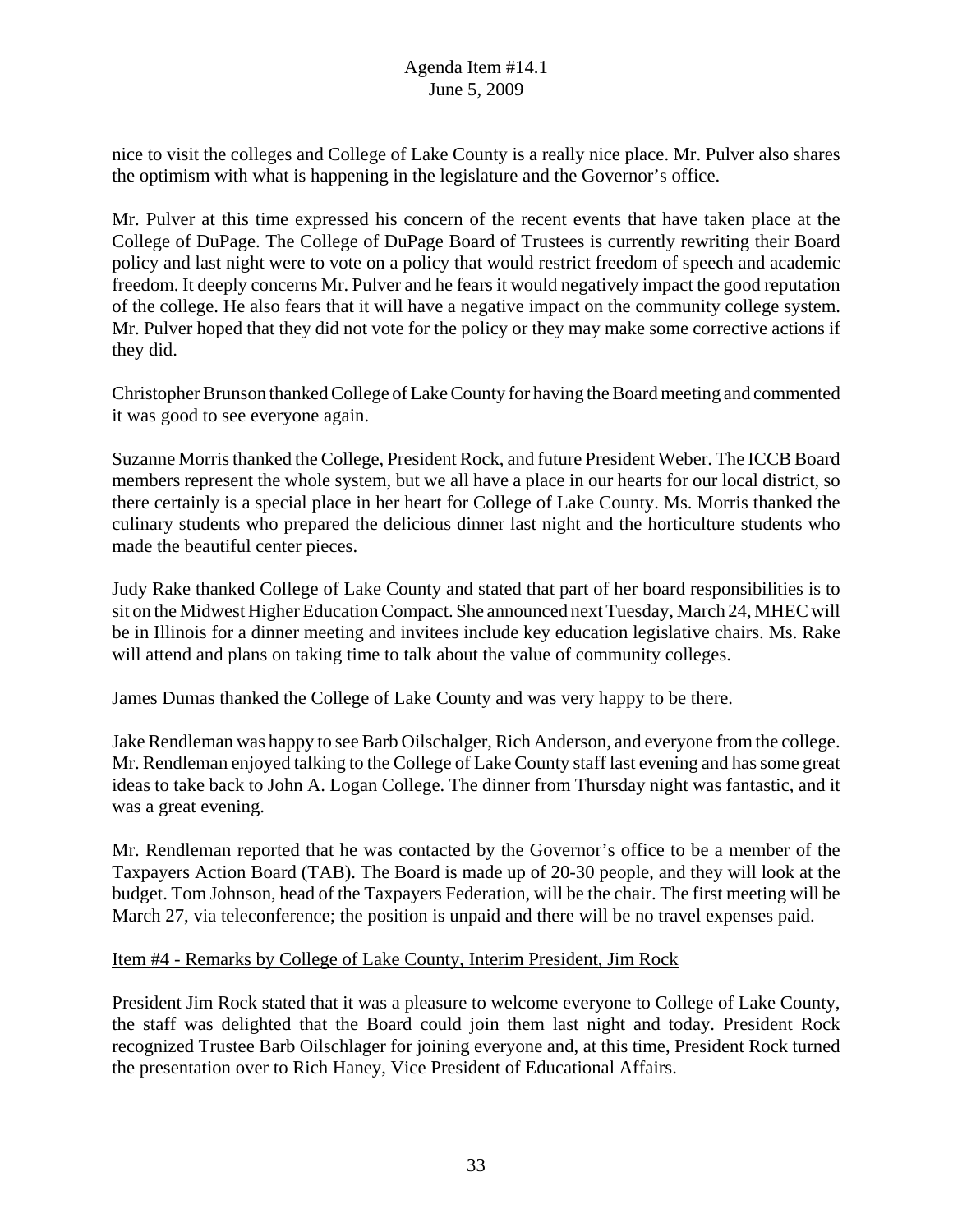Mr. Haney welcomed everyone to College of Lake County and stated that it was an honor to speak about the college. College of Lake County is a hidden gem of the Illinois community college system. Mr. Haney talked about Lake County in general, gave an overview of the College of Lake County, the campuses, and international education.

The population in Lake County is rapidly growing and is very diverse in the areas of education, ethnicity, and levels of income. College of Lake County was established in 1969 and consists of three campuses located in Grayslake, South Lake, and Lake Shore. Given the current economy, the Board made the decision not to raise tuition. College of Lake County has a wide range of programs and transfer programs and there is a very large Adult Education and ESL population in the area the college serves.

The Lake Shore campus in Waukegan is economically depressed and is an important link to the community there. There are certain programs, such as dental hygiene, phlebotomy, and medical office assisting that are only offered at this campus. These programs are located there for strategic purposes and serve as pathways to get students moving on to degree programs. Community partnerships thrive at the Lake Shore campus, and a variety of events bring the community to the campus.

The South Lake campus is located in Vernon Hills. Some new construction was completed there recently and tripled the amount of space at the campus. This campus highlights a massage therapy program, nanotechnology in partnership with Harper College, pharmacy tech, and discovery program - which is personal enrichment for adults age 50 and over. All financial aid and counseling services are at this campus. A highlight of the South Lake campus is the green roof, and a lot of high schools are coming to look at this feature.

International education is something that College of Lake County feels is vitally important to provide our students with international learning opportunities and curriculum that is globalized. Our international education encompasses a variety of things, including: international recruitment and admissions, study abroad programs, curriculum development, and visiting professors and exchanges.

## Item #5 - Committee Reports

## Item #5.1 - Academic Affairs and Student Relations

Tom Pulver reported an update was given by Brian Durham on the Illinois Articulation Initiative (IAI). Some new orientations are being conducted and a biennial bulletin is being constructed for updates throughout the state. Staff are working with iTransfer.org on a transfer magazine that will be available to students throughout the state as well.

The Associate of Arts in Teaching has a total of 47 approved Associate in Arts degrees and staff continues to meet with partner 4-year institutions to work on the transferability of these degrees.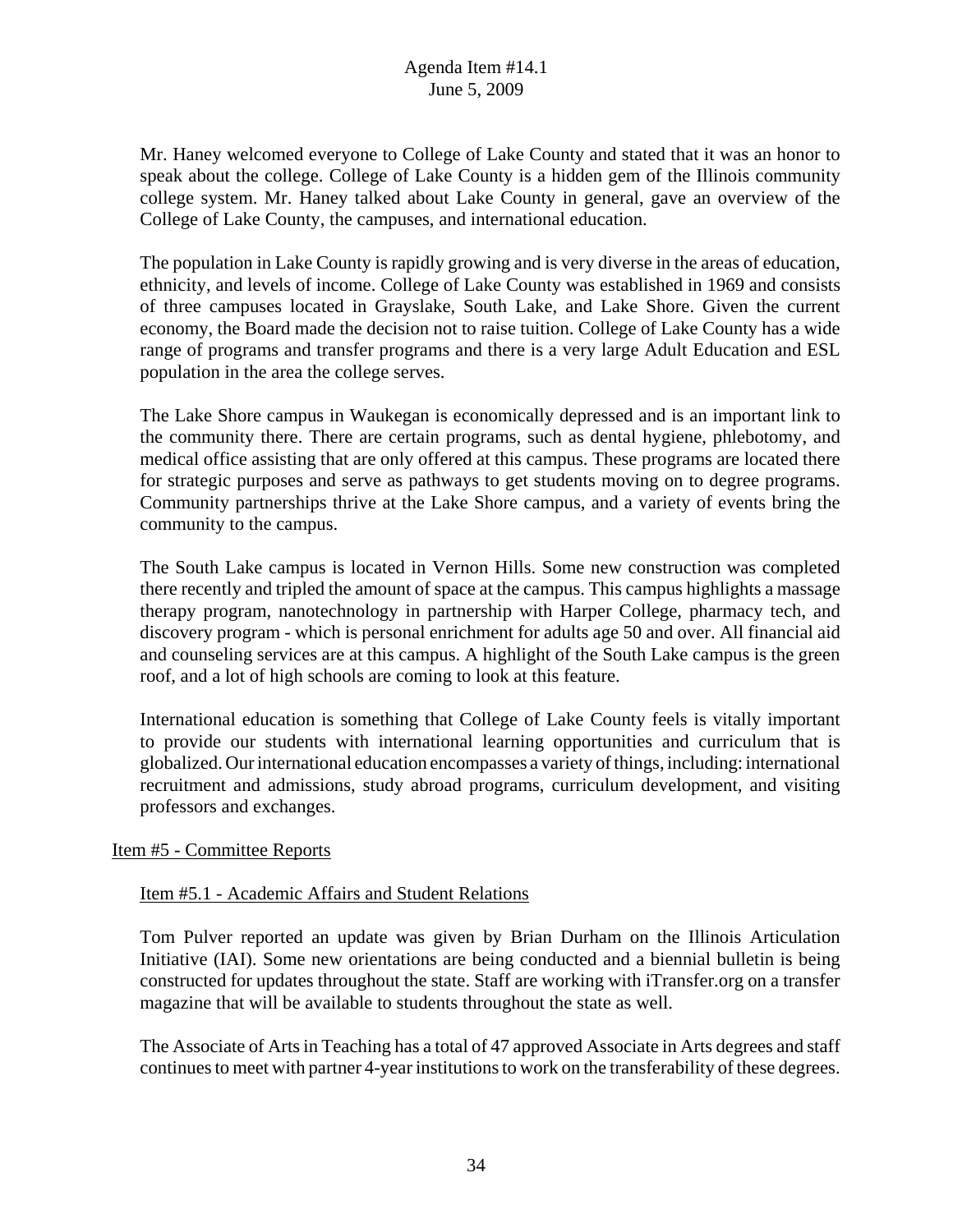A discussion was held on the Associate of Arts and Associate of Science degrees. Specifically, the Chief Academic Officers are concerned about the Associate of Science degree and the amount of hours that the ICCB requires for both the science portion and the general education requirements. The universities generally allow their students a delay in their general education requirements for their junior and senior years, but we push all of the general education requirements into the first two years. There is discussion if we could make an adjustment to allow our students to get the Associate of Science degree but still be at a normal progress level if they go on to a four year school.

Mr. Pulver noted that Dr. Elaine Johnson was working on program submissions to the Illinois Board of Higher Education.

Lavon Nelson gave an update on the Workforce Economic Stimulus Workshop to be held at Rend Lake in April. The College of DuPage and Lincoln Land Community College will give presentations focusing upon energy, green jobs and training at this workshop. She also reported on competitive grants focusing upon training, healthcare, and green jobs.

Jennifer Timmons reported on the Homeland Security Conference that will be held in Springfield on April 15 - 16, 2009. Dr. John Peters from Northern Illinois University and Brent Sokolow, Justice Department from the National Center for Higher Education Risk Management will speak at the conference.

The Phi Theta Kappa banquet will be held on April 22 and the Student Advocacy Day will be held on April 23. There are currently 60 students attending and Coca-Cola has extended their scholarship which allows more students to be awarded scholarships this year.

There were several updates for Veterans Affairs as our community colleges receive more and more veterans. Several National Guard Family Academies have been held with more to be conducted. The academies seem to be going well, and the Veterans Clubs seem to be more organized. ICCB staff has currently met with the Lieutenant Governor's Office and the National Guard for creation of a universal logo that will appear on all college websites to direct visitors to the campus' veterans services.

Item #5.2 - Budget and Finance

## A. Fiscal Year 2010 Budget Update

Suzanne Morris reported that the Budget and Finance Committee met and discussed equalization qualifiers and the current formula for setting tuition. The committee discussed the issue at length and feels it would be best for the Board to take action on this issue. Per the current formula, a college must have a current tuition rate that is within 85 percent of the statewide average in order to receive an equalization grant. Since tuition is increasing at an alarming pace, colleges have had to increase tuition to maintain the 85 percent rate. As they increase rates, the 85 percent continues to increase, creating an endless cycle. The Finance Advisory Committee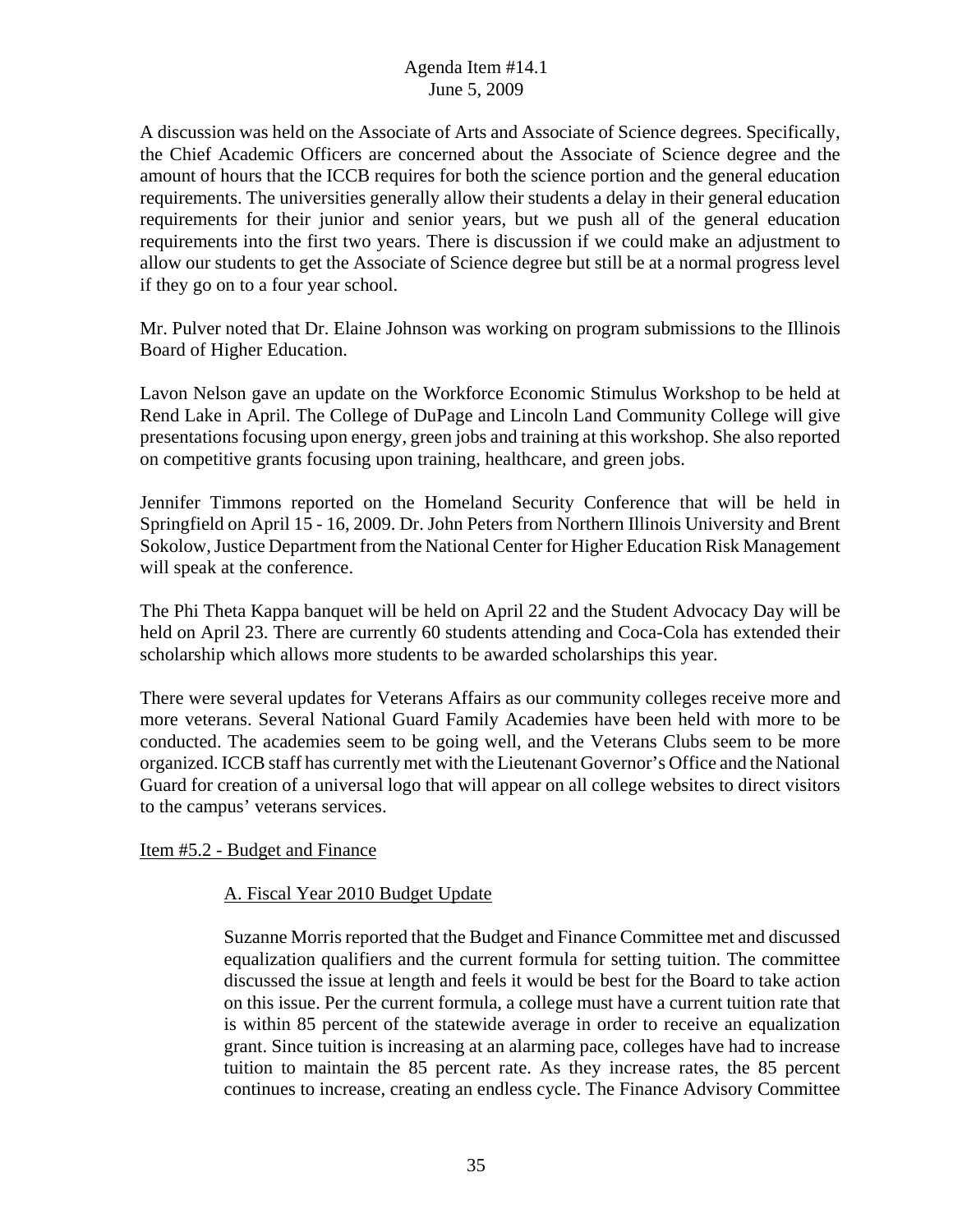met twice on this issue. After review they have suggested to reduce the qualifier to 70 percent of the statewide tuition rate, and add an alternative qualifier that involves student tuition revenues. If student revenues from the tuition is at least 30 percent of the total college revenues, the college will qualify for equalization grants.

\* \* \* \* \* \* \* \* \* \*

Suzanne Morris made a motion, which was seconded by Tom Pulver, to approve the following:

The Illinois Community College Board hereby directs the staff to draft legislation that will change the Equalization Grant formula to reflect a change in the qualification language. The language should decrease the average statewide tuition rate to 70 percent and add an alternative qualifier which includes a 30 percent tuition revenue option.

Chairman Alongi asked for questions on this motion.

Judy Rake confirmed that this was an alternative, rather than using both formulas.

Jake Rendleman asked what the average percent of tuition was throughout the state.

Ellen Andres, stated that the statewide average tuition rate is \$84 per credit hour.

Mr. Rendleman stated that was not what he meant to ask, rather what is the percentage of funds toward the college? For example, the motion states it will need to be 30 percent, what is the state average now?

Ms. Andres stated that she will have to look it up to be positive, but she thinks it is around 32 percent statewide.

Mr. Rendleman also inquired how many colleges this change would affect.

Ms. Andres answered that this does not change equalization. It does not bring in any new money, or change the formula. To receive an equalization grant the Funding Formula Task Force created a qualifier. When the Task Force chose the 85 percent qualifier, each college was within 90 percent of one another, so 85 percent was decided upon. Recently, due to the economic downturn, the statewide average has been thrown off. Our community colleges are now having to change tuition based upon whether or not they would be able to receive the equalization grant.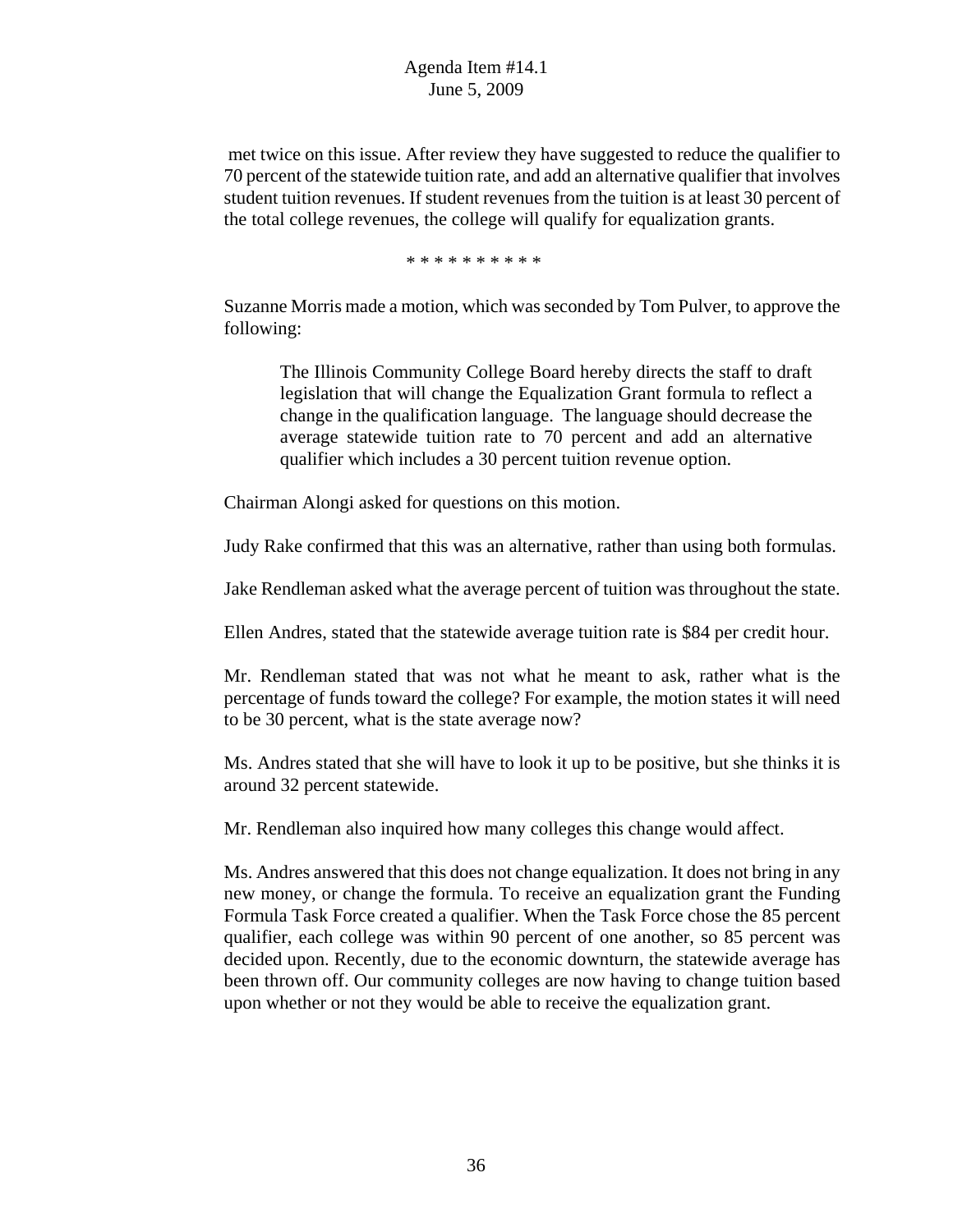Mr. Rendleman stated that he was just questioning how much good this change would do for the colleges, especially those colleges that are in very economically depressed areas.

Ms. Andres stated that was how this whole issue surfaced. In the Finance Advisory Committee, a spirited discussion took place regarding the fairness of equalization. When you look at the percentage that the students are paying, compared to their income, in some of the poorest districts the students are paying in excess of 35 percent. It actually assists the poorest districts.

The motion was approved by unanimous voice vote. Student advisory vote: Yes.

\* \* \* \* \* \* \* \* \* \*

Ellen Andres reported on the Governor's Budget Address that was delivered on Wednesday, March 18. She distributed hand outs of the Fiscal Year 2010 budget. Overall, community colleges received about a 3 percent increase. Adult Education, Career and Technical Education programs received a 1 percent increase. Compared to the rest of the system, that seems disappointing, but compared to the rest of state government, many of which received a cut in their grant programs, the 1 percent increase is quite a commitment by the Administration.

For the system operating budget we are up \$9.6 million in credit hour grants. They achieved that by backfilling with federal recovery money. We still do not have all of the information on how we are going to track the federal stimulus funds. For example, one aspect of the federal recovery act was that it had to lessen tuition increases and we must have outcomes towards that.

While a \$9.6 million increase is wonderful, we are still \$97 million underfunded in credit hour grants. You can not equate a \$9 million increase in Fiscal Year 2010, to level or no tuition increase at the local colleges. In fact, most of the colleges have adopted their tuition for next year. We are going to have to look at that federal requirement. Secondly, we must work with Dr. Anderson's research division if federal outcomes are tied just to degrees or certificates. We may have low outcomes in this economy where people are coming back to retrain. They may rather just take a couple of classes. If we have an influx, right now a 4.2 percent increase in students, not all of them want to get a degree or certificate. They just want to take certain classes. We certainly can not have our numbers looking like we are not graduating students, or then, our federal outcomes look bad. Therefore, the research and data people are going to have to get involved to help determine what is considered an outcome.

This budget is based on an income tax increase. Ending fiscal year 2009 and going into fiscal year 2010 there is a \$4 billion deficit. To remedy that, the budget proposal is based on an income tax increase, a corporate income tax increase, and closing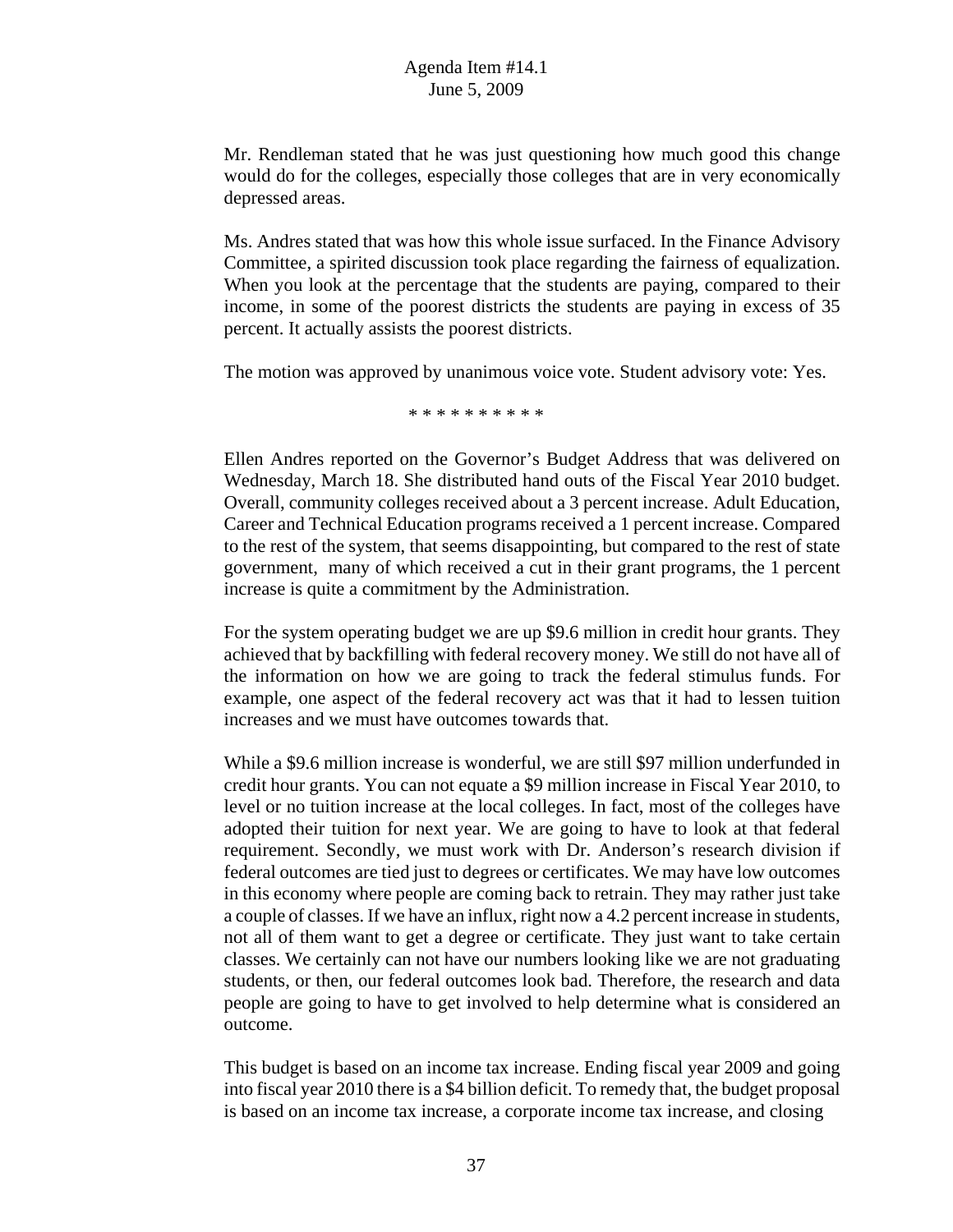corporate loopholes. Closing loop holes has been tried several times previously. The Governor also proposed spending cuts at all agencies, and cuts to grant lines across the board. State employees are expected to pay additional in health insurance contributions and take four furlough days. The General Assembly will have to pass tax increases and tighten the belt. It is not going to be an easy road.

The capital list went down 12 projects for community colleges. We have never had that in one year, ever. Capital is also based on an increase of the income tax, so it is also not a done deal. Everything for this budget, capital included, is all tied together.

Suzanne Morris stated that we know our community college students are increasing, so that 3 percent increase is good. We are not sure what is happening with enrollment at the baccalaureate degree schools though. It is possible since we are receiving so many more freshman and sophomore students that might have gone to a baccalaureate degree school first, that their enrollments are going down. So, when we look at those two things, yes we are getting more money but we are getting more students and we are not sure what is happening at the universities.

#### Item #5.3 - External Affairs

Steve Morse reported on coordinating efforts with current work being done by the ICCTA and the Presidents' Council. There was an oral report on the publicity that was generated by the most recent ICCB press release concerning the record statewide enrollment figures for the spring semester. The media interest on the topic of the release gave the ICCB an opportunity to speak on behalf of the increasing demands made on our colleges. It also gave us the chance to speak about the economic engines that community colleges represent to their districts and the state.

## A. Legislative Update

The General Assembly in both chambers is taking care of bills that have been passed out of committees and are being moved to third readings and final votes in each chamber. This process will conclude on April 3. The General Assembly then takes a two-week break and returns April 20 to take up bills that have been passed by one chamber and transferred to the other, along with amended legislation and budget issues.

Bills of particular interest to the ICCB include:

**HB437 as amended,** sponsored by Representative Dan Beiser, increases the aggregate borrowing limit at any one time on bonds for Lewis & Clark Community College and Southwestern Illinois College to \$20 million from the current \$4.5 million. ICCB filed in support of this bill. **Passed the House and currently in Senate Assignments Committee with Senator William Haine as sponsor.**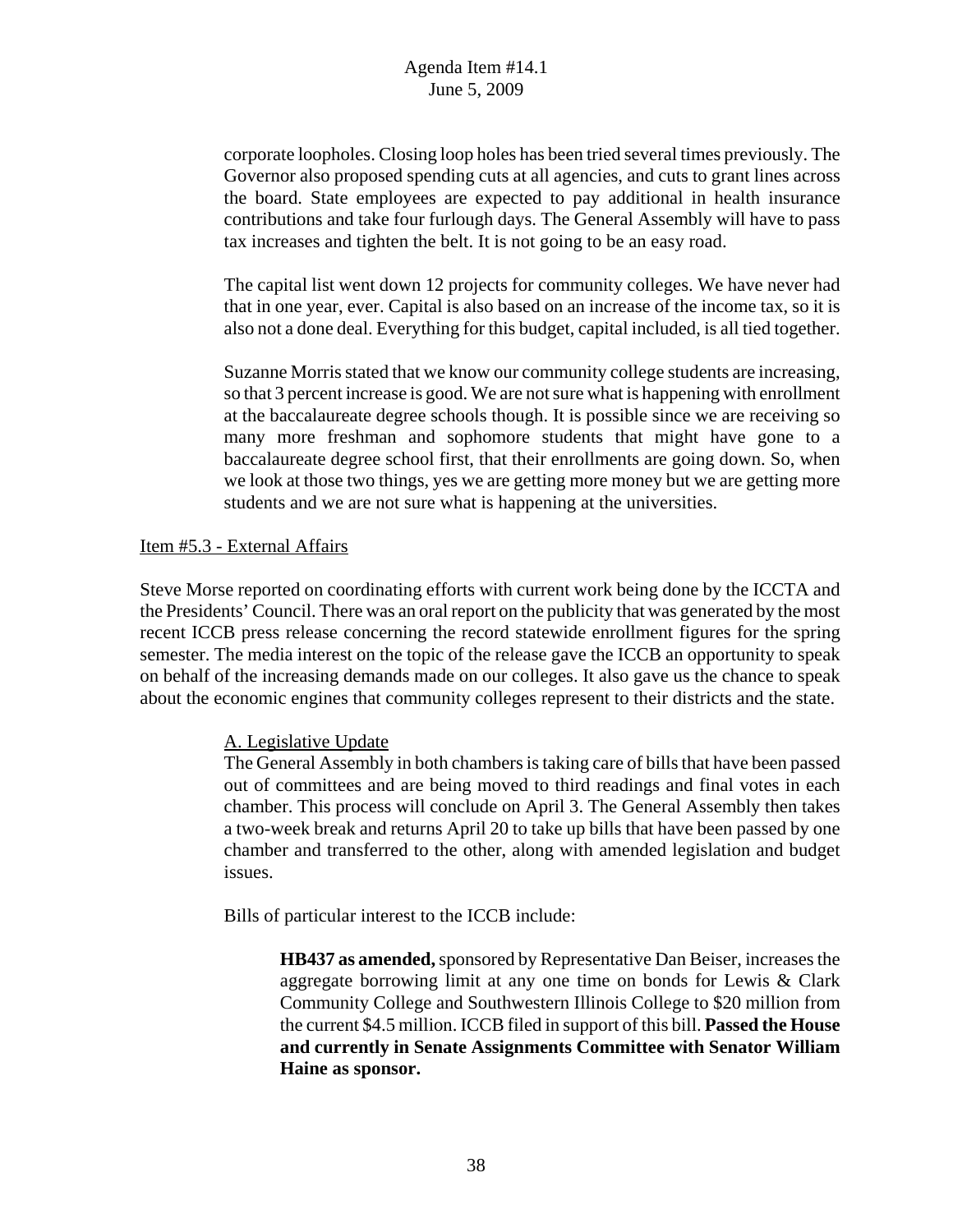**HB656**, sponsored by Representative Fred Crespo, is another bill that would allow Harper College to offer its own baccalaureate degrees (BAS) using only tuition and private funding under a 4-year pilot program. ICCB has been opposed to such bills and has filed an opposition slip. **Currently on Third Reading in the House.** (A similar bill was introduced in the Senate, SB244 sponsored by Senator Dan Kotowski and remained in the Assignments Committee.)

Several bills concerning campus safety include:

**HB336 as amended**, sponsored by Representative Robert Pritchard, provides that higher education campus violence prevention plans include communication with governmental agencies and school districts contiguous to the boundaries of the higher education institution. This could be interpreted as the district boundaries, not just immediate campus boundaries, for community college districts. **Passed the House and currently in Senate Assignments Committee with Senator Toi Hutchinson as sponsor.**

**HB2253 as amended**, sponsored by Representative Pritchard, amends the Public Community College Act and removes provisions that allow a board of trustees to appoint persons to be members of the college security department and instead allows for the appointment of sworn and non-sworn officers to the district police force, public safety, or security departments. Also, it allows for boards to establish campus safety regulations and penalties for violations of those regulations. A second amendment changes the terminology of "sworn and non-sworn" to "law enforcement officers and non-law enforcement officers." The bill also requires proper training for security personnel. ICCB filed a support position for this bill. **Currently on Second Reading in the House.**

**HB4122 as amended,** sponsored by Representative Linda Chapa LaVia, amends the Criminal Code and provides that it is unlawful for any institution of higher learning that employs peace officers to prohibit a peace officer from carrying a firearm in the performance of his or her duties, if that officer is qualified to carry a firearm. ICCB did not file a position on this bill. **Passed the House and currently in Senate Assignments Committee with Senator Linda Holmes as sponsor.**

Other bills that affect community colleges include:

**HB1060**, sponsored by Representative Elizabeth Coulson, amends the Lobbyists Registration Act and adds members of state boards and commissions to the definition of state "Official" in the Act. It affects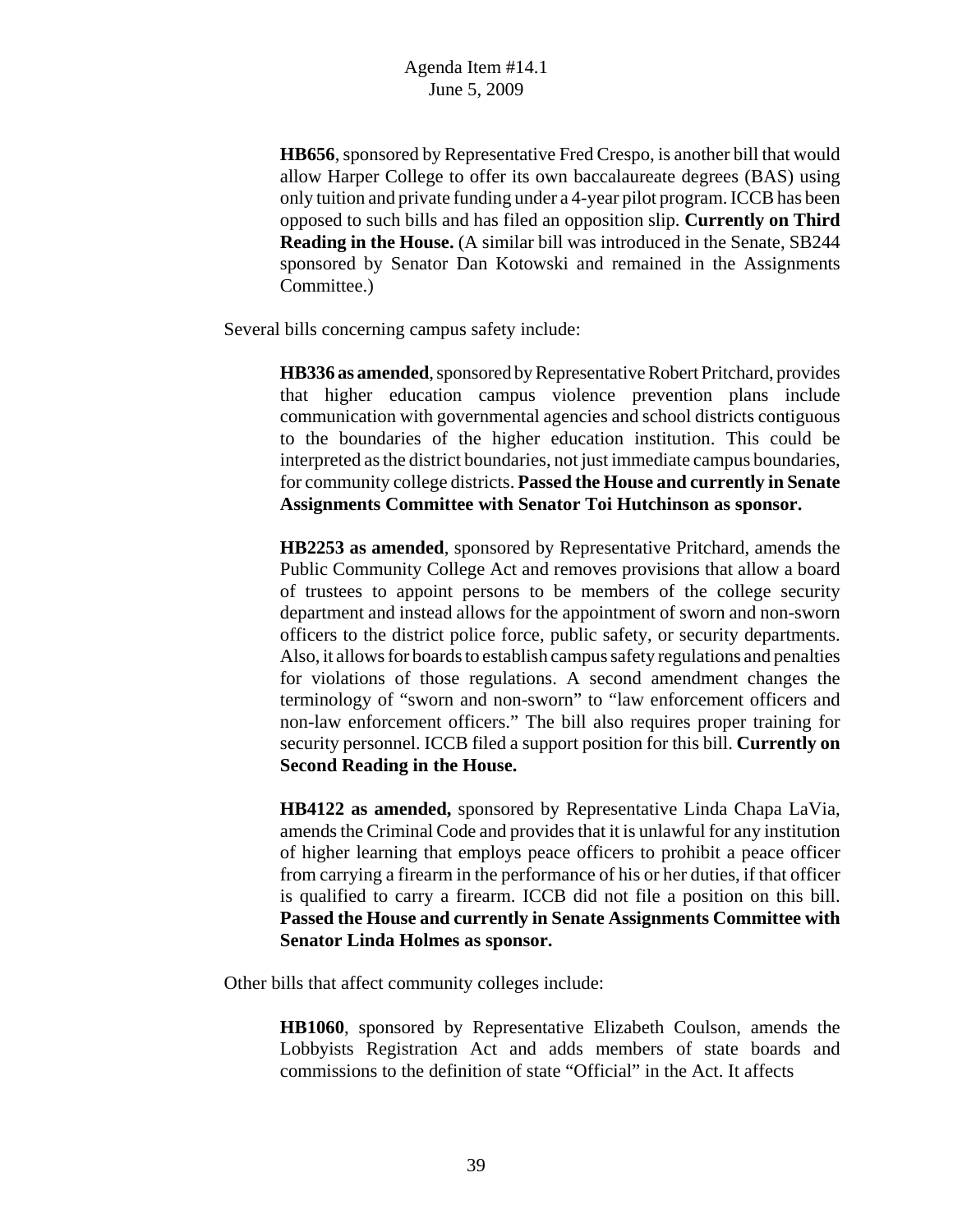lobbying members in the same manner as other officials defined in the Act. ICCB did not file a position on this bill. **Currently on Third Reading in the House.**

**HB1013,** sponsored by Representative Mike Boland, creates the Green Buildings Act. Requires that state-funded building construction and major renovations must meet certain energy and environmental standards. The ICCB did not file a position on this bill. **Currently on Second Reading in the House.**

**HB1079 as amended,** sponsored by Representative Roger Eddy, creates the Dual Credit Quality Act. The Act requires the ICCB and the Board of Higher Education to develop criteria for the delivery of dual credit courses, basically codifying the standards for dual credit already in ICCB Administrative Rules. ICCB filed in support of this bill. **Passed the House and currently in Senate Assignments with Senator Demuzio as sponsor.**

Dr. Elaine Johnson commented that this bill really compliments what the ICCB is currently doing with recognition because ICCB already has standards in place for dual credit. We had community college personnel serve on the task force. This bill really clarified that a community college faculty member teaching a dual credit course will be exempt from the school code and will not have to obtain a teaching certificate to teach a dual credit course.

**SB1624,** sponsored by Senator Dan Kotowski, requires all public colleges and universities to survey the services provided to veterans and to appoint a student services coordinator dedicated to veterans and military personnel issues and policies. ICCB did not file a position on this bill. **Currently on Second Reading in the Senate.**

**SB1796,** sponsored by Senator Kimberley Lightford, establishes a program to re-enroll high school dropouts in programs that will help them earn their high school diplomas. The ICCB Adult Education division had concerns about the bill's inclusion of those students taking advantage of adult education programs. ICCB filed a position of neutral on the bill with a one page list of its concerns distributed to the sponsor and staff. **Currently the bill is on Second Reading in the Senate and a Floor amendment has been filed.**

**SB1828,** sponsored by Senator Heather Steans, requires the State Board of Education, the Community College Board, and the Board of Higher Education to establish and maintain a data system that links student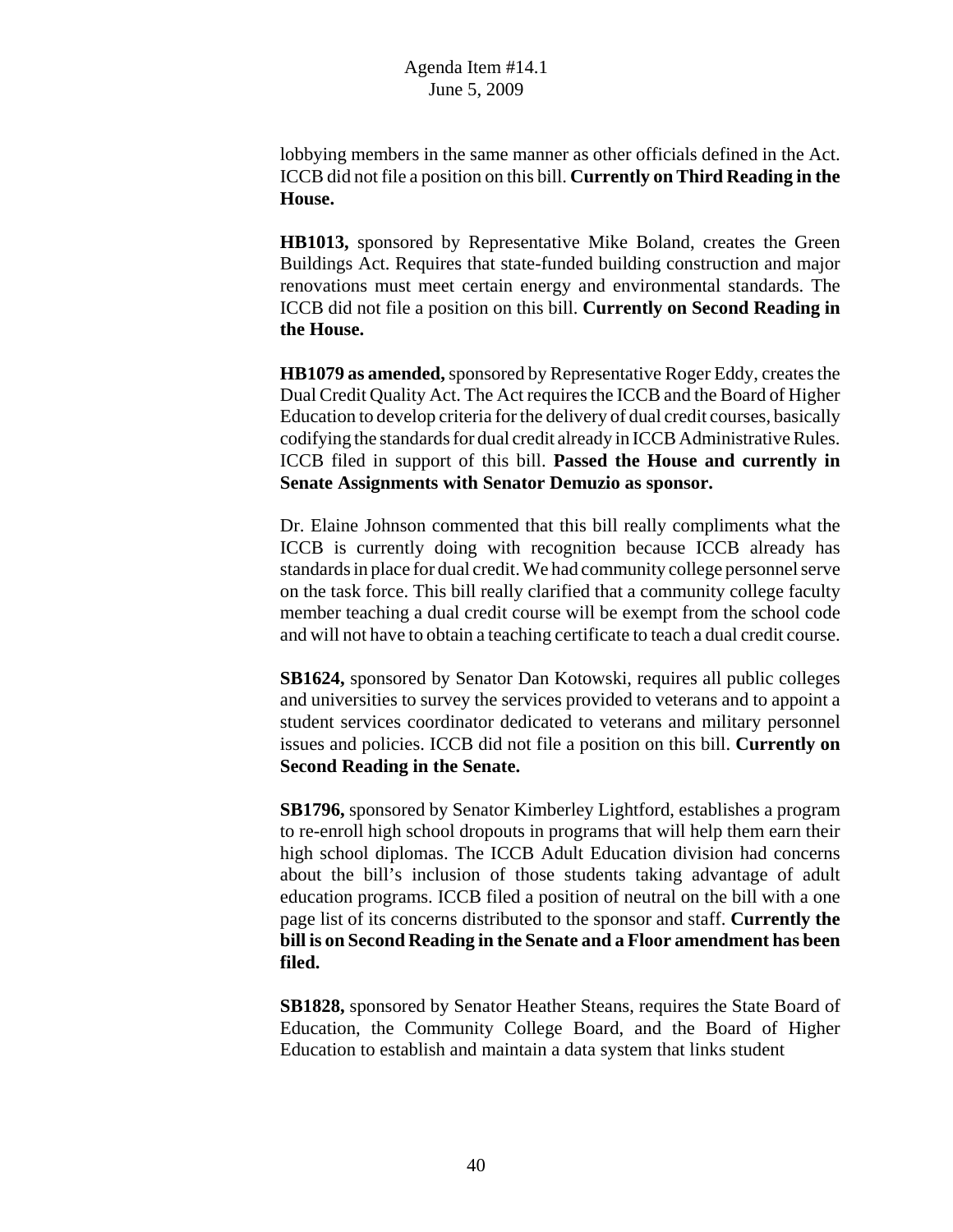progress records from early learning through high school with records of higher education institutions. It requires, subject to appropriations, that ISBE establish a data warehouse in cooperation with the ICCB and the IBHE that can integrate records for students throughout their educational careers. ICCB filed a support position for this bill. **Currently the bill is on Second Reading in the Senate.**

**SB1883 as amended,** sponsored by Senator Brad Burzynski, provides that the Board of Higher Education implement and administer a Baccalaureate Degree Development Grant Program to help deliver upper division courses and bachelor's degree programs offered by bachelor's degree granting colleges and universities at a location geographically convenient to student populations currently being served by existing public community colleges. ICCB filed a support position for this bill. **Currently the bill is on Second Reading in the Senate.**

**HR97,** sponsored by Representative Dan Reitz, is a resolution urging the United States Congress to fund the Illinois Community College Sustainability Network's request for \$648.6 million for training and development of a green collar workforce and the creation of green collar jobs through community college renewable energy and energy conservation projects. ICCB filed a support position for this resolution. **Currently the resolution is on the Order of Resolutions in the House.**

#### Item #5.4 - Strategic Planning

Tom Pulver reported on the Illinois Vision for Adult Education and Family Literacy. The ICCB Adult Education program will conduct a Strategic Planning process for Adult Education. The Illinois goals for Adult Education expired in December of 2008 and a new plan is needed to guide adult education and its response to emerging and changing needs. This process will include the formation of a task force to examine where adult education should be in five years. The task force will consist of adult education providers and will include provider types from colleges, regional offices of education, school districts, and community based organizations. The group will also work with state agencies and stakeholder groups to examine workforce education, literacy trends that will impact instructional services, and adult education. The process will take approximately 6 months, with a report available in mid-to-late October.

Review of Board Committees was the next item discussed. The Executive Staff is putting together a proposal for restructuring the Board Committees and will be considered at the June Board meeting. The purpose of restructuring is to streamline both staff and board members' committee assignments.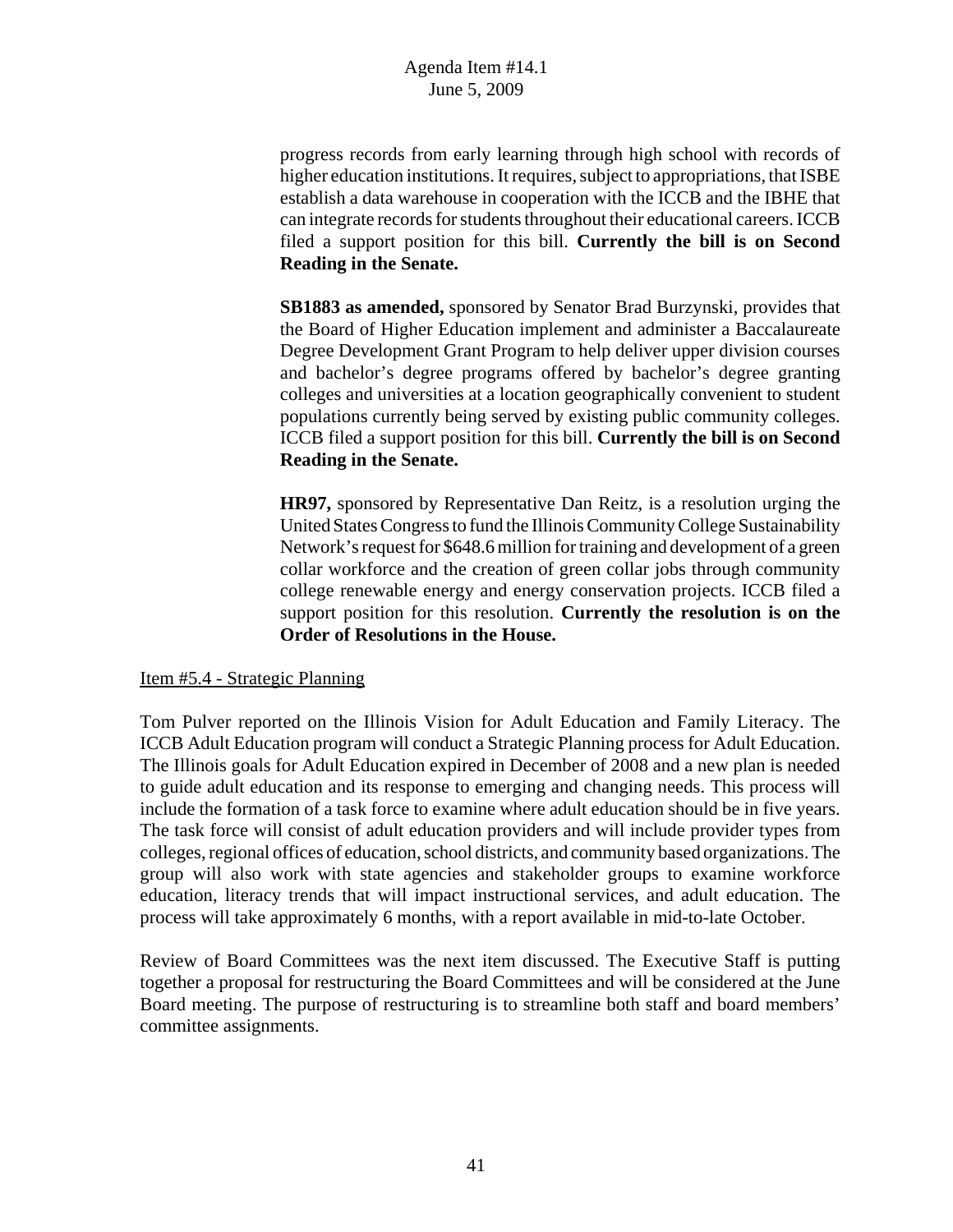Next was a review of Underrepresented Groups. The committee reviewed draft recommendations for the Underrepresented Groups to report and also reviewed the information for final report to the Board in June.

An update was received on the Illinois Board of Higher Education Public Agenda. ICCB staff contributed to the IBHE Public Agenda action items and implementation plan. The ICCB staff will assist with the workgroups that have been formed to complete the Public Agenda.

## Item #6 - President/CEO Report

Geoff Obrzut reported that he spoke with Jerry Stermer, the Governor's Chief of Staff, last week about board appointments. Mr. Stermer was very concerned about our situation, and Mr. Obrzut followed up by sending a memo detailing that we currently have four vacancies and three positions whose terms will expire this year. Mr. Obrzut was pleased with the discussion and thinks that we will see movement on board appointments soon.

Mr. Obrzut thanked the College of Lake County for their hospitality; dinner last evening was very nice and the accomodations today are nice as well. Out of the 39 boards that we deal with, College of Lake County is one that Mr. Obrzut works with perhaps the most. He regularly talks with Barb Oilschlager and congratulations were given for her election to be Chair of the ICCTA for the coming year. Mr. Obrzut worked with Rich Anderson when he was a Triton trustee.

Mr. Obrzut congratulated board member Jake Rendleman for being appointed to the Taxpayer Action Board. Dr. Dale Chapman, President of Lewis and Clark Community College was also appointed to the TAB.

Thanks were awarded to Governor Quinn as well; he mentions community colleges almost everywhere he goes, and it is nice to hear positive things about the system. We did not receive that type of praise with the previous administration.

Mr. Obrzut reported that he has spoke with Tom Pulver numerous times about the College of DuPage situation. Mr. Pulver, Dr. Johnson, and Mr. Obrzut have spoken with officials at the college and the ICCB is obviously concerned about the situation. We are monitoring everything and will make sure that no matter what happens, that the college is following the Act. The ICCB staff will keep the Board abreast of the matter. If anyone has any concerns, please feel free to contact ICCB staff.

At this time, Mr. Obrzut introduced Ben Greer. Mr. Greer was hired in December 2008 for the position of Associate Director for Adult Education and Family Literacy - Program Support Specialist - Region I. He is based out of the ICCB Chicago office at the James R. Thompson Center.

Last week, ICCB Executive Staff met with Congressman Dan Lipinski. It was a successful meeting and Congressman Lipinski is the new chair of the U.S. House Research and Science Education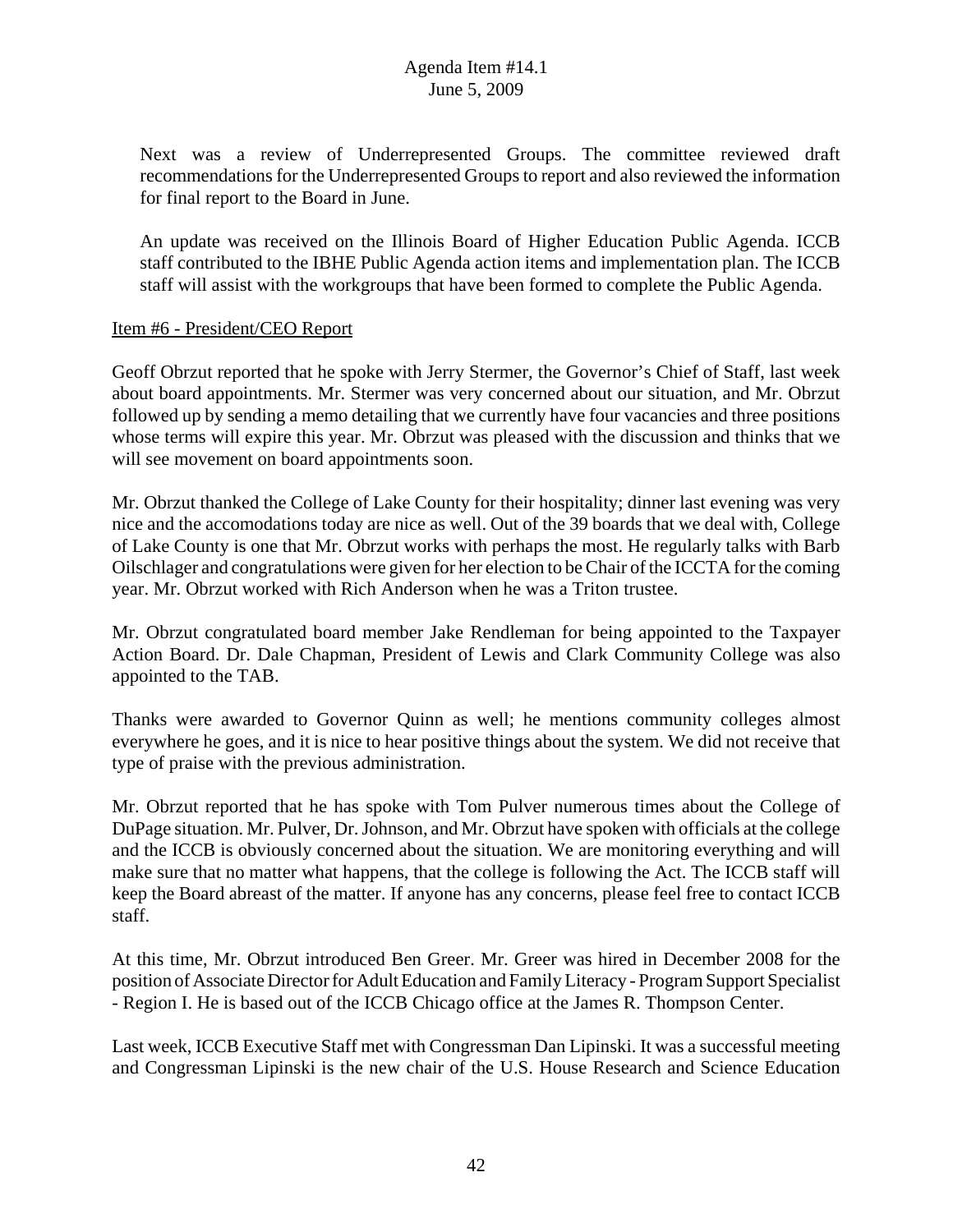Subcommittee. Board member Jake Rendleman; Presidents Bob Mees, Sylvia Ramos, Vern Crawley; ICCB staff Elaine Johnson, Ellen Andres, and Steve Morse; and Ed Duffy all attended. The Congressman requested the meeting, and his subcommittee is in charge of a lot of dollars to earmark. They are particularly interested in Science Technology Engineering and Math (STEM) programs. We are in a good position to work on this relationship to secure additional revenues for some of our colleges.

The first Latino Advisory Committee meeting was held on Thursday, February 26, at Triton College. It was very positive and Jorge Nieto will give a complete report later during the meeting. Everyone seemed very excited about this committee, and we had some great student participation.

Dr. Karen Hunter Anderson has been involved in the Department of Human Resources, Condition of the African American Male Task Force. The final report is due on April 1 and supports African American men to enroll in adult education and postsecondary programs.

Dr. Anderson commented that one of the main outcomes of this task force was that there needs to be continued work and there are no easy solutions. They are currently focusing on five areas: fatherhood, criminal justice, education, health and family services, and economic development. They will continue to look across agencies to see which initiatives have or have not been put into place to support African American males.

Legislative Awareness Day for Adult Education is March 23; Jennifer Foster and Mr. Obrzut will address more than 350 adult education students and program staff at the Capitol.

The Illinois Emergency Management Association has submitted proposals to JCAR for the All Hazards Emergency Plan for campus violence prevention plan. The proposed rules establish standards and guidelines for the creation and review of all community colleges campus all hazards emergency response and violence prevention plans. The rules also assign ICCB as the agency to collect all of the plans.

Dr. Jerry Weber and Mr. Obrzut have been asked to present at the AACC's Future Leaders Institute that will be held in Chicago on July 1, 2009.

Also, Dr. Anderson, Dr. Johnson and Mr. Obrzut will attend the AACC annual convention in Phoenix, Arizona, from April 3-7, 2009. While there, Mr. Obrzut will be elected Chair of the National Council of State Directors of Community Colleges and Dr. Johnson will conduct a presentation at the convention about College and Career Readiness.

Ray Hancock was unable to attend today, but the ICCSF has been able to secure funding to start the construction on the addition of the third and fourth floor to the ICCB offices located in downtown Springfield. Tom Pulver assured everyone that the project will move forward soon.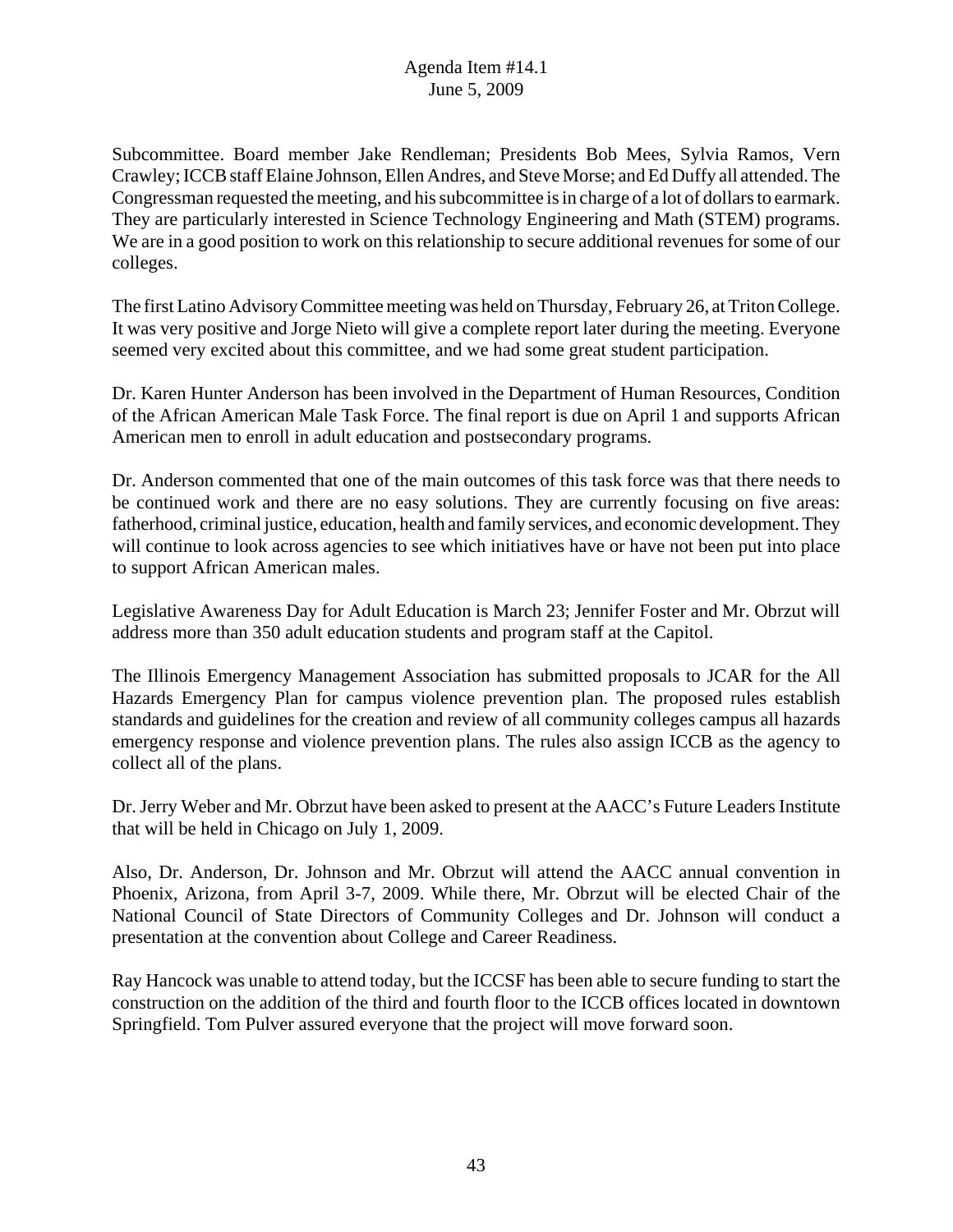#### Item #7 - Advisory Organizations

#### Item #7.1 - Illinois Community College Trustees Association

Barb Oilschlager thanked the ICCB for holding the Board meeting at the College of Lake County. She commented that this is an exciting time to do things with community colleges and she invited the ICCB to come back to CLC anytime.

In February, the ICCTA attended the National Legislative Summit in Washington, D.C. The ICCTA representatives met with all of the Illinois Congressional delegation and about 120 Illinois trustees attended the event. That is the largest turn out that the trustees have ever had. In fact, the Illinois trustees made up 15 percent of total trustees in attendance at the Summit.

Last month at the monthly meeting in Oak Brook, Director Jeff May and Geoff Obrzut reported on their testimony before the House Appropriations Committee. The trustees also took positions on two current bills: Senate Bill 1346 the ICCTA supports, allows for the collection of revenue for Joliet Junior College and Prairie State College to build a training center on the grounds of the new airport. House Bill 2253 is currently being monitored and it will mandate sworn police officers on community college campuses.

Mrs. Oilschlager congratulated Jake Rendleman on his appointment to the Tax Authority Board.

In the area of public relations, the ICCTA has been working with the Presidents' Council on a PR campaign and recently was awarded a grant of \$10,000 and will be used for the campaign.

Community college lobby day is coming up on April 29 and we hope to have a great turn out for that event.

The ICCTA was pleased with the Governor's Budget Address and it seems to be going in the right direction.

The Annual ICCTA Convention will be June 5-6 in Chicago at the Hyatt Regency and the ICCTA encourages all to participate.

#### Item #7.2 - Presidents' Council

Bob Mees thanked College of Lake County and congratulated Barb Oilschlager for her election of President to the ICCTA. He also congratulated Jerry Weber for being selected as the next President of College of Lake County.

Mr. Mees stressed how pleased the Presidents are with the Governor's Budget. It seems that the Governor will be a strong ally for community colleges. Mr. Mees stated however, that it is important to keep working to secure more funding. To support that work, the Presidents'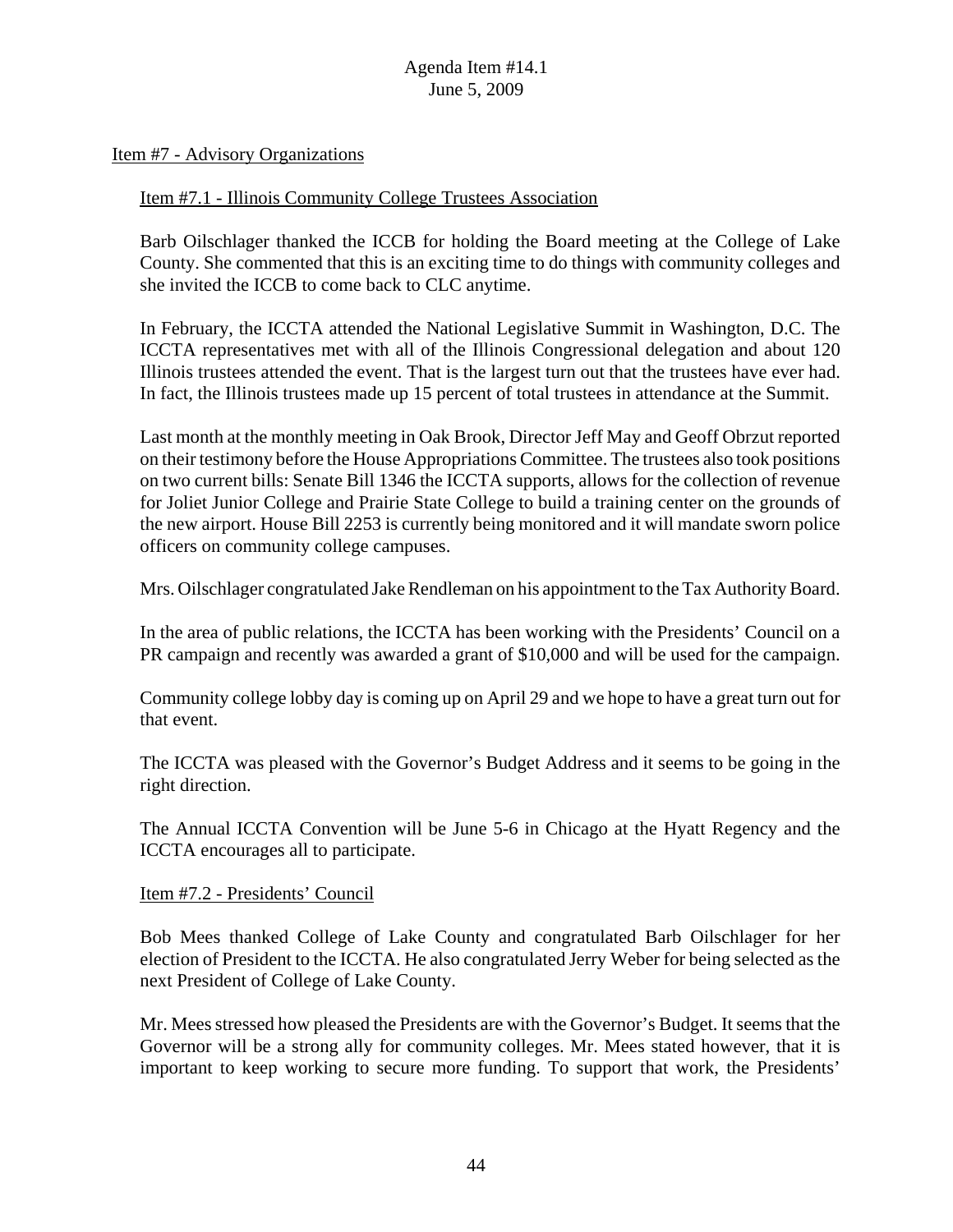Council, in conjunction with the ICCTA, will hold a press conference on Thursday, March 26, at the Capitol.

Next Thursday, there will be a luncheon to help promote the work that the Presidents' Council has been doing with the National Guard. The program with the National Guard has been very successful, and several colleges are holding events in the future for National Guard troops and their families.

The last Presidents' Council meeting went very well. Attendance was great and topics included an update on the National Governors Policy Academy, which promotes programs for senior citizens in the light of volunteerism, lifelong learning and part-time work opportunities after retirement. A presentation from the director of advertising for the Illinois Press Association focused upon the opportunity for community colleges to utilize a statewide advertising network. Municipal Media Solutions from Chicago also attended the meeting and discussed advertising on college websites. The program is working well with municipalities, and something of this scope could be a possible revenue source for our colleges.

The Presidents' Council is currently going to try to restructure some things within the Council. There are a lot of committees and it will be the responsibility of a couple of the committees to restructure the Council over the next year. The new committee structure will be centered on the four goals of the Public Agenda.

New officers for the Presidents' Council were voted on at the last meeting. President will be John Erwin from Illinois Central College, Vice-President will be Jerry Weber from College of Lake County, and Secretary-Treasurer will be Gayle Saunders from Richland Community College.

The Legislative Summit was very successful, Mr. Mees arranged to meet with Arne Duncan, United States Secretary of Education but Secretary Duncan was unable to meet due to traffic issues. However, President Mees was able to hand-deliver a letter to Secretary Duncan that addressed some important issues for community colleges from Illinois.

#### Item #7.3 - Illinois Community College Faculty Association

Kathy Westman thanked everyone for the opportunity to present the ICCFA report.

Ms. Westman thanked Dr. Elaine Johnson and her staff for their help to prepare and distribute the ICCFA dues. It is a lot of work and the ICCFA appreciates the help. As of today, payment has been received from 16 of the 49 colleges and the primary means of the dues are for the annual Teaching and Learning Conference. The conference will be October 9-10, 2009, and will be held in Springfield at the Crowne Plaza. The first call for proposals and scholarships have been sent out to all of the colleges and posted on the ICCFA website and several listservs.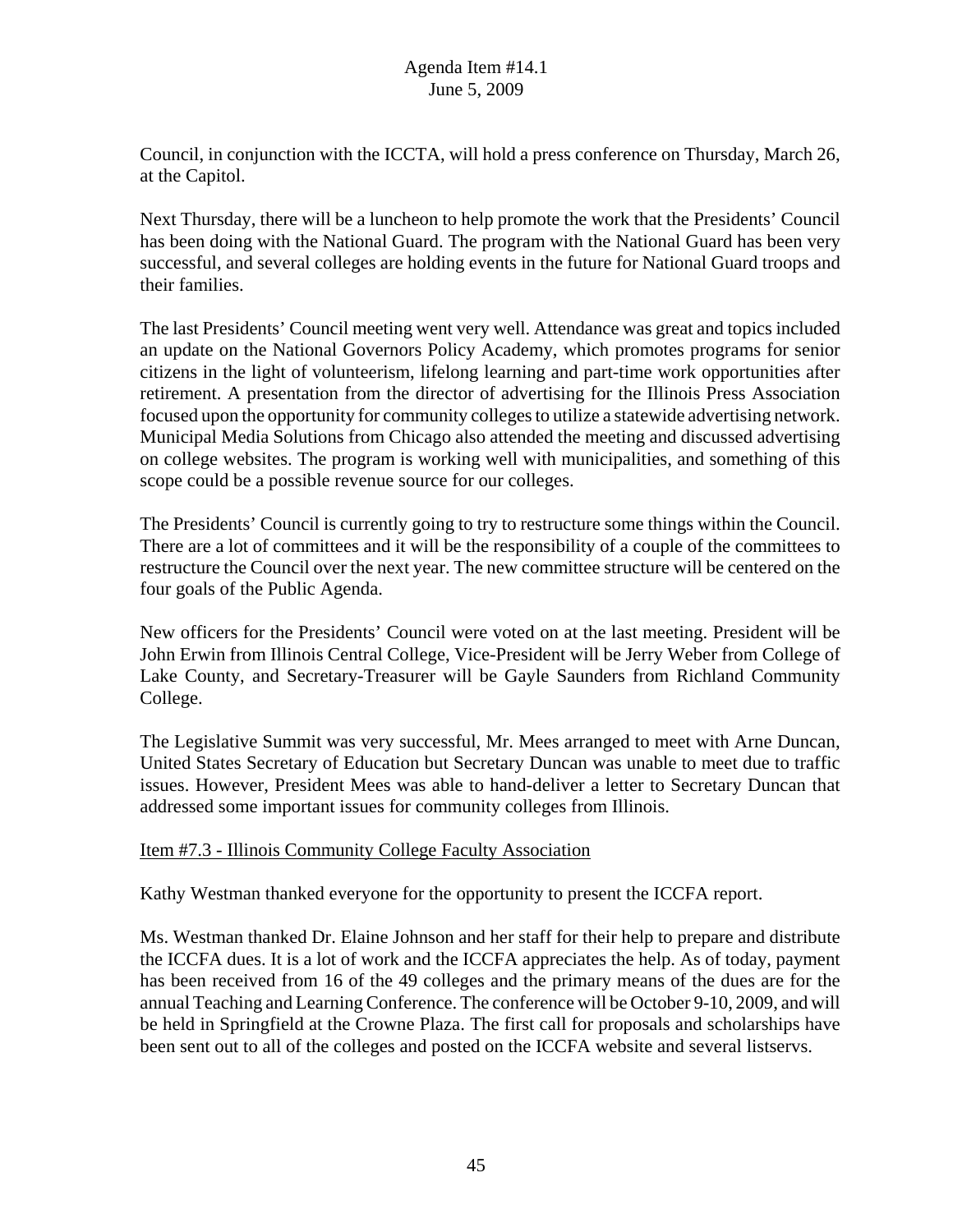The ICCFA acknowledges the teaching and learning excellence issue compromised with the proposed board policy on educational philosophy at the College of DuPage. ICCFA's signature is on the AAUP 1940 Statement of Principles, and the ICCFA believes the College of DuPage policy #25-135 jeopardizes the academic freedom of faculty and, therefore, excellence in teaching and learning. The ICCFA did motion and pass a position statement on the proposed College of DuPage education philosophy #25-135. The policy was presented last night, March 19, at the College of DuPage board meeting and the item has been held. The board did not vote on the policy last night, and it will be put with legal council for review.

A brief discussion followed Ms. Westman's report concerning the current situation at College of DuPage.

## Item #7.4 - Adult Education and Family Literacy Advisory Council

Rebecca Hale updated the Board on the activities of the four committees that make up the Adult Education Advisory Council.

> The Student Support and Transitions Services Committee has been working on specific strategies to transition students from GED to the workforce or community colleges.

> The Professional Development, Training, and Marketing Committee has been working on developing marketing processes and tools for the adult education programs to customize and individualize for their own programs.

> The Curriculum and Instruction Committee has been developing guidelines for contextualized curriculum for adult education to ensure that learning for the students is related to real life learning, specifically, in the area of workplace and career preparation.

> The Policy Studies Committee is currently working on an adult education report card that is much like the K-12 districts report cards. It would include things such as a mission statement, area statistics, unemployment rate, high school dropout rates, public aid statistics, and also demographic information of enrolled students.

Ms. Hale also shared that she recently attended the IACEA Lobby Day at the Capitol and spoke briefly with her new state senator, Kyle McCarter, about Adult Education in the state of Illinois.

#### Item #7.5 - Student Advisory Committee

Christopher Brunson reported that SAC had their last meeting of the year in Oakbrook on March 13-14. Sixteen colleges were represented and an awards banquet was held. Over 70 people attended the banquet, including many college trustees and presidents. A roundtable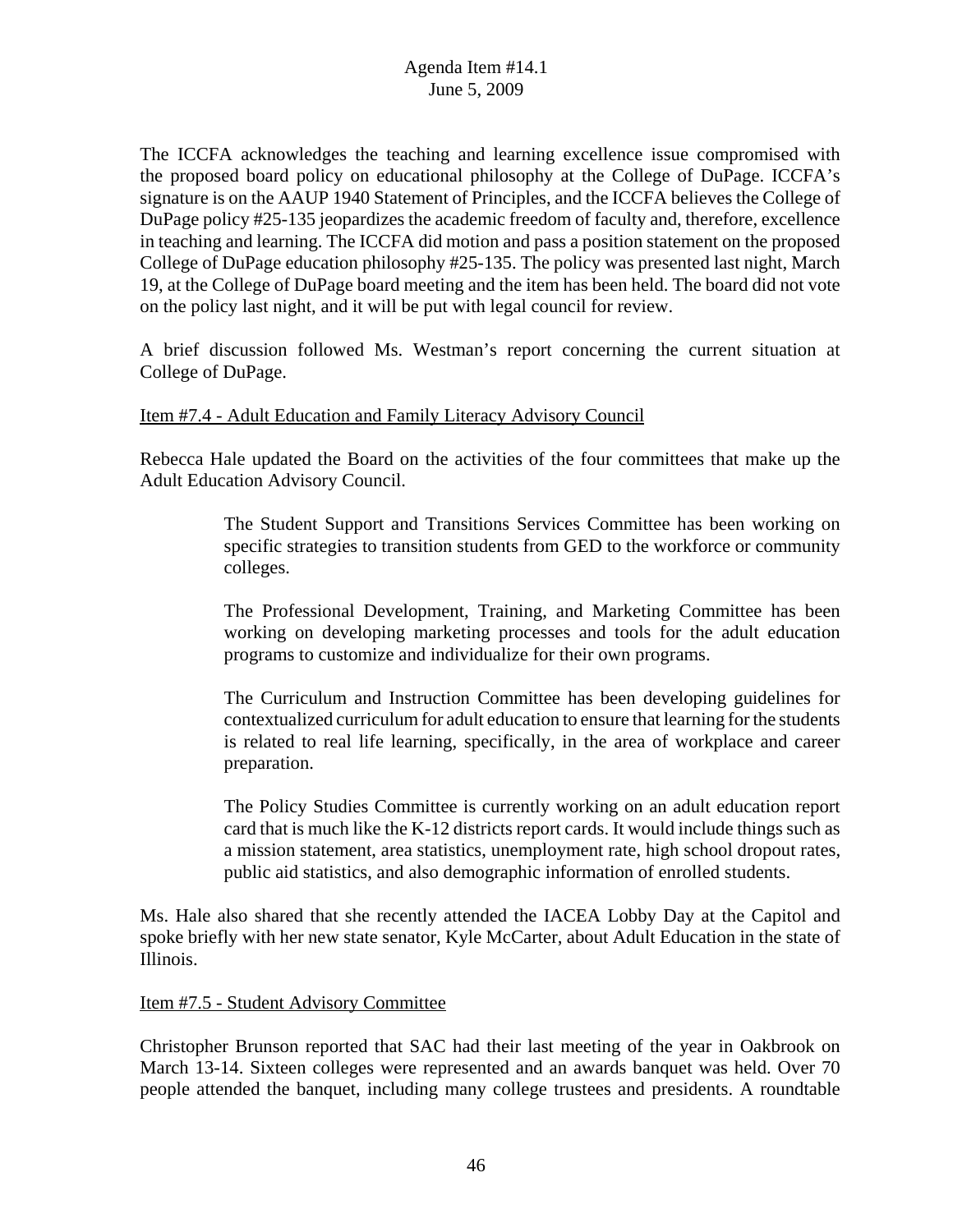discussion was held regarding financial aid in Illinois, and Dr. Jerry Weber conducted a presentation on sustainablilty.

An issue that arose during the meeting involved SR1580, a shell bill. The students were very surprised to hear that the bill would change the language from "a student trustee may serve a term" to "a student trustee may serve one term." The students were concerned that they were not notified of the change and would like to know when a bill directly affects them.

The students will continue to support SR6413 for Student Advocacy Day and will put a positive spin on it by focusing upon how community colleges have affected the students.

The new ICCB student member, Melissa Gamber from Illinois Central College was elected for a one-year term to begin July 1, 2009.

Following Mr. Brunson's report, a brief discussion took place regarding SR1580, the shell bill that the students had a question about.

## Item #7.6 - Latino Advisory Committee

Jorge Nieto thanked Chairman Alongi, President Obrzut, and the members of the Board for inviting him to report on the Latino Advisory Committee. The first meeting was held on February 26, 2009, and 25 members attended. Members in attendance included state representatives, college administrators, community members, and social service agencies. The group is very diverse and the purpose is to identify, discuss, and make recommendations to the ICCB. The committee is focusing upon addressing three questions: 1) How can we improve awareness of educational services for Latinos, 2) How can we improve academic preparation for Latino students, and 3) How can we enhance services to address Latino students' needs? Three subcommittees were formed to address each issue and suggest possible solutions. This format will allow the committee to learn from one another, discuss best practices, and improve the college experience and success for Latinos.

At the first meeting, the committee heard from a group of students that highlighted services that allowed them to be successful college students.

The next meeting will be at College of Lake County on May 28, 2009. The goal is to have recommendations to the ICCB Board by October of 2009.

Mr. Obrzut stated that he thought the committee was excellent and there was a lot of excitement surrounding it. He also acknowledged Dr. Karen Hunter Anderson and her staff for all of their work in organizing the meeting.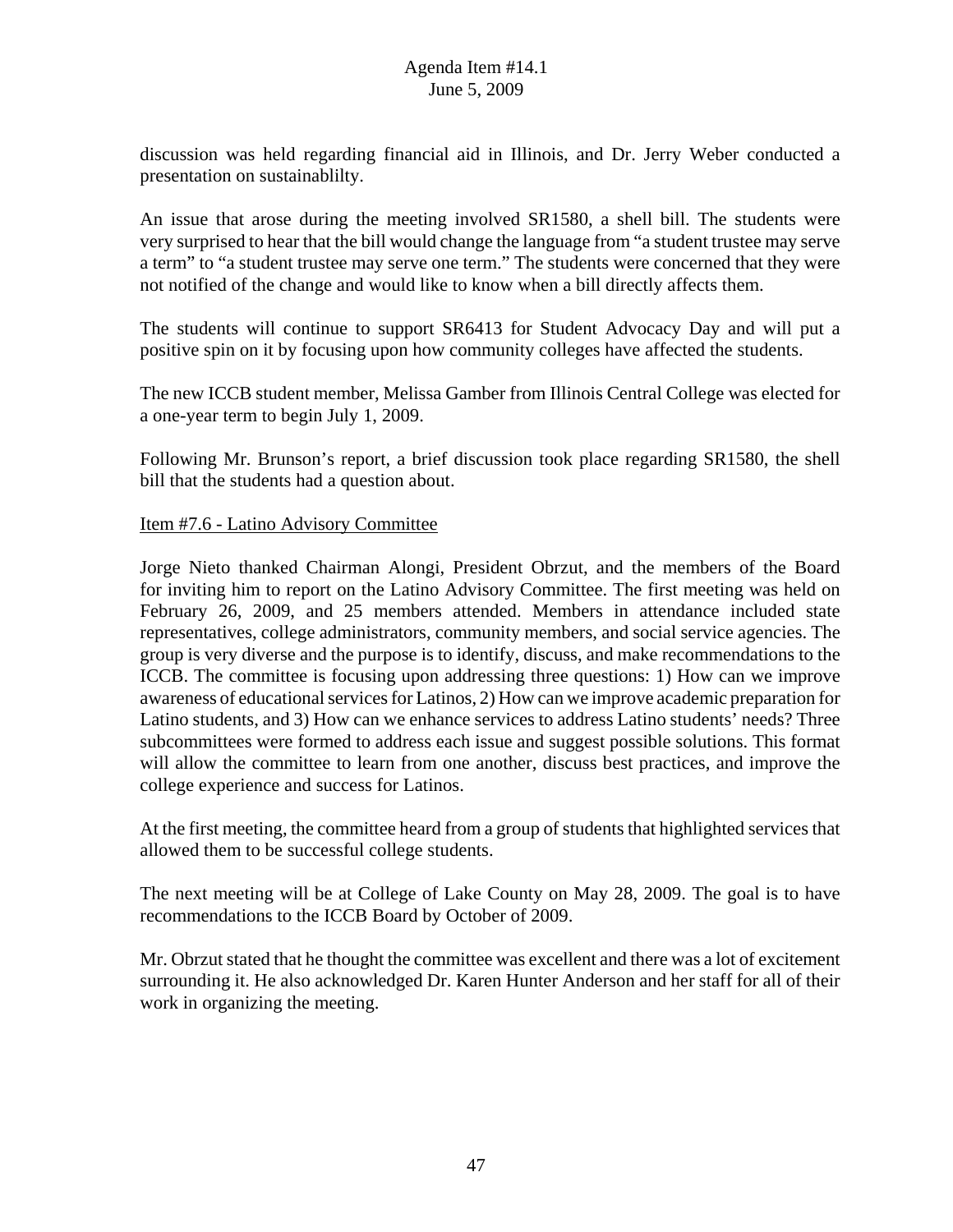## Item #8 - Transitional Initiatives for Developmental Education Update

Dr. Elaine Johnson and Brian Durham gave a brief update on current initiatives that the ICCB is implementing throughout the state in remedial and developmental education.

Brian Durham discussed the scope, definition, and prevalence of remedial and developmental education. He also highlighted the remedial education statistics in Illinois and current initiatives that the ICCB is involved in.

Dr. Elaine Johnson focused upon the College and Career Readiness Program, which is currently functioning in pilot status at five different colleges throughout the state. She highlighted the program's history, objectives, accomplishments, and future plans. The ICCB is also providing professional development for other colleges, based on the information that has been gathered at the pilot colleges. Most of all, through the last two years, the program has proven itself to be expandable and sustainable for the future. For the next year, ICCB will pair up with ISAC to encourage students to complete the FAFSA form for financial aid opportunities.

Dr. Johnson also discussed the history, objectives, accomplishments, and future plans of the American Diploma Project (ADP). Illinois is the  $34<sup>th</sup>$  state to become involved in this project. The goal of this project is to align high school standards and assessments with the skills that students will need after completing high school, for college expectations. Currently, through the College and Career Readiness Program we have learned that the high school and college standards and expectations do not align. The ADP brings high school, public, and private four year institutions and community colleges together to work together to try and align secondary and post-secondary standards. This is a critical initiative to reduce the amount of remedial and developmental education courses that students need to take once in college.

Dr. Johnson also highlighted the Joyce Foundation and their Shifting Gears Initiative. The purpose of this program is to create curricula that integrates remediation with career and technical education and adult education. We have defined what a bridge program is and its purpose to integrate the curricula and lead the student into pathways. There are several bridge pilots throughout the state, and the Presidents' Council has been very involved in this initiative. The next proposal for funding to the Joyce Foundation for Shifting Gears 2.0 has been submitted, and we are confident that we will receive the funding for that project.

The Achieving the Dream project is funded by several foundations including the Lumina and Gates Foundations. It focuses upon developmental education and student success. Four or five colleges from Illinois will be selected to participate in this project and they will work with colleges from other states to develop strategies that will be shared with the remaining states that participate. Dr. Johnson will keep the Board informed on the colleges that are selected to participate in the project.

Mr. Durham discussed the Perkins Programs of Study which focuses on seamless transitions for students from high school to college and ultimately to reduce duplication and remediation. These programs of study are focused upon academic and CTE content, and the curriculum is aligned to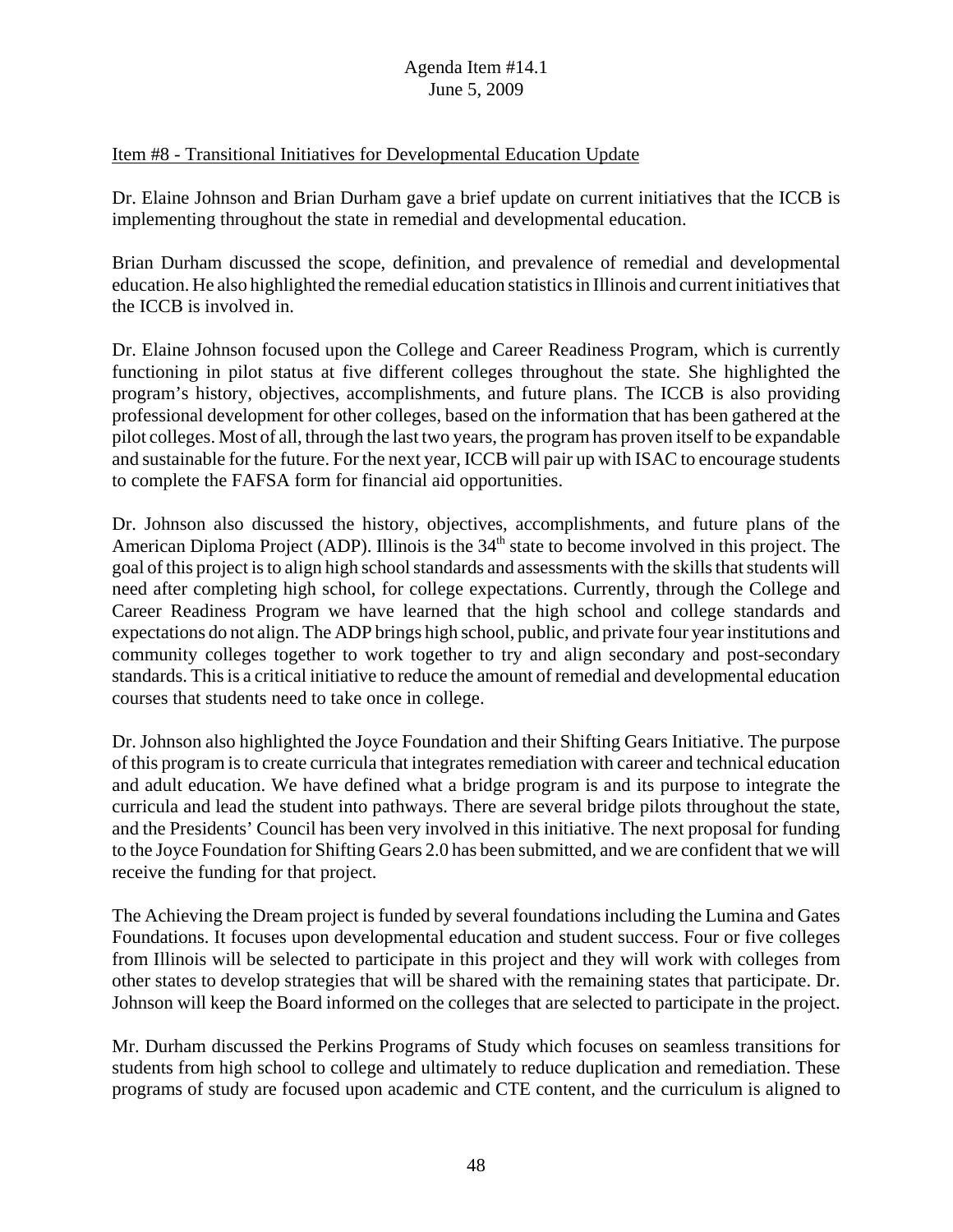challenging standards. Dual credit is one of the main focus areas in regards to Perkins Programs of Study.

Following Dr. Johnson and Mr. Durham's presentation, a brief discussion took place regarding remedial and developmental education and College and Career Readiness.

#### Item #9 - New Units of Instruction

Jake Rendleman made a motion, which was seconded by Suzanne Morris, to approve the following motion:

The Illinois Community College Board hereby approves the following new units of instruction for the community colleges listed below:

## **PERMANENT PROGRAM APPROVAL**

Danville Area Community College

< Horticulture Certificate - IDOC Statewide Model Curriculum (34 semester credit hours)

#### College of Lake County

- ▶ Health and Wellness Promotion A.A.S. degree (60 semester credit hours)
- Nursing A.A.S. degree (64 semester credit hours)
- < Trauma, Prevention and Victim Services A.A.S. degree (63 semester credit hours)
- **Figure** Trauma, Prevention and Victim Services Certificate (30 semester credit hours)

#### Lincoln Trail College

Process Technology A.A.S. degree (64 semester credit hours)

Olive-Harvey College

< Emergency Management A.A.S. degree (64 semester credit hours)

#### Triton College

< Associate of Arts in Teaching (A.A.T.) - Special Education degree (62 semester credit hours)

## **TEMPORARY PROGRAM APPROVAL**

Danville Area Community College

< Wind Energy Technician A.A.S. degree (67 semester credit hours)

#### Lake Land College

• Power Plant Mechanics A.A.S. degree (65.5 semester credit hours)

The motion was approved by unanimous voice vote. Student advisory vote: Yes.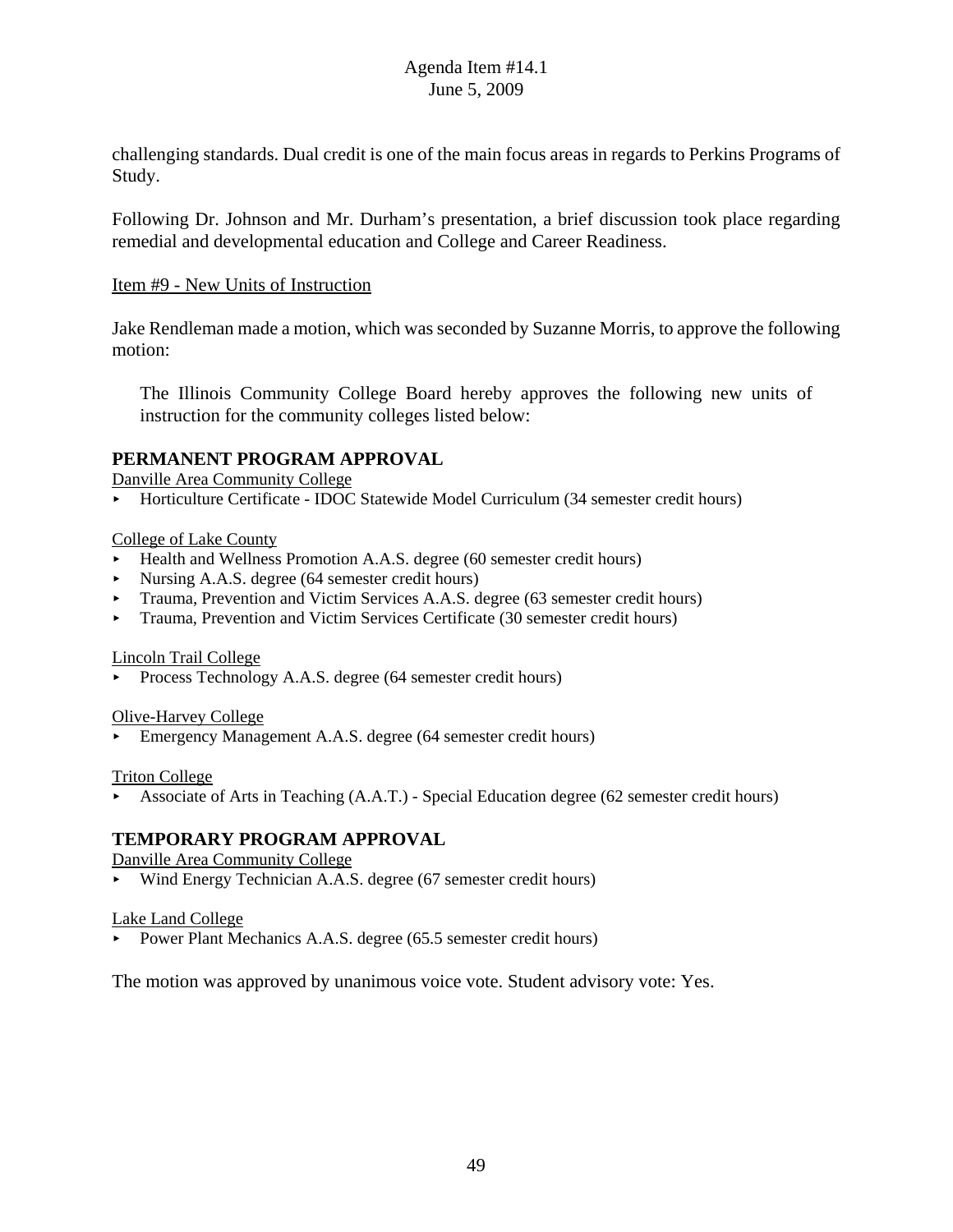#### Item #10 - Illinois Community College Board Recognition of Community Colleges

Tom Pulver made a motion, which was seconded by Judy Rake, to approve the following motion:

The Illinois Community College Board hereby grants a status of "recognition continued" to Kankakee Community College.

The motion was approved by unanimous voice vote. Student advisory vote: Yes.

## Item #11 - Consent Agenda

## Item #11.1 - Minutes of the January 9, 2009 Meeting

The Minutes of the January 9, 2009 Meeting were not voted on at this time, they were tabled for this meeting and will be voted upon at the next meeting of the Board.

#### Item #12 - Information Items

## Item #12.1 - Fiscal Year 2009 Financial Statements

The Fiscal Year 2009 Financial Statements were provided to the Board for their information and review.

## Item #12.2 - Summary of Capital Projects Approved by the President/CEO during Calendar Year 2008

The Summary of Capital Projects Approved by the President/CEO during Calendar Year 2008 was provided to the Board for their information and review.

#### Item #13 - Other Business

There was no other business at this time.

Item #14 - Executive Session

There was not an Executive session at this meeting.

Item #15 - Public Comment

There was no public comment at this time.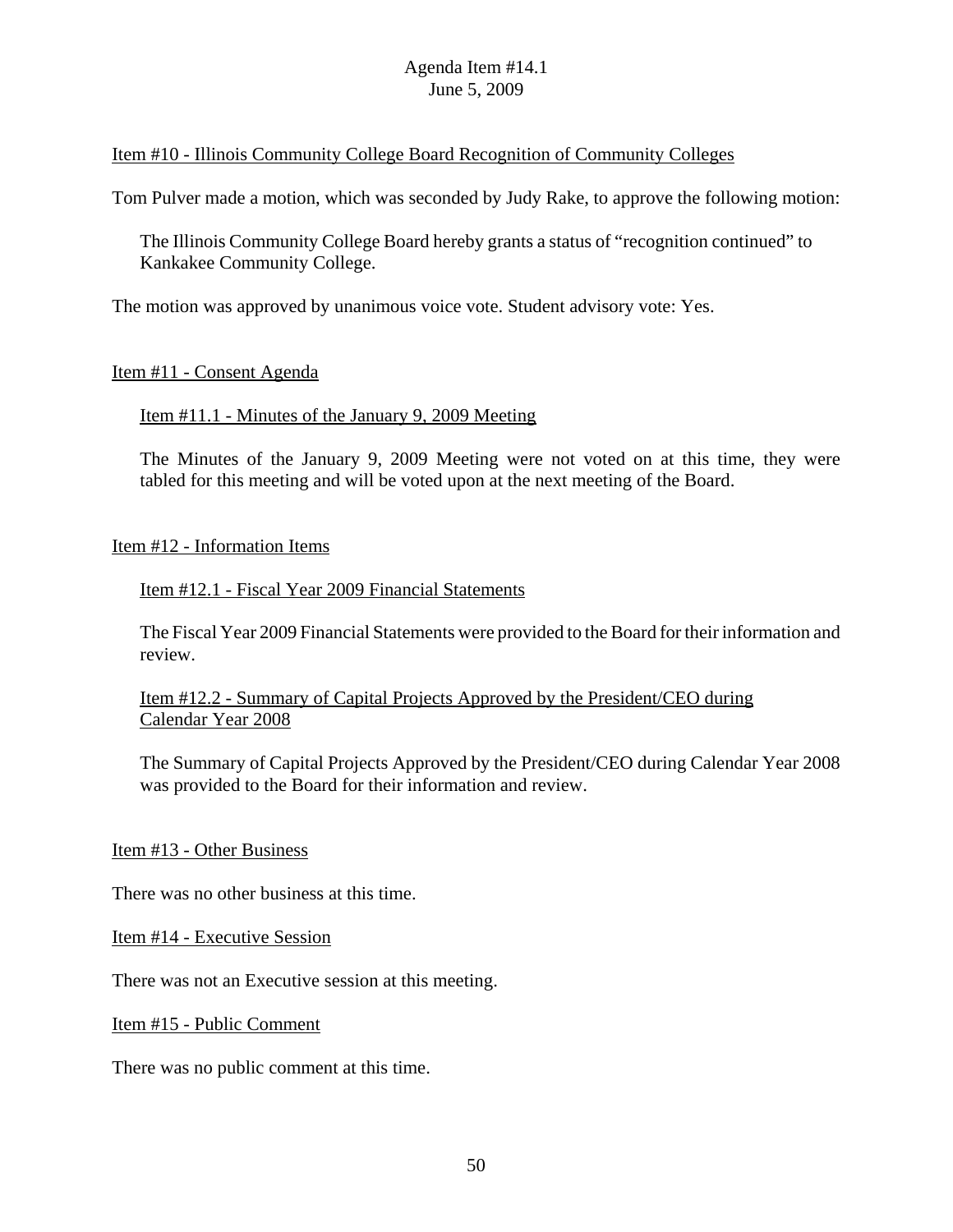## Item #16 - Adjournment

At 11:40 a.m., Jake Rendleman made a motion, which was seconded by Suzanne Morris, to adjourn the meeting.

The motion was approved by unanimous voice vote. Student advisory vote: Yes.

Guy H. Alongi Geoffrey S. Obrzut Chairman President/CEO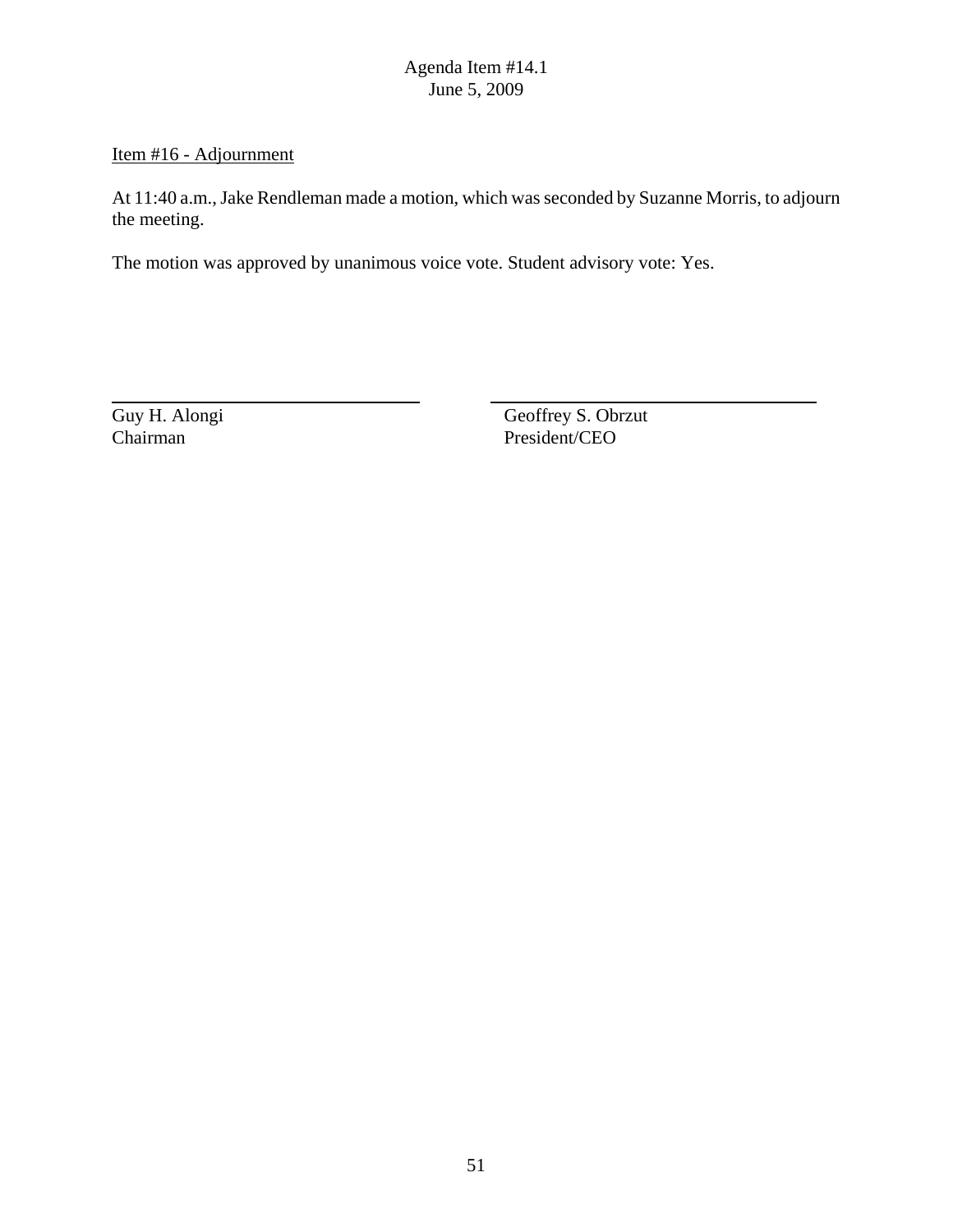# Illinois Community College Board

# **2010 CALENDAR OF MEETINGS**

## **January 29**

9:00 a.m. - Harry L. Crisp II Community College Center, Springfield

**March 26**

9:00 a.m. - Lake Land College, Mattoon

# **June\***

9:00 a.m. - Harry L. Crisp II Community College Center, Springfield

**July** Subject to Call

**September 17** 9:00 a.m. - Moraine Valley Community College, Palos Hills

**November 19** 9:00 a.m. - Harry L. Crisp II Community College Center, Springfield

**December** Subject to Call

**\*** June Board Meeting is held in conjunction with the ICCTA and Presidents' Council.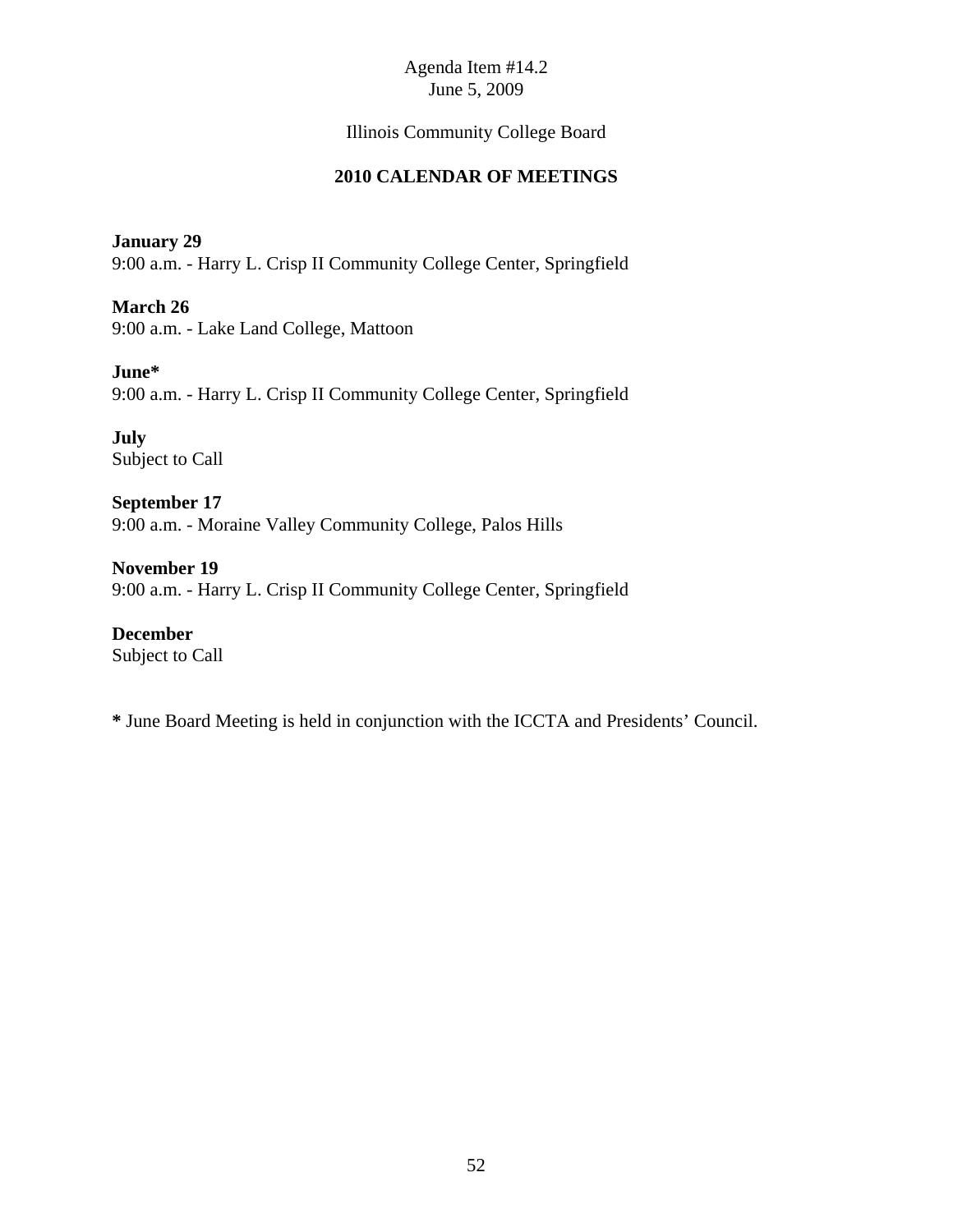## Illinois Community College Board

# **INTERGOVERNMENTAL AND DATA SHARING AGREEMENT FOR THE PRODUCTION OF THE HIGH SCHOOL FEEDBACK REPORT, AUDIT OR EVALUATION, AND P-20 RESEARCH AND ANALYSIS**

Attached is the most recent edition of the Intergovernmental and Data Sharing Agreement for the Production of the High School Feedback Report, Audit or Evaluation, and P-20 Research and Analysis. The overarching components of the agreement provides a structure for future data sharing activities (SB1828) between the state education agencies when data from across all educational levels (P-20) are involved in a single project, **and** between the state agencies, their authorized representatives, and both internal and external researchers and evaluators who seek to conduct research projects across all educational levels (P-20) in a single project. The narrower component of the data sharing agreement identifies data elements community colleges and universities will contribute through their designees to create a redesigned High School Feedback Report, in conjunction with ACT officials (SJR 59). The background section below and attached Intergovernmental and Data Sharing Agreement contain more detailed information on the two major components of the Agreement.

At this time, the Intergovernmental and Data Sharing Agreement is still under final legal review at the agencies and among participating institutions and may be subject to technical changes. Because the Agreement may undergo further refinement, staff recommend that the Board authorize the ICCB President/CEO to enter into the final agreement rather than approve the agreement in draft form. Note that IBHE staff have the Intergovernmental and Data Sharing Agreement on the agenda for the Illinois Board of Higher Education at its June 2, 2009 meeting. The ISBE administration has been authorized by its Board to enter into a finalized Agreement on these topics.

#### **RECOMMENDED ACTION**

It is recommended that the following motion be adopted:

The Illinois Community College Board hereby authorizes its President/CEO to enter into an Intergovernmental and Data Sharing Agreement for the Production of the High School Feedback Report, Audit or Evaluation, and P-20 Research and Analysis and directs its President/CEO or his designee to collaborate with community college system representatives to establish guiding principles and protocols for data sharing requests under the Agreement that involves community college data.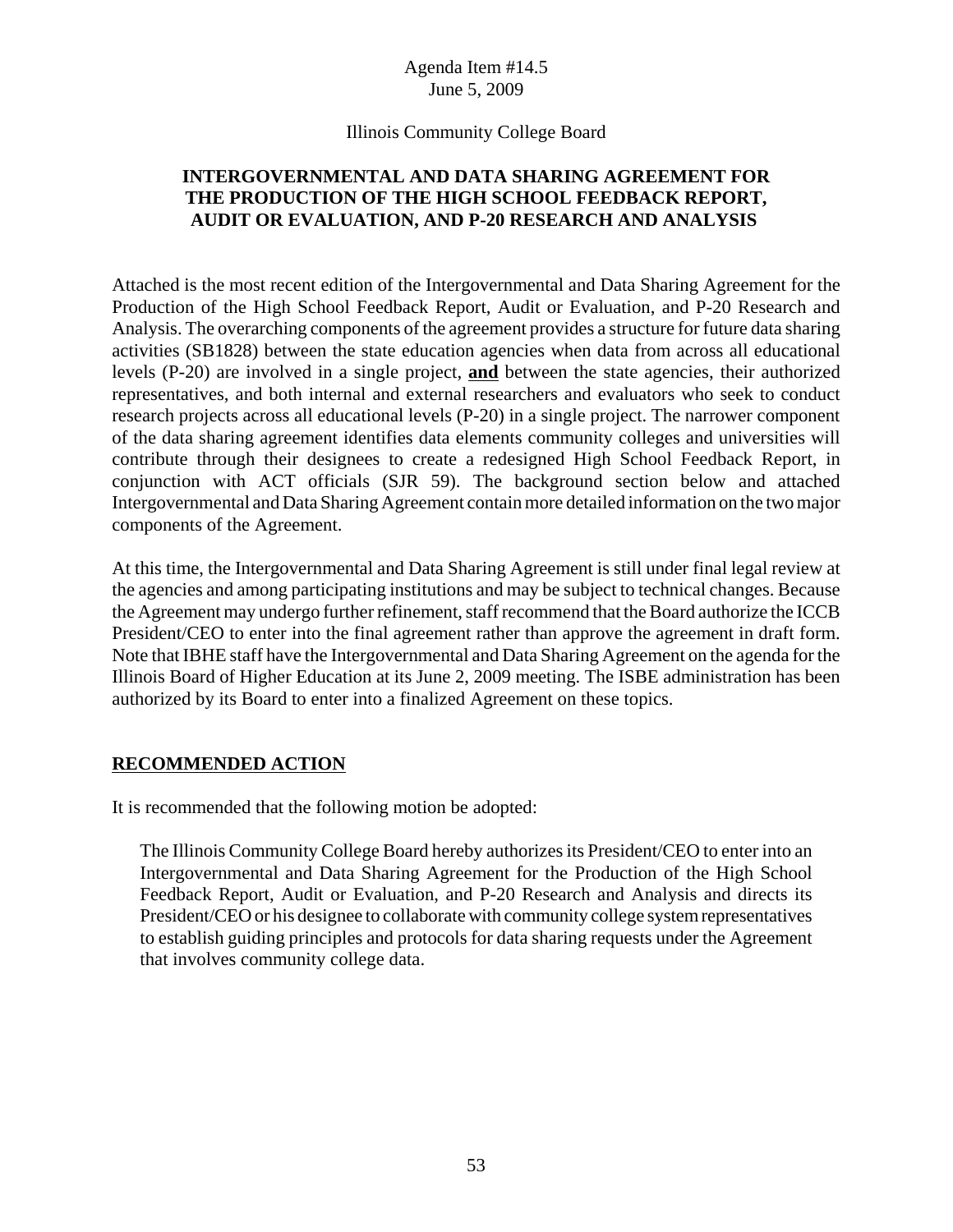# **BACKGROUND**

In Illinois, public community college and public university individual student record data have been available since December 1991 through the Illinois Shared Enrollment and Graduation Files (ISEG) consortium. More recently, Bradley University, DePaul University, and Blackburn College (FY 2007) have participated in this consortium. Individual community colleges and universities developed and maintain their own sophisticated independent data systems to meet institutional information and reporting needs.

Individual unit record data for all students in Illinois public P-12 education have been centrally collected since 2006 through the Student Information System (SIS). Data about individual high school vocational and career students has been collected since 1998 through the vocational Illinois Student Information System (ISIS) which replaced the Vocational Information Management System (VIMS).

The Illinois Community College Board has worked with system representatives since the 1970s to develop an extensive data collection and reporting system. In cooperation with the colleges, ICCB data systems have been enhanced and refined over the years. ICCB collaborates with education and workforce partners through an array of administrative data matching arrangements to track educational progress, outcomes, and employment and fulfill state and federal reporting requirements. Hence, ICCB and local community colleges longitudinally track the performance of individuals from secondary education into community colleges and from community colleges into universities (Illinois and nationwide) and into the workforce to promote community college program improvement.

The attached Intergovernmental and Data Sharing Agreement for the Production of the High School Feedback Report, Audit or Evaluation, and P-20 Research and Analysis provides procedures and requirements for additional emerging longitudinal student data sharing activities that look across all levels in a single project (P-20) involving the Illinois Community College Board (ICCB), Illinois State Board of Education (ISBE), Illinois Board of Higher Education (IBHE), and Southern Illinois University as the administrator of the Illinois Shared Enrollment and Graduation File (ISEG) and their authorized representatives as referenced in the P-20 Longitudinal Education Data System Act in Senate Bill 1828 (SB 1828  $-96<sup>th</sup>$  General Assembly which passed both Houses on  $5/18/2009$ –– See http://www.ilga.gov/ legislation/billstatus.asp?DocNum=1828&GAID=10&GA=96& DocTypeID=SB&LegID =44657&SessionID=76). An increase in the number of individuals accessing individual student records can be expected under the structure described in the attached Agreement.

Additionally, the Agreement, will allow the state agencies and ISEG to match individual student records to create a new High School Feedback Report as referenced in the 2007 General Assembly's Senate Joint Resolution 59. (SJR 59 –– 95<sup>th</sup> General Assembly, adopted by the Senate on 6/15/2007 and adopted by the House on  $10/12/2007$  — See http://www.ilga.gov/ legislation/BillStatus.asp? DocNum=59&GAID=9&Doc TypeID=SJR&LegId=33657&SessionID=51&GA=95 ). Public universities previously collaborated